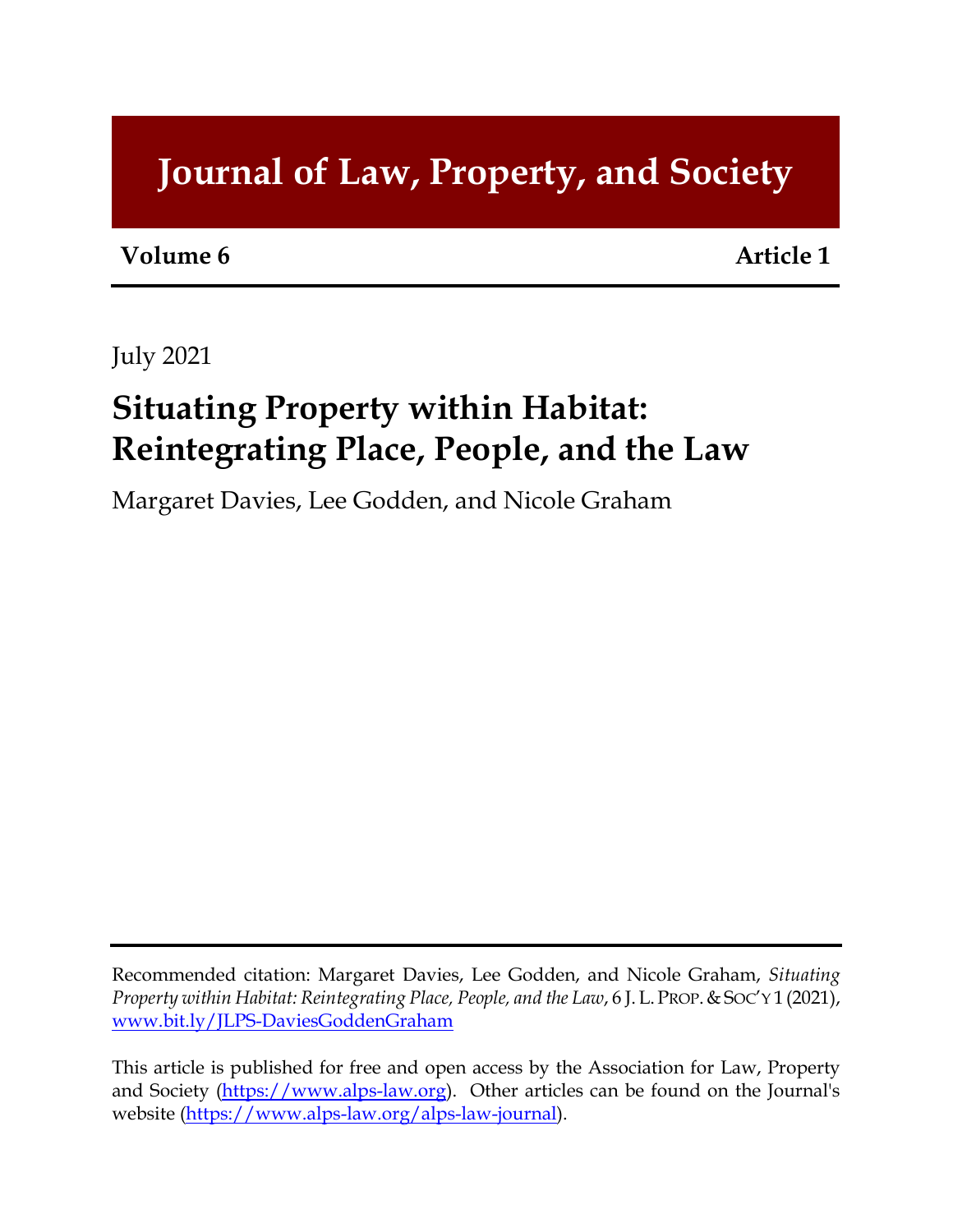## **Journal of Law, Property, and Society**

ISSN 2373-5856

A publication of the Association for Law, Property and Society

#### **Editor-in-Chief**

Jessica Owley Professor of Law University of Miami [jowley@law.miami.edu](mailto:jowley@law.miami.edu)

### **Editors**

Douglas Harris Professor of Law and Nathan T. Nemetz Chair in Legal History Peter A. Allard School of Law University of British Columbia [harris@allard.ubc.ca](mailto:harris@allard.ubc.ca)

> Shelly Kreiczer-Levy Professor of Law College of Law and Business [shellykr@clb.ac.il](mailto:shellykr@clb.ac.il)

Antonia Layard Professor of Law University of Bristol Law School [antonia.layard@bristol.ac.uk](mailto:antonia.layard@bristol.ac.uk)

John Page Associate Professor & Deputy Dean Research Southern Cross University [john.page@scu.edu.au](mailto:john.page@scu.edu.au)

#### **Book Review Editor**

Brian L. Frye Spears-Gilbert Associate Professor of Law University of Kentucky [brianlfrye@gmail.com](mailto:brianlfrye@gmail.com)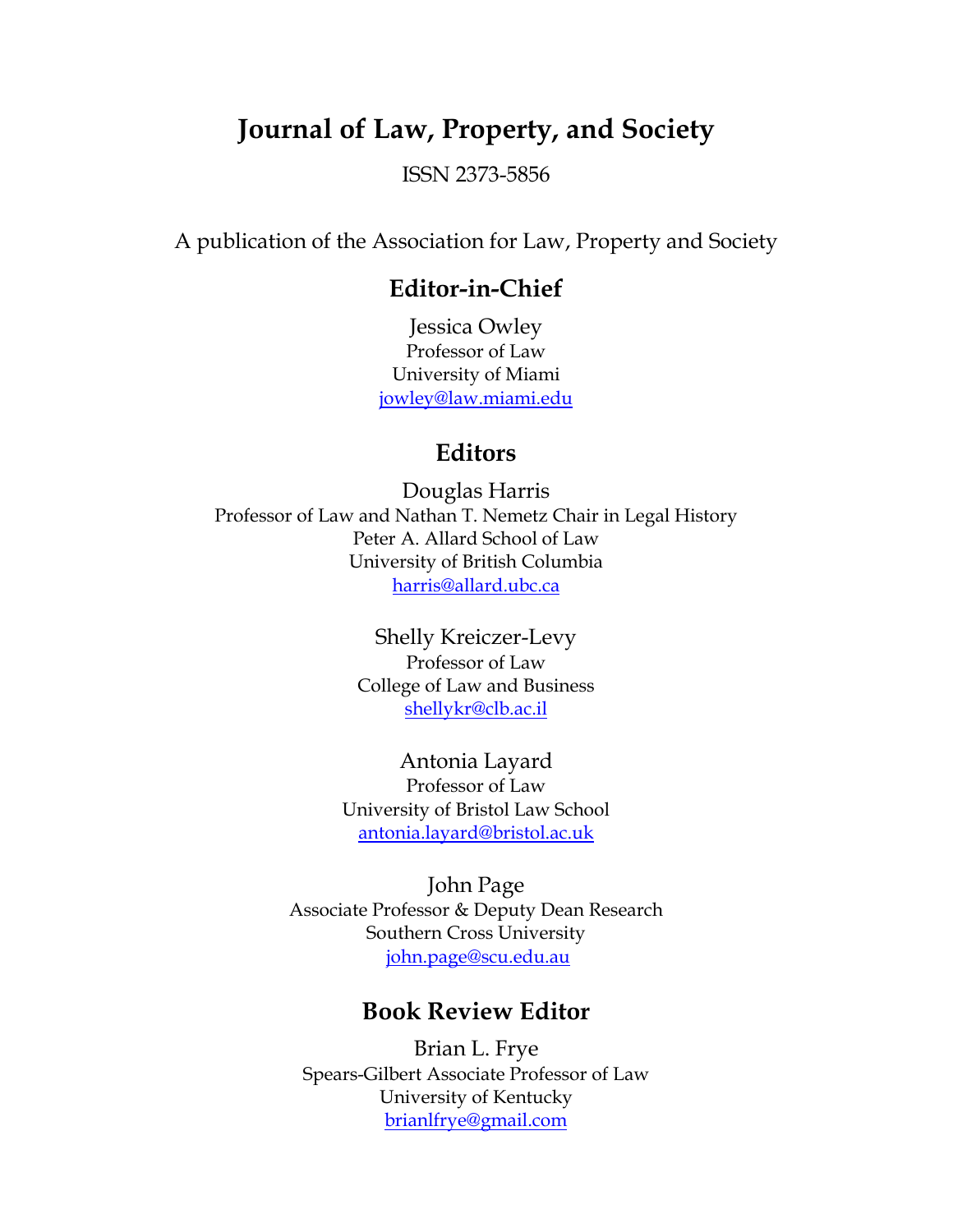## Situating Property within Habitat: Reintegrating Place, People, and Law

Margaret Davies,<sup>\*</sup> Lee Godden,<sup>\*\*</sup> and Nicole Graham<sup>[#](#page-2-2)</sup>

*"Habitat" refers to the socioecological complex of resources and relationships needed by organisms to sustain life and to flourish. Different for every lifeform, habitats comprise both a physical dimension, the requirements for life, security, and reproduction, including land and waters, and a relational social dimension. As a human construct, property is often seen as something different from habitat—a distributional technique imposed on an inert and otherwise legally unbounded set of freely-available resources. In this Article, we argue that, like all lifedependent systems, the different forms of property should be understood as situated within human and nonhuman habitats. The Article begins with a review of anthropocentric property narratives that are based on and maintain a distinction between human and nonhuman systems. It then considers existing attempts to connect property and habitat within an anthropocentric frame. Finally, the Article considers the reorientation that is possible if we think of property as situated within habitat. Rather than think of legal change through the lens of law reform, we argue that situating property within human and nonhuman habitat provides a narrative that can guide and prefigure property alternatives that will better serve future generations. We outline three key pathways for* 

<span id="page-2-0"></span><sup>∗</sup> Matthew Flinders Distinguished Professor in the College of Business, Government and Law, Flinders University.

<span id="page-2-1"></span><sup>∗∗</sup> Professor of Law and Director of the Centre for Resources, Energy, and Environmental Law at the University of Melbourne Law School.

<span id="page-2-2"></span><sup>#</sup> Associate Professor of Law and Associate Dean (Education) at the University of Sydney Law School. This research was supported by the Australian Government through the Australian Research Council's Discovery Projects funding scheme (project DP190101373). The views expressed herein are those of the authors and are not necessarily those of the Australian Government or Australian Research Council. The authors would like to than the anonymous referees for their helpful comments, Laura Schuijers for her input on socioecological thought, and Jessica Owley for her exemplary work as Editor-in-Chief

<sup>©</sup> Margaret Davies, Lee Godden, & Nicole Graham. 2021. www.bit.ly/JLPS-DaviesGoddenGraham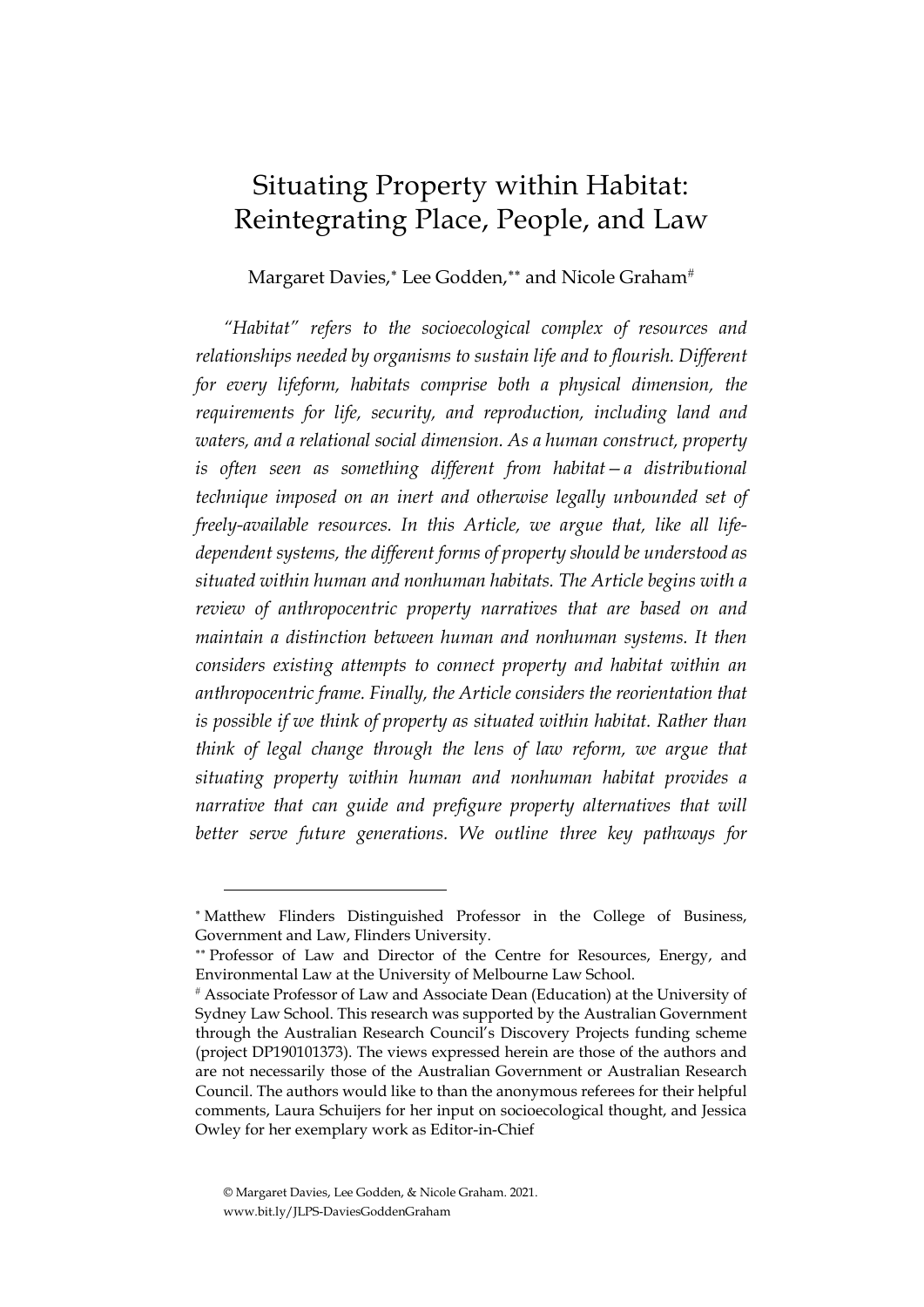*potential change. These pathways are: (1) change in the conceptual and sociocultural narratives associated with property, (2) continuing reform to the regulation of resource use (specifically land use) that affect the legal form of property, and (3) educative strategies for the transmission of future-oriented knowledge.*

| I.   |                                                        |
|------|--------------------------------------------------------|
| П.   |                                                        |
| III. | Habitat and Property: Tensions and Alignment 16        |
| IV.  |                                                        |
|      | A. Conceptual and Socio-cultural Pathways to Change 36 |
| В.   | Stronger Alignment of Environmental Law and Ecology    |
|      |                                                        |
| C.   |                                                        |
| V.   | Conclusion: Property, Habitat, and Legal Change48      |

### I. Introduction

<span id="page-3-0"></span>abitats are essential for human and nonhuman life. Every living thing needs access to a place on Earth and sufficient local resources to survive. Humans encounter, participate, co-construct and depend on H

diverse habitats, across a range of scales, through various economies as regulated by property regimes. Property regimes regulate the use, distribution, and disposal of the resources that constitute the habitats in which they are embedded. Property regimes are facilitated and rationalized by culturally and materially specific knowledge systems. Both property and knowledge vary across time, space, and culture but their common foundational conditions and effects are all situated within habitats. In the history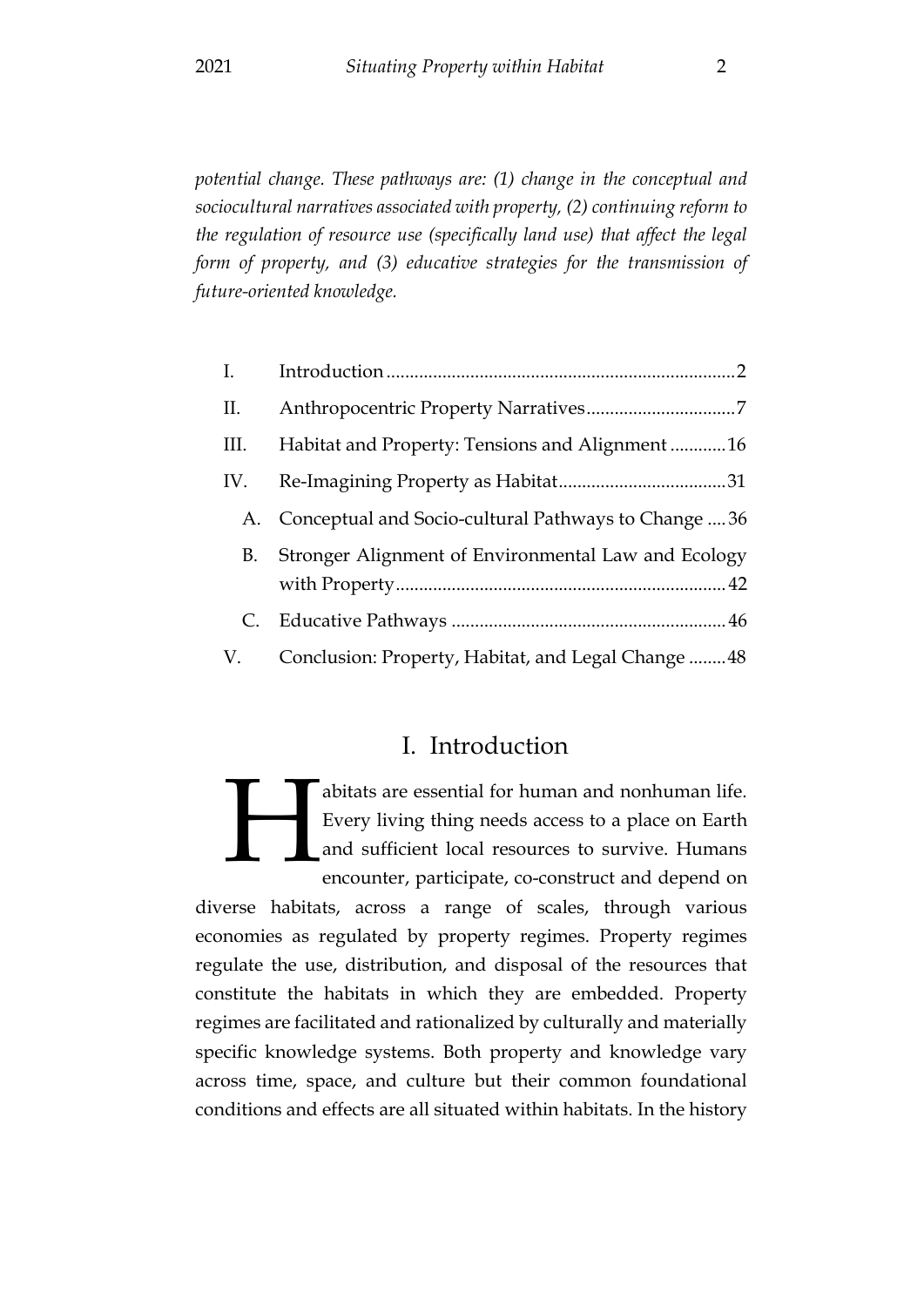of human property, private property regimes are relatively young. Private property establishes systems of access, use, distribution, and disposal of land and its resources at the level of individual entities (both human and abstract, such as a corporation) through the notion of an entitlement or right.

The twin rights that characterize private property are the rights (1) to exclude others from and (2) to alienate the component parts of a habitat. As such, private property is characterized by the conceptual and material separation of humans from habitats, the disaggregation of the networked processes and resources within and between habitats, and by the inhibition and alienation of the "material and cultural attachments of existing resource users"<sup>1</sup> (both human and nonhuman).

<span id="page-4-5"></span>In Western knowledge systems, and particularly in colonial thought, land[2](#page-4-1) is divided and distributed by the law of real property.[3](#page-4-2) Property law divides space using principles and techniques that represent land in intangible yet standardized ways[.4](#page-4-3) As a result, the dominant model of property law now current in many jurisdictions pays little attention to the physical characteristics of specific places.[5](#page-4-4) The division of space by property law enforces dispossession and displacement as foundational to the (re)allocation of land. It strips land of its physical and eco-social characteristics, and it emphasizes the economic exchange value of

<span id="page-4-0"></span><sup>1</sup> Gavin Bridge, 'Resource Geographies I: Making Carbon Economies, Old and New' (2014) 35 Progress in Human Geography 820, 824.

<span id="page-4-1"></span><sup>2</sup> Land is taken to include waters, environment, and resources associated with land where not expressly excluded by the divisions of property law.

<span id="page-4-2"></span><sup>&</sup>lt;sup>3</sup> "Since we are embodied beings, we always have a location. ... One of the functions of property rules, particularly as far as land is concerned, it to provide a basis for determining who is allowed to be where." Jeremy Waldron, 'Homelessness and the Issue of Freedom' (1991) 39 UCLA LRev 295, 296.

<span id="page-4-3"></span><sup>4</sup> See, eg, Lee Godden, 'A Biography of Land, Law and Place' in Paul Babie and Paul Leadbeter (eds), *Law as Change: Engaging with the Life and Scholarship of Adrian Bradbrook* (University of Adelaide Press 2014); Alain Pottage, 'The Measure of Land' (1994) 57 MLR 361.

<span id="page-4-4"></span><sup>5</sup> Nicole Graham, *Lawscape: Property, Environment, Law* (Routledge 2011) 8.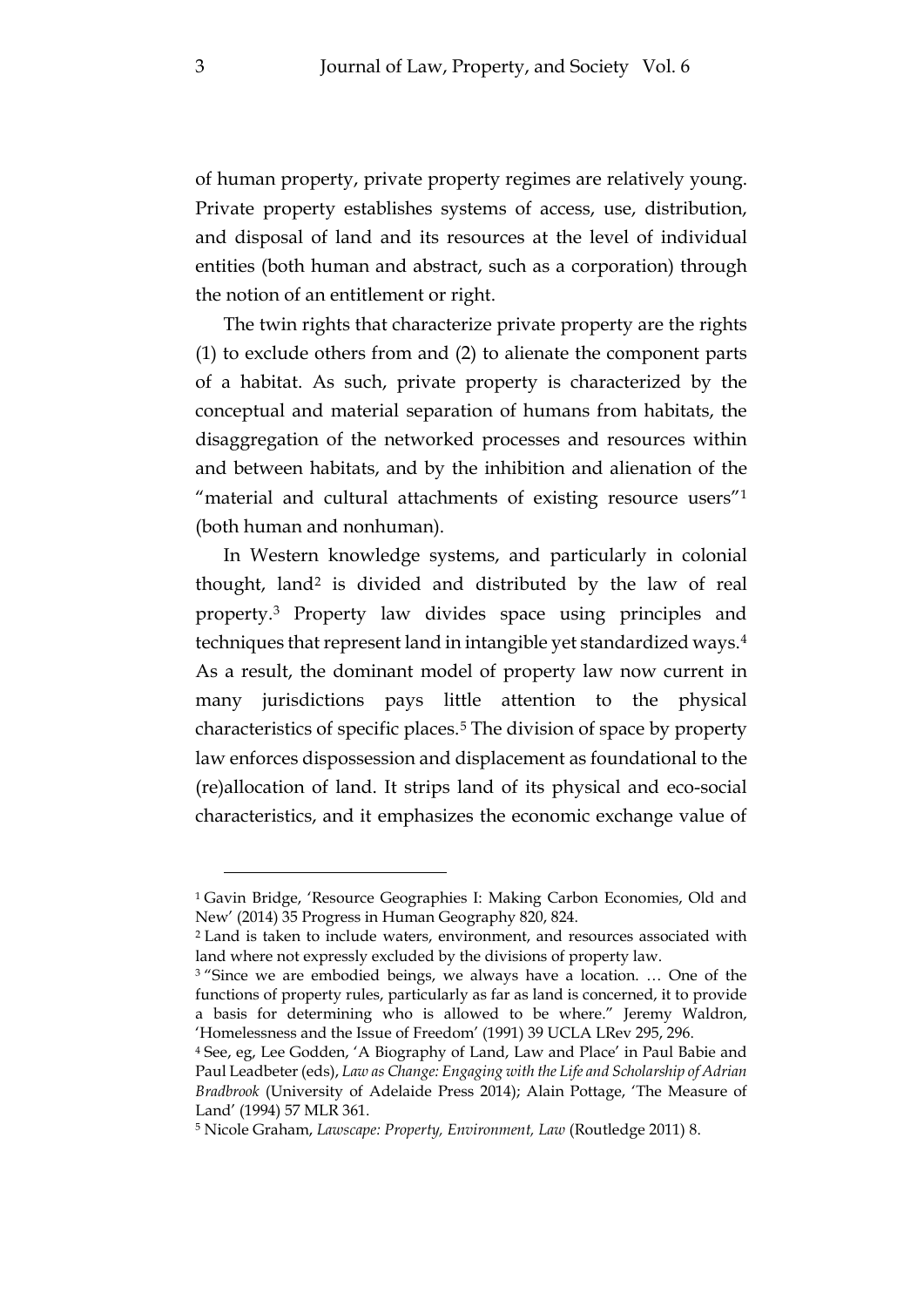land rather than its importance as habitat. Aside from the (limited) constraints on property via planning law, the foundational role of land as habitat supporting human and nonhuman life on Earth does not enter into the dominant model of property law. This absence reveals a failure to recognize the ultimate function of a property regime and promotes a situation that is not viable. The unfettered fungibility and trade of the component parts of habitats in the totalizing forum of the global marketplace has degraded them and subsequently created intergenerational and interspecies disparities in access to a home and the goods of life. A new approach is needed.

<span id="page-5-1"></span>We argue that it is necessary to situate the dominant model of property within habitat. Through the lens of habitat, we seek to connect and embed property within networks of ecological communities and systems—to reconstruct property as an adaptive function of dynamic and place-based socioecologies. There is a normative and a descriptive element to our approach.<sup>[6](#page-5-0)</sup> Describing property as situated in habitat, that is, understanding that human and nonhuman life is sustained on and by land, invariably understood in mainstream law as some form of property, permits us to focus on the interconnections between humans and our ecological conditions. Such a description may help to flesh out in a material sense, the bare notion that an individual owns a piece of life-enabling land in contrast to the constrained manner in which land is abstractly described on a title. A focus on these interconnections may begin to invert the classic Western

<span id="page-5-0"></span><sup>6</sup> We have used the language of normative/descriptive to highlight different dimensions of our thinking in the framework of law. By contrast to mainstream legal thinking, the normative and the descriptive are not separate in much contemporary critical and social theory. For instance, Nicholas Blomley argues that performing property in a particular way embeds the reform in the practice and in the understanding of property. See, eg, Nicholas Blomley, 'Performing Property: Making the World' (2013) 26 CILJ 23; John Law and John Urry 'Enacting the Social' (2004) 33 Economy and Society 396; See also Margaret Davies, *Law Unlimited: Materialism, Pluralism, and Legal Theory* (Routledge 2017) 16.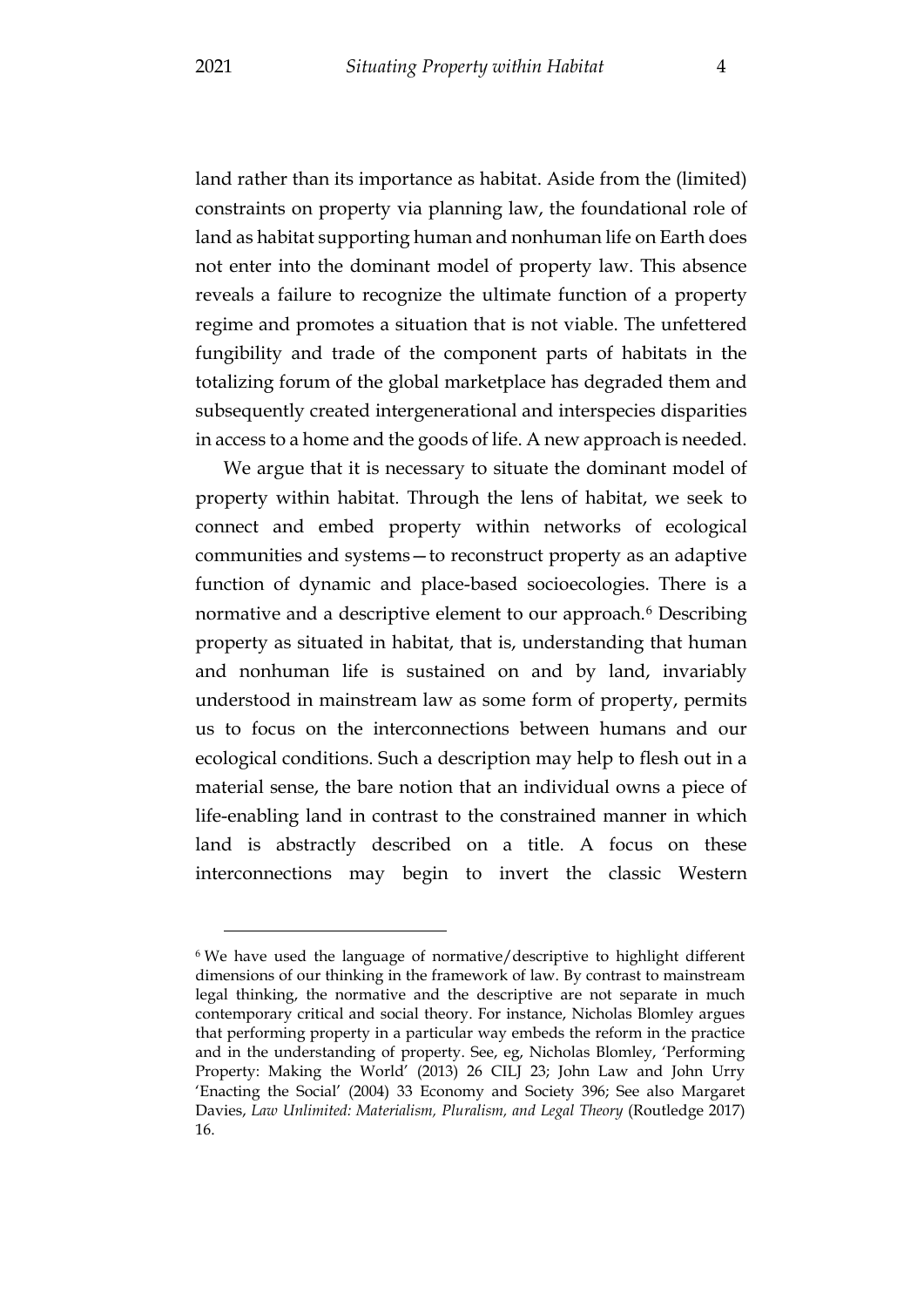Enlightenment tradition where nature simply precedes law and civilization.[7](#page-6-0) Instead, law's function may come to be understood as helping to sustain both life and civilization.

<span id="page-6-4"></span>The Article is structured in three Parts. In the first Part, we set out the conceptual disconnection between property and habitat in the dominant property model, its anthropocentric discourse, and culture of individualistic entitlement. The view of land as both the object of human actions and as a commodity have related but conceptually distinct discursive trajectories in property law. The subject/object binary that is pervasive through many forms of law,<sup>[8](#page-6-1)</sup> finds expression in property law as the paradigm of an individual human subject exploiting land, having "sole and despotic dominion"[9](#page-6-2) over it. This view of exercising control over land is premised on a view of land as an alienable commodity of limited intrinsic value.[10](#page-6-3) This Part links the placeless and human-centered nature of the dominant model of property to the harms of dispossession and adverse anthropogenic environmental change.

In the second Part, we explore the concept of habitat and the possibility of investing it with a set of normative meanings and values that can inspire and guide a different model or practice of property. What John Bellamy Foster identifies as a "metabolic rift"

<span id="page-6-0"></span><sup>7</sup> See generally, Robert Williams Jr, *Savage Anxieties: The Invention of Western Civilization* (St Martin's Press 2012) ch 2.

<span id="page-6-1"></span><sup>8</sup> James Penner, 'The Objects of Property: The Separability Thesis' in James Penner, *The Idea of Property in Law* (OUP 1997); Margaret Davies and Ngaire Naffine, *Are Persons Property? Legal Debates About Property and Personality* (Ashgate 2001); Alain Pottage and Martha Mundy (eds), *Law, Anthropology, and the Constitution of the Social: Making Persons and Things* (CUP 2004).

<span id="page-6-2"></span><sup>9</sup> William Blackstone, *Commentaries on the Laws of England, Vol II, Of the Rights of Things* (Clarendon Press 1766) 2; cf Carol Rose, 'Canons of Property Talk, or, Blackstone's Anxiety' (1998) 108 Yale LJ 601. Blackstone's influence on colonial appropriations should also be noted.

<span id="page-6-3"></span><sup>&</sup>lt;sup>10</sup> For a critique of commodification, see Carol Rose, 'The Comedy of the Commons: Custom, Commerce, and Inherently Public Property' (1986) 53 UChiLRev 711.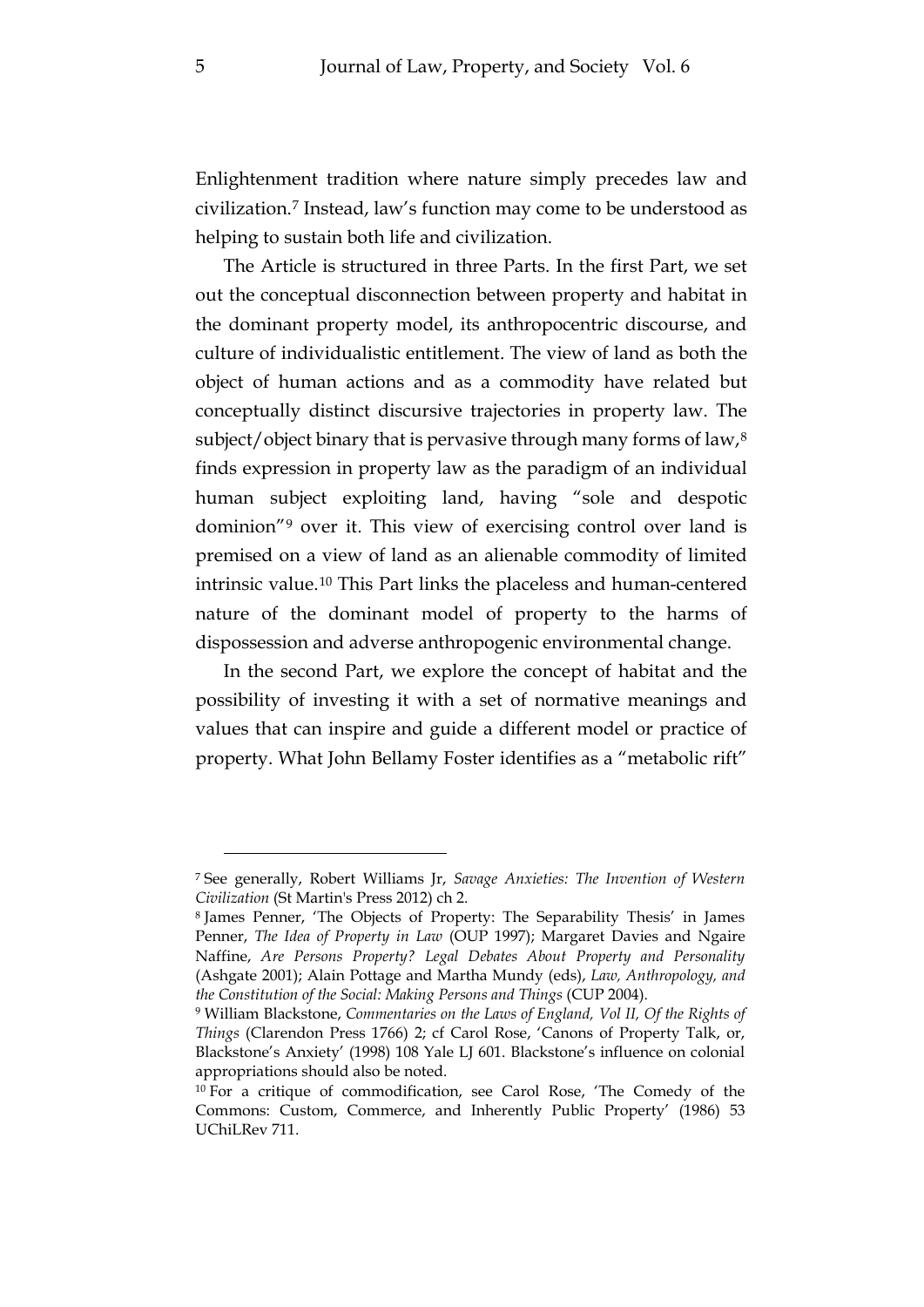<span id="page-7-1"></span>between urbanized human life and ecological processes<sup>11</sup> demonstrates the nonalignment of property as a mechanism of economic growth and ecological function. It underlines that the separation of the places of production, consumption, and deposition of waste has degraded habitats for all lifeforms. Reframing property around the notion of habitat emphasizes the dependence of human existence on ecological functionality.

In the third Part, we set out three pathways to guide and prefigure a model of property as situated within habitat. Despite the apparent intractability of dominant cultural framings of property and political obstacles, we argue that the alignment of law with the ecological needs of humans and the nonhuman world is possible. The first pathway is to change the conceptual framework of the dominant model of property and associated sociocultural discourses. The second pathway is to critically review the tensions arising from the taxonomic separation of entitlement to land (and its resources) from the laws regulating its use and distribution (and associated intergenerational consequences) with a view to aligning their interaction and effect in the future. The third pathway positions legal education as a critical agent of change and law reform. Educative strategies involve fundamental questions about what we know and what we do in relation to property, and how and why this knowledge and practice is reproduced and/or changed over time. Changing the dominant placeless and anthropocentric model of property requires changing the way

<span id="page-7-0"></span><sup>11</sup> John Bellamy Foster, 'Marx's Theory of Metabolic Rift: Classical Foundations for Environmental Sociology' (2010) 105 AmJSoc 366; Karl Marx, *Capital: A Critique of Political Economy* (Ben Fowkes trans; Penguin Books 1976) 637; see also Nicole Graham, 'Dephysicalised Property and Shadow Lands' in Robyn Bartel and Jennifer Carter (eds), *Handbook for Space, Place, and Law* (Edward Elgar 2021); Nathan McClintock, 'Why Farm the City? Theorizing Urban Agriculture Through a Lens of Metabolic Rift' (2010) 3 Cambridge J of Regions, Economy, and Society 191; Mindi Schneider and Philip McMichael, 'Deepening, and Repairing, the Metabolic Rift' (2010) 37 J Peasant Studies 461.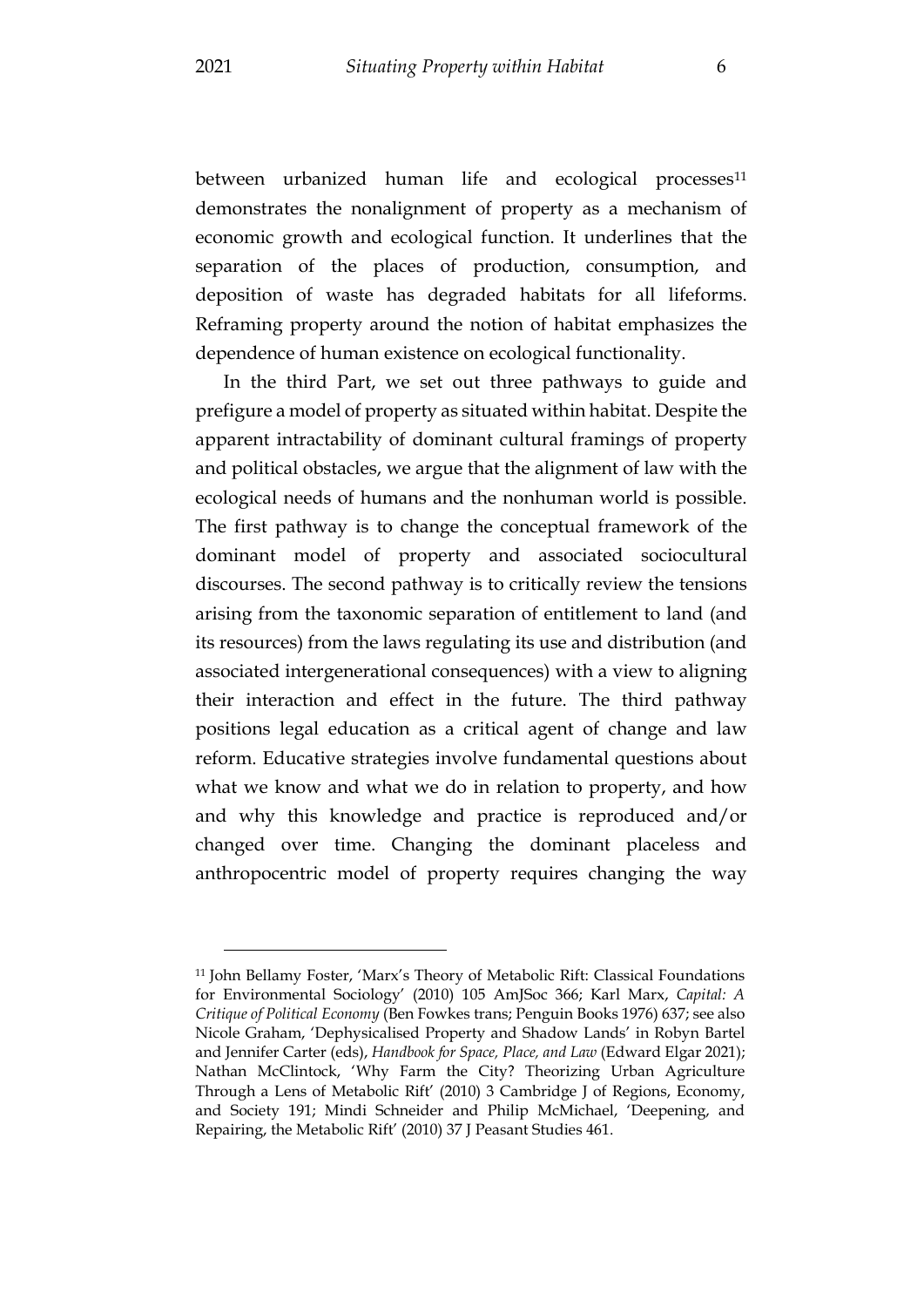<span id="page-8-0"></span>property is taught, and learning (and co-constructing) other—more viable—ways of knowing and enacting property.

#### II. Anthropocentric Property Narratives

Property is both an expression of sociopolitical values and a legal institution. These aspects are in many respects distinct, and the law of property does not reflect in any straightforward way either cultural narratives about property or the way it is represented in philosophy. Nonetheless, all these dimensions of property are elided in much scholarly discussion of property: despite its distinct nature, the legal institution of property is shaped and interpreted by political ideologies, by dominant social values, and by associated ideas about the purposes that property ought to promote. Across the spectrum of conservative and progressive property theorists, private property is frequently connected to a specific set of human needs, aspirations, and desires. The need to achieve human purposes is one factor offered in justification of the very existence of private property. Human purposes are variously framed and often underpinned by political values. The human purpose that private property addresses is sometimes said to be individual power in a social context—property provides a boundary around the individual in which he or she alone exercises control.[12](#page-8-1) Property extends the zone of individual power, and it even has the effect of enlarging the individual in comparison to others and relative to the community and the state.[13](#page-8-2) Such an individualist understanding of property can be inflected with values that are libertarian (the free

<span id="page-8-4"></span><span id="page-8-3"></span><span id="page-8-1"></span><sup>12</sup> Charles Reich, 'The New Property' (1964) 73 Yale L.J. 733, 771.

<span id="page-8-2"></span><sup>13</sup> For a discussion of liberal individualism and its alternatives, see Martha Albertson Fineman, 'The Vulnerable Subject: Anchoring Equality in the Human Condition' in Martha Albertson Fineman (ed), *Transcending the Boundaries of Law* (Routledge 2011) 161. For a discussion of the conflation of individual and social welfare in classical economics theory and the consequential invisibility of common and public goods, see Lynda Butler 'The Importance of Viewing Property as a System' (2021) 58 San Diego LRev (forthcoming).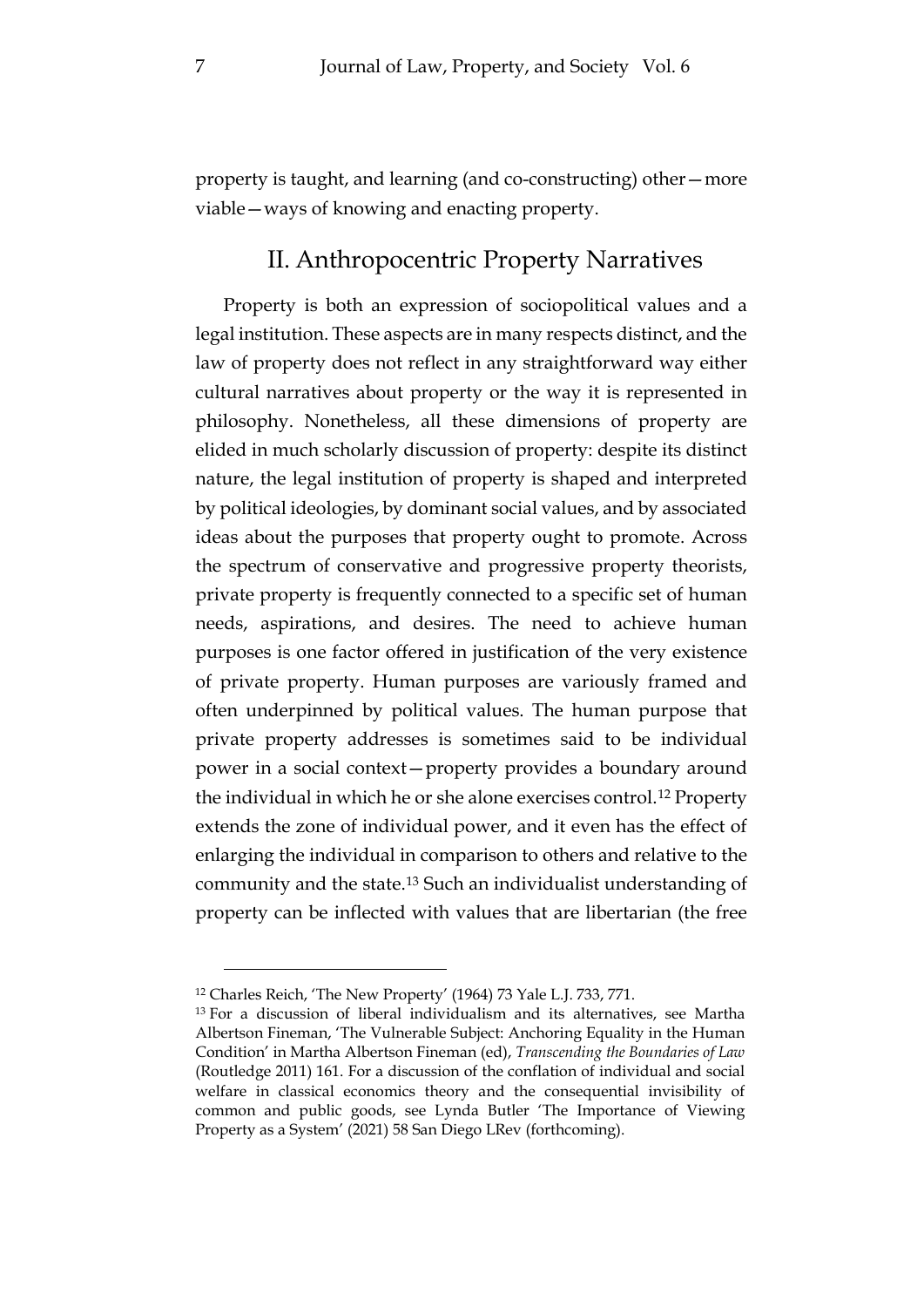individual in conflict with the state) $14$  or more progressive (enhancing the power of vulnerable citizens as against the state or the market).[15](#page-9-1)

Given the association of property with an individual's power, it is unsurprising that a defining hallmark of the law and practice of property has been its association with exclusion. In addition to the right to alienate property, an individual proprietor also has the right to exclude all others from it. Property conceived in this manner is fundamentally about what Kevin Gray called "excludability."[16](#page-9-2) Moreover, closely associated with the right to exclude others is the concomitant right of an individual to use the property; in liberal philosophy such a right typically is asserted to be with few restrictions.[17](#page-9-3) Foregrounding excludability as a defining characteristic sets up a dualism whereby more relational concepts and practices of property are obscured by a strident insistence on the legitimacy of the actions of exclusion.[18](#page-9-4) Yet, property in its material consequences is as much about marginality as it is about exclusion. AJ Van der Walt pointed out,

<span id="page-9-6"></span><span id="page-9-5"></span>… property law is not exclusively or even primarily about owners and holders of rights, but about those who do not own property and whose lives are shaped and affected by the property holdings of others; those who are required to respect property and who are owned as or through property. On the

<span id="page-9-0"></span><sup>14</sup> Richard Epstein, *Takings: Private Property and the Power of Eminent Domain* (Harvard UP 1985); contra Fineman (n [13\)](#page-8-3).

<span id="page-9-1"></span><sup>15</sup> Reich, 'The New Property' (n 12) 733; Margaret Radin, 'Property and Personhood' (1982) 34 StanLRev 957; Margaret Radin, 'Market Inalienability' (1987) 100 HarvLRev 1849.

<span id="page-9-2"></span><sup>16</sup> Kevin Gray, 'Property in Thin Air' (1991) 50 CLJ 252.

<span id="page-9-3"></span><sup>17</sup> Thomas W Merrill, 'Property and the Right to Exclude' (1998) 77 NebLRev 730, 741.

<span id="page-9-4"></span><sup>&</sup>lt;sup>18</sup> Jennifer Nedelsky, 'Law, Boundaries, and the Bounded Self' (1990) 30 Representations 162.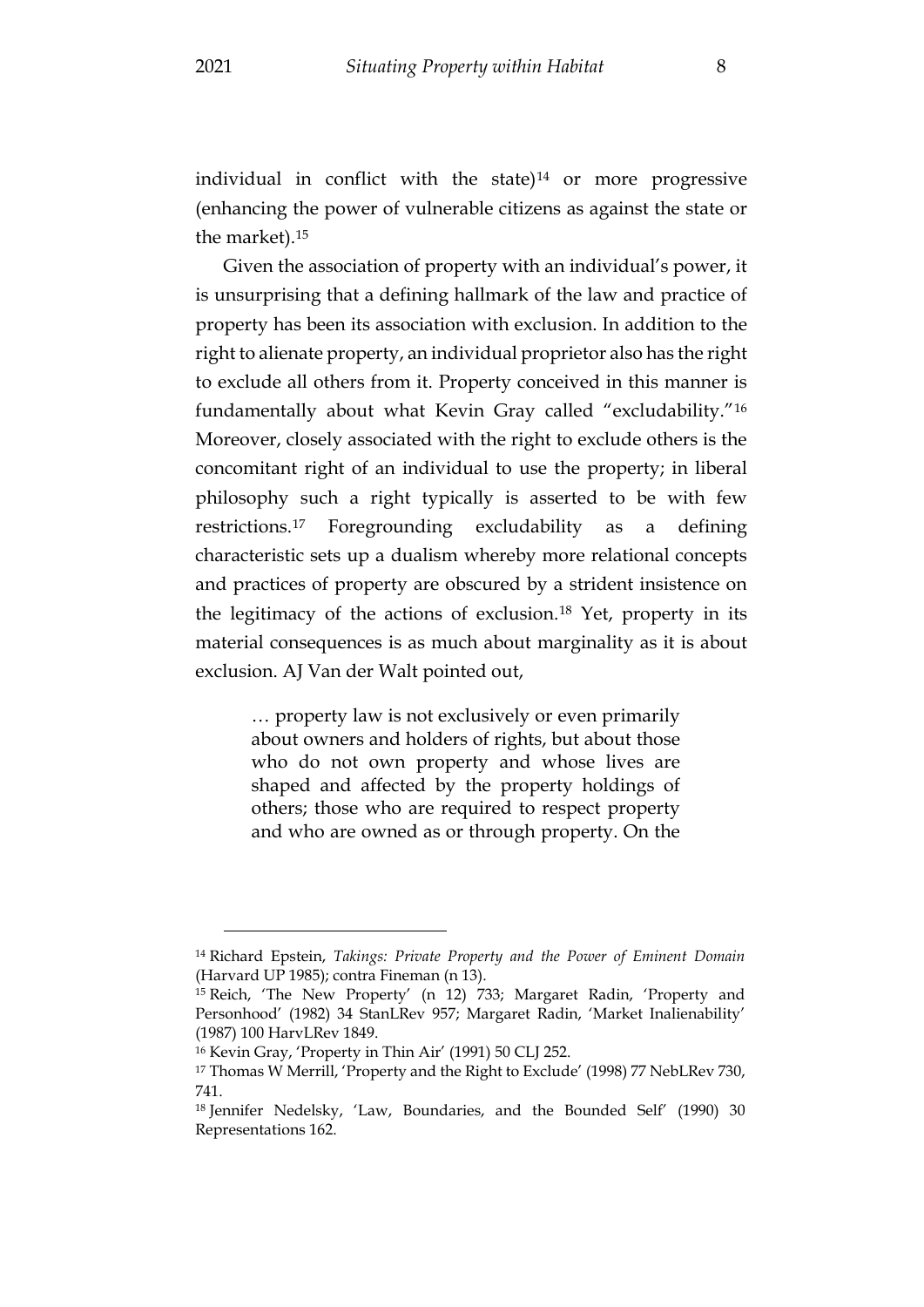margins, property law is deeply concerned with absence of property; no-property; not-property.[19](#page-10-0)

A view of property as legitimizing excludability, and thereby marginalizing nonowners (including nonhuman species), has clear economic and political significance in market-oriented societies[.20](#page-10-1) The power attached to the right to exclude consists partly in its centrality to wealth creation and capital accumulation.[21](#page-10-2) The socialstructural implications of this model of property are evident in both historical and ongoing trajectories of wholesale "exclusions" of peoples and nations from their homes and lands. Since the enclosure of the English commons, the clearances of the Scottish highlands, and the colonization of lands far beyond Europe, the assertion and institutionalization of private property as a power to exclude has been necessarily accompanied by the dispossession of peoples.[22](#page-10-3) Dispossession not only removes legal rights from persons, it often removes people, communities, and the endemic ecosystems that have evolved with these communities in the lands and waters that exist in dynamic symbiosis with such cultures and livelihoods. Dispossession therefore is the corollary and logical end point of the right to exclude at the heart of the dominant model of

<span id="page-10-4"></span><span id="page-10-0"></span><sup>19</sup> AJ Van der Walt, 'Property and Marginality' in Gregory S Alexander and Eduardo M Peñalver, *Property and Community* (OUP 2010) 90; See also Larissa Katz, 'Exclusion and Exclusivity in Property law' 2008 58 UTLJ 275.

<span id="page-10-1"></span><sup>20</sup> Estair Van Wagner, 'Putting Property in its Place: Relational Theory, Environmental Rights and Land Use Planning' (2013) 43 Revue Generale de Droit 275.

<span id="page-10-2"></span><sup>21</sup> Ileana Porras, 'Appropriating Nature: Commerce, Property, and the Commodification of Nature in the Law of Nations' (2014) 27 LJIL 641; Butler (n [13\)](#page-8-3).

<span id="page-10-3"></span><sup>22</sup> EP Thompson, *The Making of the English Working Class* (Penguin 1968); MJ Daunton, 'Open Fields and Enclosure: The Demise of Commonality' in MJ Daunton, *Progress and Poverty: An Economic and Social History of Britain 1700-1850* (OUP 1995); Eric Richards, *The Highland Clearances: People, Landlords, and Rural Turmoil* (Birlinn 2000); Andrew Buck, John McLaren, and Nancy Wright (eds), *Land and Freedom: Law, Property Rights and the British Diaspora* (Ashgate 2001); Karl Polanyi, *The Great Transformation: The Political and Economic Origins of our Time* (first published 1944, Beacon Press 1957), in particular ch 3; 'Habitation versus Improvement'.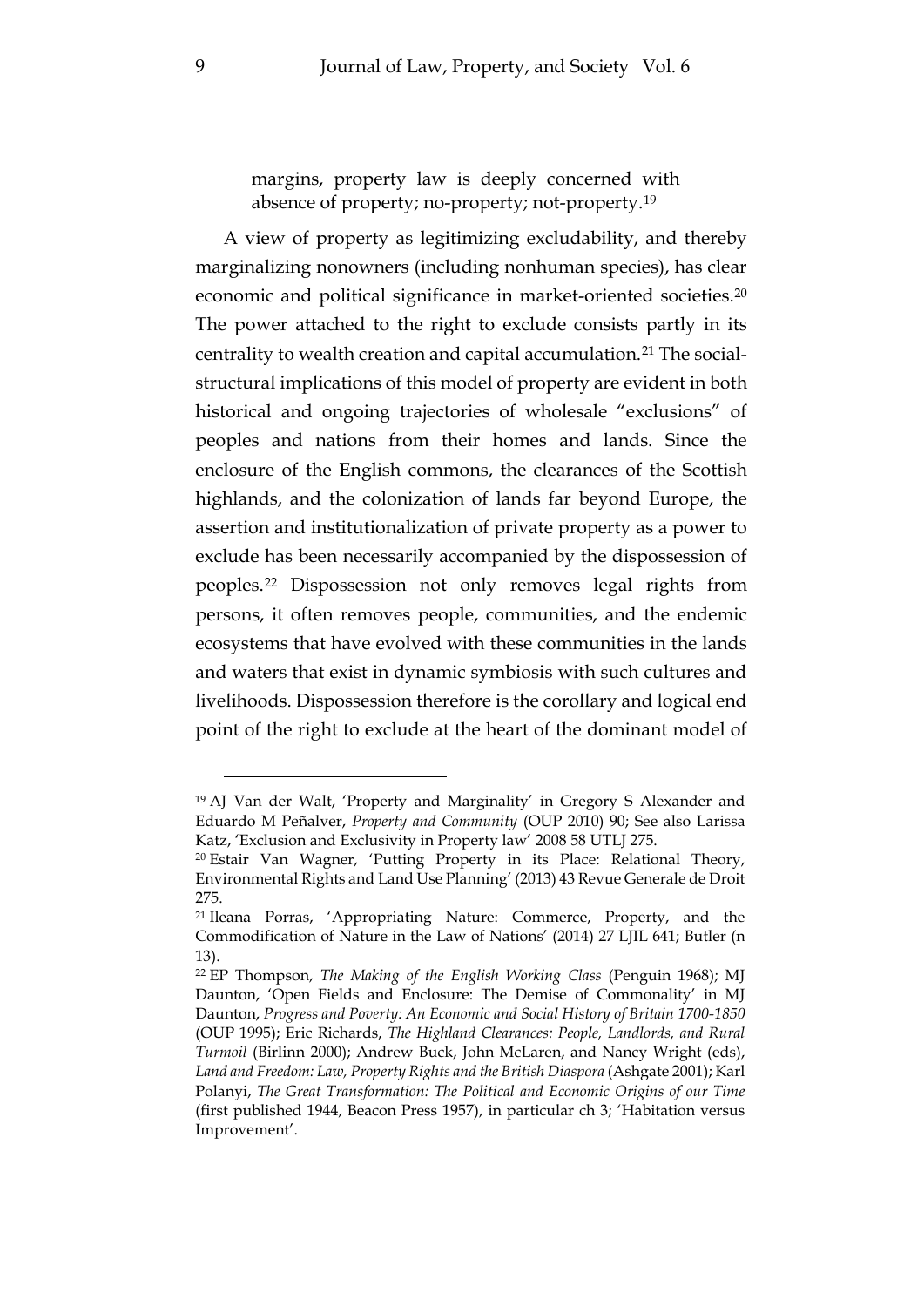property. The imminent material presence of dispossession shadows the positivist conferral of power through the right to exclude.

The temporal and spatial underpinnings of the dominant model of property in Anglophonic jurisdictions are products of the colonization of lifeworlds. While colonization took several different forms in settler jurisdictions,[23](#page-11-0) invariably, Indigenous relationships to land and First Nations' laws were systematically marginalized or entirely excluded by the imposition of colonial rule. The sustained marginalization of Indigenous laws relating to lands and waters that occurred over centuries of colonial rule reinforces an anthropocentric and instrumental view of property simultaneously in the European metropole and the colonies. Given the passage of time and the pervasive impacts of colonization, a complete return to precolonial systems is precluded, but the more materially embedded and locally adapted laws of Indigenous peoples nonetheless offer valuable place-based ontologies that provide a sharp and instructive contrast to property regimes imposed as, and through, colonization. To date, however, Indigenous legal insights have been inadequately recognized, understood, and connected to the dominant property framework of Anglophone jurisdictions.

The taking and accumulating of private property out of nonproperty continues: from Indigenous peoples, from the environment, from the commons, from state-owned resources, or from interests previously protected by an understanding of the public interest (as happens when environmental or heritage protections are weakened).[24](#page-11-1) There is of course, some movement in the opposite direction, with resources that are privately owned

<span id="page-11-2"></span><span id="page-11-0"></span><sup>23</sup> Robert Miller, Jacinta Ruru, Larissa Behrendt, and Tracey Lindberg, *Discovering Indigenous Lands: The Doctrine of Discovery in the English Colonies* (OUP 2012).

<span id="page-11-1"></span><sup>24</sup> See, e.g., David Harvey, *The New Imperialism* (OUP 2001); Saskia Sassen, 'A Savage Sorting of Winners and Losers: Contemporary Versions of Primitive Accumulation' (2010) 7 Globalizations 23; Antonia Layard, 'Public Space: Property, Lines, Interruptions' (2016) 2 JLPS 1.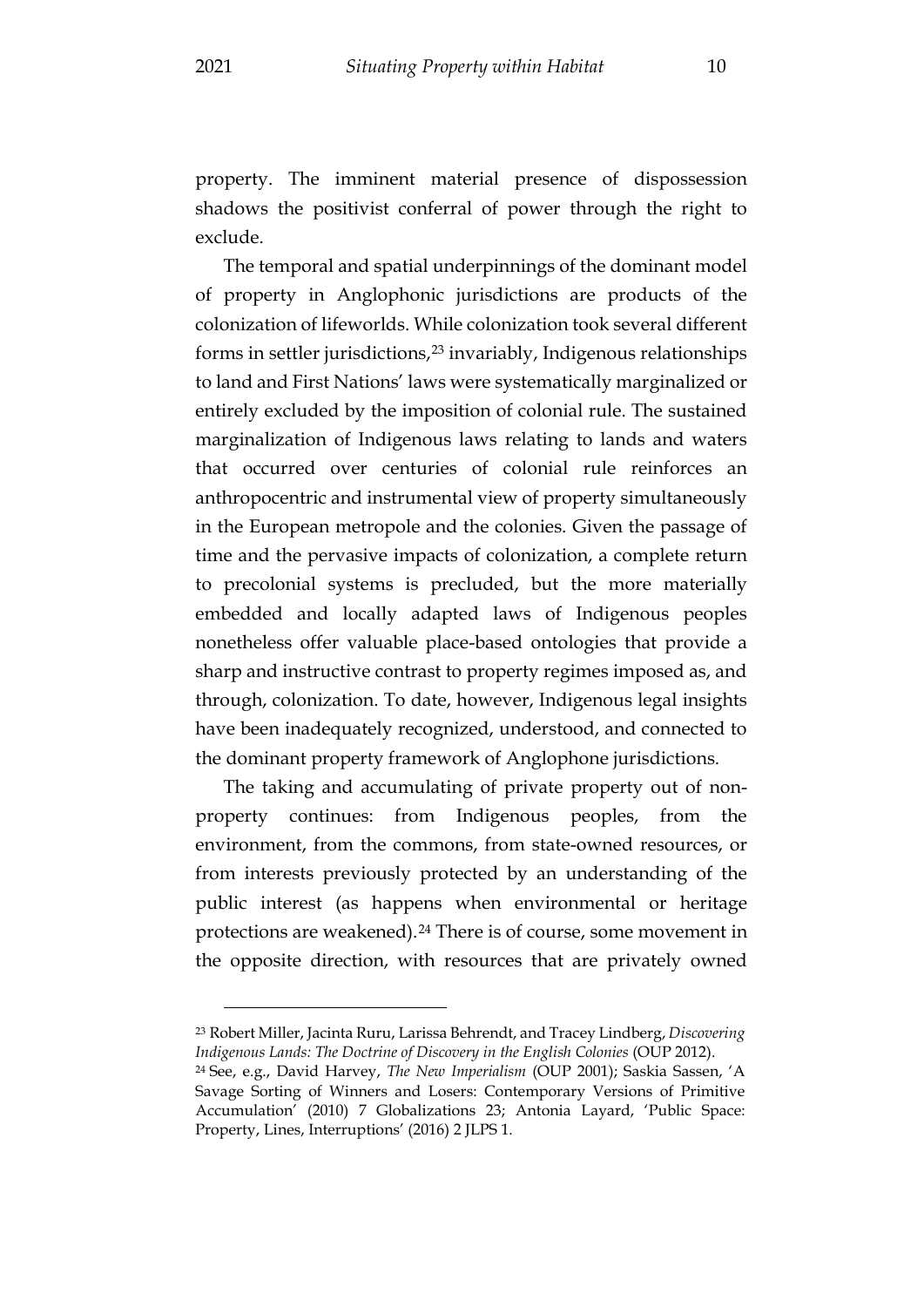being acquired for public purposes, usually in the name of stategoverned economic development.[25](#page-12-0) Private property, by instituting and upholding the excludability of others, thus bears serious and escalating adverse impacts on human and nonhuman communities, and other elements of the natural world, as exponential biodiversity loss and the impacts of climate change on habitat demonstrate.<sup>[26](#page-12-1)</sup> By determining a society's having and not having, private property both creates and perpetuates propertylessness.

The aggregation of property and its continuing impact on the wellbeing of humans and the nonhuman world remains tethered to the conceptual and material structure of its early liberal genesis. A person's ownership consists of the right to exclude others, and the concentration of private property in a finite number of individuals and corporations is made possible by the mass exclusion of many more human and nonhuman communities. The legal cultures of private property and the sociopolitical narratives and values it manifests are not identical through these historical movements but they are nevertheless frequently aligned and mutually reinforcing. For instance, as feminist and other critical theorists of property have pointed out, early modern liberal philosophies of property did not, for centuries, extend their liberalism to women, to racial minorities, or to indigenous peoples, instead modeling the individual proprietor as a privileged male figure.[27](#page-12-2) Not coincidentally, this model relied upon notions of allegedly "natural" autonomy or

<span id="page-12-1"></span><sup>26</sup> Intergovernmental Panel on Climate Change, 'An IPCC Special Report on climate change, desertification, land degradation, sustainable land management, food security, and greenhouse gas fluxes in terrestrial ecosystems–Summary for Policy Makers' August 2019 available at <https://www.ipcc.ch/site/assets/uploads/2019/08/Edited-

<span id="page-12-0"></span> $25$  It is often commented that scholarly discussion of public property is rare, but see John Page, 'Property, Values, and the Empirics of Place' (2019) 28 GLR 1; John Page, *Property Diversity and Its Implications* (Routledge 2017) 37.

SPM\_Approved\_Microsite\_FINAL.pdf> 26 August 2020.

<span id="page-12-2"></span><sup>27</sup> Barbara Arneil, 'Women as Wives, Servants, and Slaves: Rethinking the Public/Private Distinction' (2001) 34 CJPS/RCSP 29; Nedelsky, 'Law, Boundaries, and the Bounded Self' (n [18\)](#page-9-5).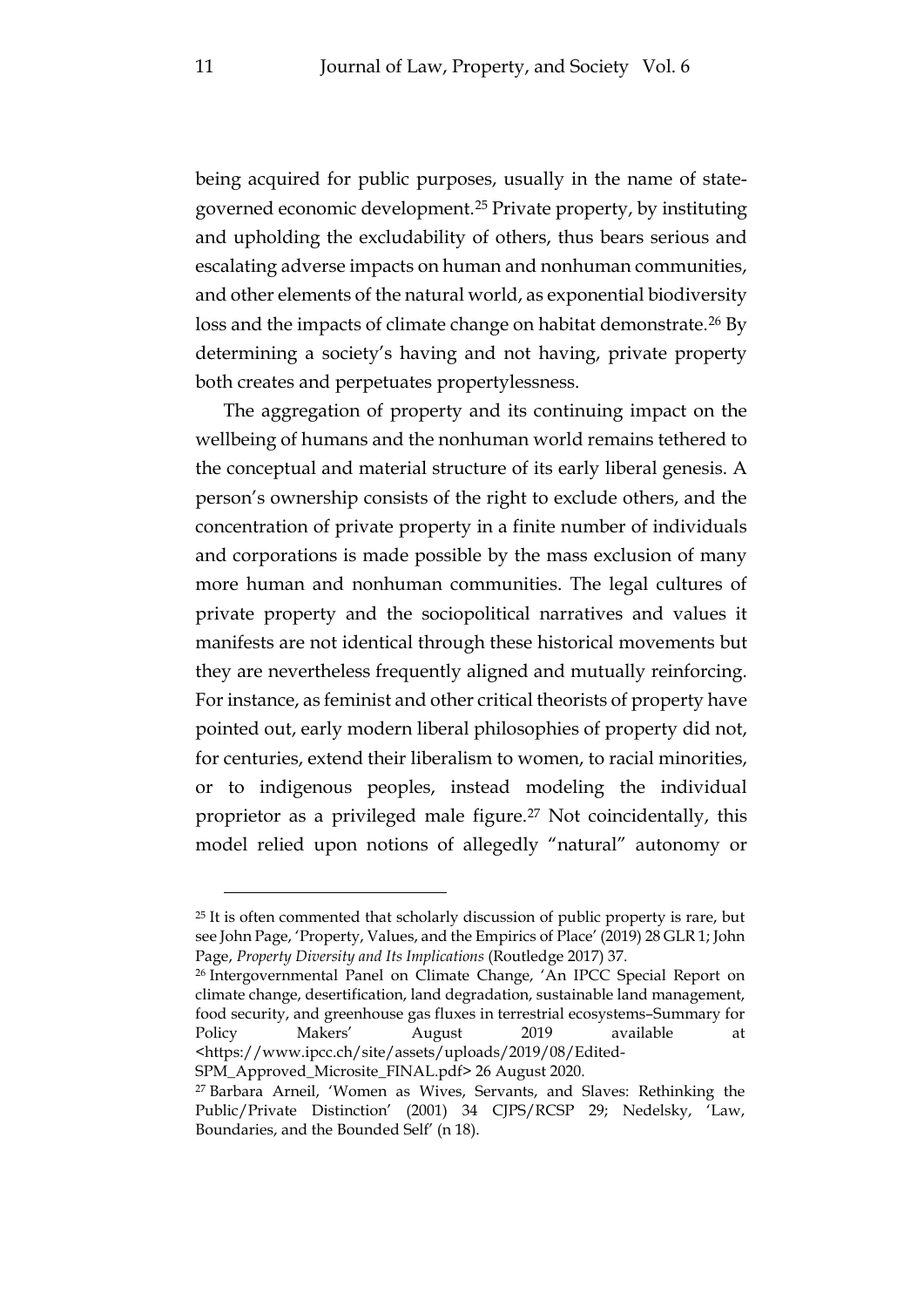the present.

personal boundaries attributed only to European men and figured as a kind of valuable property in itself.[28](#page-13-0) Despite liberalism, and in some ways because of its alignment with ideologies of class, gender, and race, most people were, for centuries, legally excluded from the subject-position of property-holder. Though formal equality might now be taken for granted, the historical development of the model

private proprietor continues to shape the distribution of property in

By contrast to accounts of property concerned principally with its capacity to facilitate and satisfy individual needs, the progressive property movement, together with feminist property scholars, emphasize the significance and reliance of property on social relationships between people. Progressive property scholars have reconceptualized property to foreground the responsibilities and obligations arising from  $it^{29}$  $it^{29}$  $it^{29}$  while preserving the notion of entitlement and the right to exclude.[30](#page-13-2) Property from this perspective is often said to mediate the boundary between community and individual interests: it performs the social function of balancing the interests of owners with the interests of the community and imposes obligations as well as rights.<sup>[31](#page-13-3)</sup> This important work to restore community and obligation to the idea of property, however, has paid less attention to the nature of subjectivity in an interconnected world, and the contingent temporality of property as it emerges from the changing relationships of humans in the world. Significantly, with its central focus on human society, progressive property accounts have tended to marginalize the nonhuman members of our broader community

<span id="page-13-4"></span><span id="page-13-0"></span><sup>28</sup> C.B. MacPherson, *The Liberal Theory of Possessive Individualism: Hobbes to Locke* (Clarendon Press 1964); Cheryl Harris, 'Whiteness as Property' (1993) 106 HarvLRev 1707.

<span id="page-13-1"></span><sup>29</sup> Gregory Alexander, 'Ownership and Obligations: The Human Flourishing Theory of Property' (2013) 43 HKLJ 451; Joseph William Singer, *Entitlement: The Paradoxes of Property* (Yale UP 2000).

<span id="page-13-2"></span><sup>30</sup> Merrill (n [17\)](#page-9-6) 730.

<span id="page-13-3"></span><sup>31</sup> Laura Underkuffler, 'On Property: An Essay' (1990) 100 Yale LJ 127.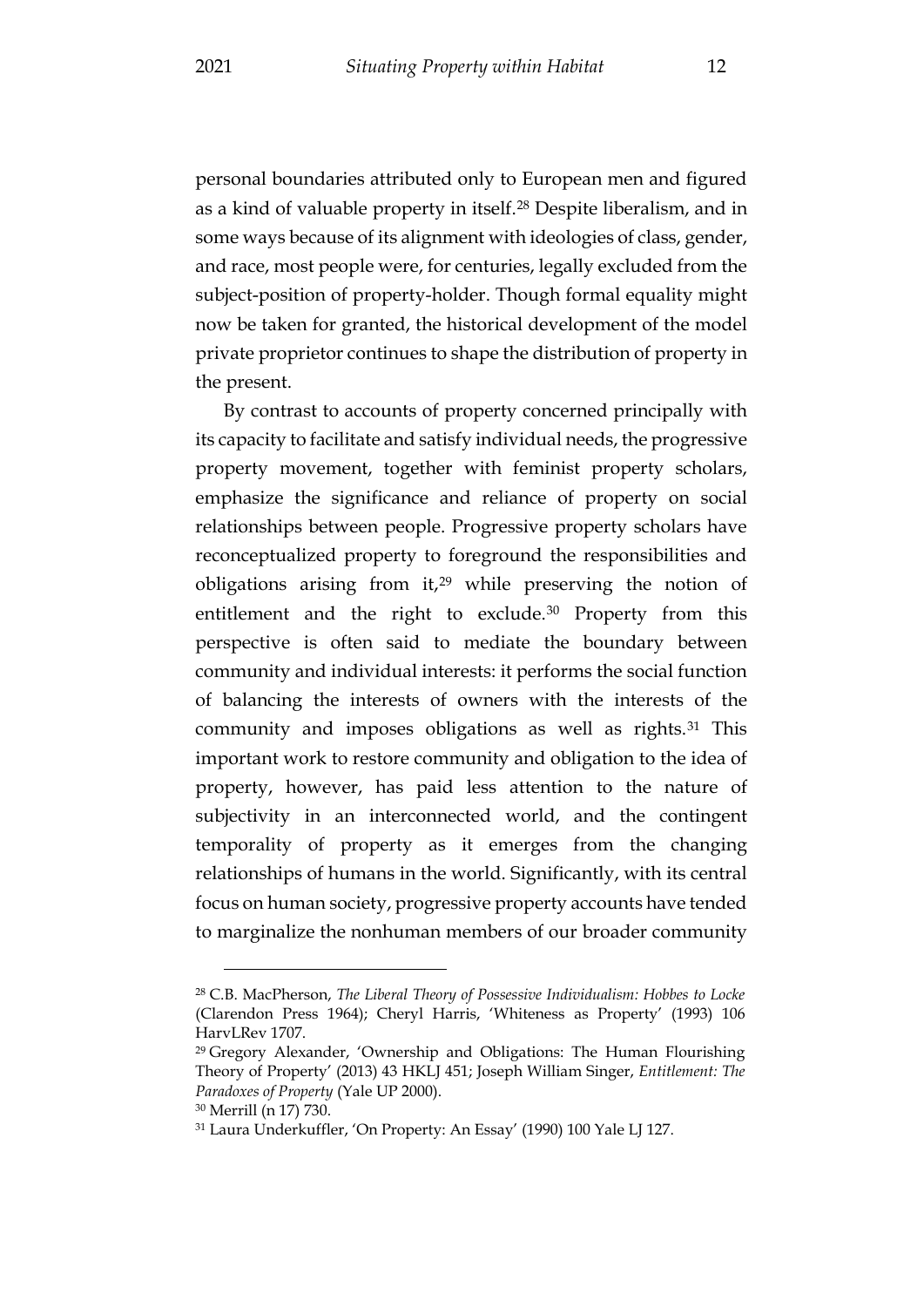at the scale of habitat. In a world of growing human population, ever more scarce resources, an account of property that does not take into account the fundamental conditions for all life, that perpetuates the division of human and nonhuman lifeforms, and subject from object so central to property law<sup>[32](#page-14-0)</sup> is less viable over the long term.

Moving beyond the prevailing attention to the human sphere, some property scholars in recent decades have also emphasized the role of property as an agent of anthropogenic environmental change. Such scholarship has focused on ways that the institution could change to better sustain natural resources.[33](#page-14-1) Many significant critiques of the property-environment nexus have been developed. These critiques address the multiple and mutually reinforcing layers of the property form that make it so resistant to change: its economic role,<sup>[34](#page-14-2)</sup> its cultural significance and social meanings,<sup>[35](#page-14-3)</sup> its historical emergence,<sup>[36](#page-14-4)</sup> the governance arrangements that protect

<span id="page-14-0"></span><sup>32</sup> Larissa Katz, 'Spite and Extortion: a Jurisdictional Principle of Abuse of Property Right' (2013) 122 Yale LJ 1444, 1477; Lynda Butler, 'The Pathology of Property Norms: Living Within Nature's Boundaries' (2000) 73 SCalLRev 927.

<span id="page-14-1"></span><sup>33</sup> See, eg, David Grinlinton and Prue Taylor (eds), *Property Rights and Sustainability: The Evolution of Property Rights to Meet Ecological Challenges* (Martinus Nijhoff 2011).

<span id="page-14-2"></span><sup>34</sup> Samuel Alexander, 'Property Beyond Growth: Towards a Politics of Voluntary Simplicity' in David Grinlinton and Prue Taylor (eds), *Property Rights and Sustainability: the Evolution of Property Rights to Meet Ecological Challenges* (Martinus Nijhoff 2011) 117; Bernard Rudden, 'Things as Things and Things as Wealth' (1994) 14 OJLS 81; Robert Costanza and Carl Folke, 'The Structure and Function of Ecological Systems in Relation to Property Right Regimes' in Susan Hanna, Carl Folke and Karl-Goran Maler (eds), *Rights to Nature: Ecological, Economic, Cultural, and Political Principles of Institutions for the Environment* (Island Press 1996).

<span id="page-14-3"></span><sup>35</sup> Val Plumwood, 'The Concept of a Cultural Landscape: Nature, Culture and the Agency of Land' (2006) 11 Ethics & The Environment 115; Sandie Suchet-Pearson, Sarah Wright, Kate Lloyd and Laklak Burarrwanga, and on behalf of the Bawaka Country, 'Caring *as* Country: Towards an Ontology of Co-becoming in Natural Resource Management' (2013) 54 Asia Pacific Viewpoint 185; Pottage and Mundy, *Law, Anthropology and the Constitution of the Social* (n [8\)](#page-6-4).

<span id="page-14-4"></span><sup>36</sup> Henry Jones, 'Property, Territory and Colonialism: An International Legal History of Enclosure' (2019) 39 LS 187; Dan Priel, 'The Political Origins of English Private Law' (2013) 40 JLS 481.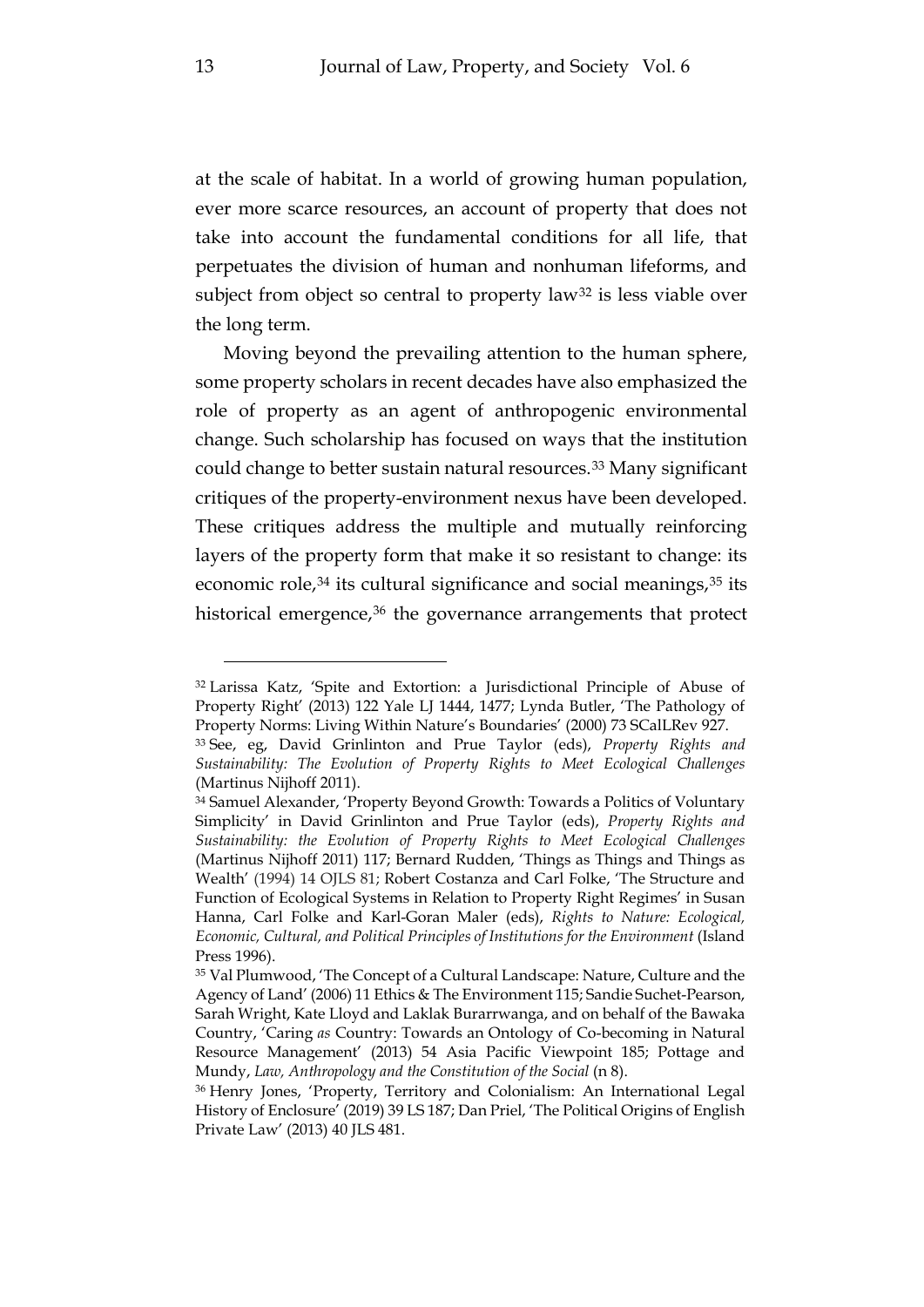<span id="page-15-5"></span><span id="page-15-4"></span>it,[37](#page-15-0) the structure of laws that differentiate and place it at the center of law,<sup>[38](#page-15-1)</sup> specific legal doctrines that define it,<sup>[39](#page-15-2)</sup> and its ontological separation from the material world.<sup>[40](#page-15-3)</sup> Building on these critiques, many important suggestions for change have been offered that address the multilayered nature of the property form as both a legal institution and as a matrix of sociopolitical narratives about identity, status, and control.

In summary, suggestions for change to integrate into property relevant environmental concerns typically address three broad

<span id="page-15-0"></span><sup>37</sup> Todd Aagaard, 'Environmental Law as a Legal Field: An Inquiry in Legal Taxonomy' (2010) 95 Cornell LRev 221.

<span id="page-15-1"></span><sup>38</sup> Joseph Sax, 'Environmental Law Forty Years Later: Looking Back and Looking Ahead' in Michael Jeffery, Jeremy Firestone and Karen Bubna-Litic (eds), *Biodiversity Conservation, Law and Livelihoods* (CUP 2008); Nicole Graham, 'This is Not a Thing: Land, Sustainability and Legal Education' (2014) 26 JEL 395; Sean Coyle and Karen Morrow, *The Philosophical Foundations of Environmental Law: Property, Rights and Nature* (Hart 2004). But cf Eloise Scotford and Rachael Walsh, 'The Symbiosis of Property and English Environmental Law—Property Rights in a Public Law Context' (2013) 76 MLR 1010.

<span id="page-15-2"></span><sup>39</sup> Bob Purvis, 'I love this land, I was born here' in Jim Sinatra and Phin Murphy (eds), *Listen to the People, Listen to the Land* (Melbourne UP 1999); Katz, 'Spite and Extortion' (n 32); Justine Bell and Sharon Christensen, 'Use of Property Rights Registers for Sustainability—A Queensland Case Study' (2009) 17 APLJ 86; Sharon Christensen and William Duncan, 'Aligning Sustainability and the Torrens Register: Challenges and Recommendations for Reform' (2012) 20 APLJ 112; Craig Anthony Arnold, 'Sustainable Webs of Interests: Property in an Interconnected Environment' in David Grinlinton and Prue Taylor (eds), *Property Rights and Sustainability: the Evolution of Property Rights to Meet Ecological Challenges* (Martinus Nijhoff 2011); Zada Lipman and Robert Stokes, 'Shifting Sands: the Implications of Climate Change and a Changing Coastline for Private Interests and Public Authorities in Relation to Waterfront Land' (2003) 20 Environment and Planning LJ 406; A Craig Roussac and Susan Bright, 'Improving Environmental Performance Through Innovative Commercial Leasing: an Australian Case Study' (2012) 4 ILJBE 6; Michael Weir and Tina Hunter, 'Property Rights and Coal Seam Gas Extraction: the Modern Property Law Conundrum' (2012) 2 Property LRev 71.

<span id="page-15-3"></span><sup>40</sup> Bradley Bryan, 'Property as Ontology: On Aboriginal and English Understandings of Ownership' (2000) XIII CJLJ 3; Craig Anthony Arnold, 'The Reconstitution of Property: Property as a Web of Interests' (2002) 26 HarvEnvtlLRev 281; Margaret Davies, 'Material Subjects and Vital Object-Prefiguring Property and Rights for an Entangled World' (2016) 22 AJHR 37; Robyn Bartel and Nicole Graham, 'Property and Place Attachment: A Legal Geographical Analysis of Biodiversity Law Reform in New South Wales' (2016) 54 Geographical Research 267.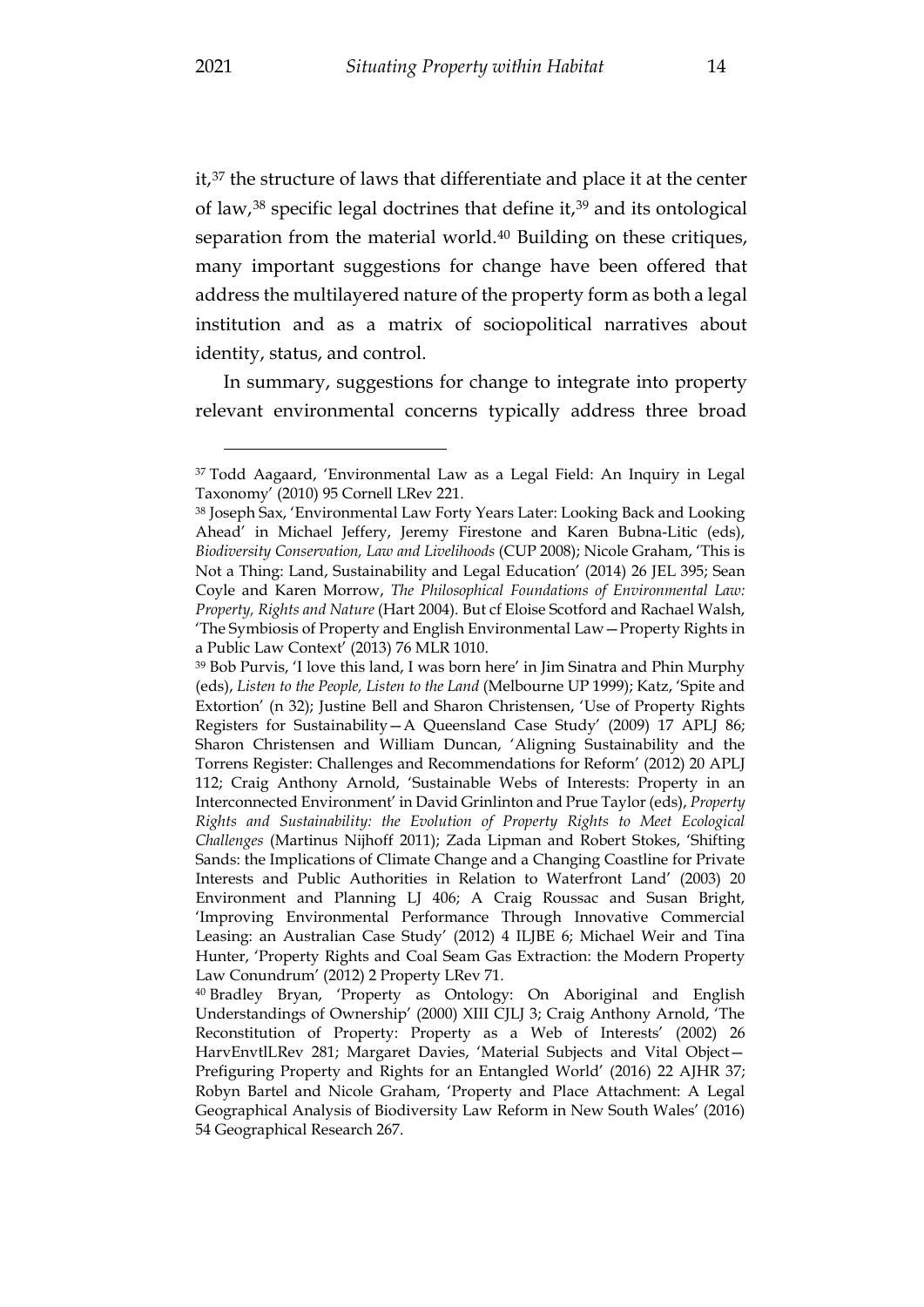limitations of mainstream understandings of property and the institution of property law. The first of the three strategies includes ascribing rights to the natural world, an action reminiscent of the liberal model of progressively extending rights in an analogous fashion to other classes of humans, from the dominant paradigm of the privileged white male.[41](#page-16-0) This strategy is congruent with a second position that seeks to invert the subject/object dichotomy in an effort to give equivalence for identified purposes between humans and nonhuman elements in socioecological systems. The third, long-standing strategy is to posit duties and obligations for humans in regard to their behavior toward the environment.<sup>[42](#page-16-1)</sup> The first strategy is evident in recent measures to redefine "nature" or identified parts of it, such as rivers and mountains, as a legal subject by ascribing legal personality to that entity[.43](#page-16-2) It provides a quasiproperty model in that elements of the natural world, are legally transformed under rights for nature models, which—depending on the model—may create a form of self-ownership for specific purposes. It transforms the classic liberal subject-object dichotomy.

The New Zealand statutory settlements with Maori peoples adopt this model,<sup>[44](#page-16-3)</sup> although the political intent of the New Zealand government to date in adopting such a model is to deflect the

<span id="page-16-0"></span><sup>41</sup> Christopher Stone, 'Should Trees Have Standing?—Toward Legal Rights for Natural Objects' (1972) 45 SCalLRev 450; Peter Burdon and Claire Williams, 'Rights of Nature: A Constructive Analysis' in Douglas Fisher (ed), *Research Handbook on Fundamental Concepts of Environmental Law* (Edward Elgar 2016); Michelle Maloney, 'Finally Being Heard: The Great Barrier Reef and the International Rights of Nature Tribunal' (2015) 3 Griffith JL and Human Dignity 40; For an early contribution see Roderick Nash, *The Rights of Nature: A History of Environmental Ethics* (University of Wisconsin Press 1989).

<span id="page-16-1"></span> $42$  See, e.g., the adoption of environmental duties to prevent harm in a wide range of pollution statutes.

<span id="page-16-2"></span><sup>43</sup> See, e.g., Erin O'Donnell and Julia Talbot-Jones, 'Creating Legal Rights for Rivers: Lessons from Australia, New Zealand, and India' (2018) 23 Ecology and Society art 7.

<span id="page-16-3"></span><sup>44</sup> See, eg, Waikato-Tainui Raupatu Claims (Waikato River) Settlement Act 2010; Ngati Tuwharetoa, Raukawa, and Te Arawa River Iwi Waikato River Act 2010; Nga Wai o Maniapoto (Waipa River) Act 2012.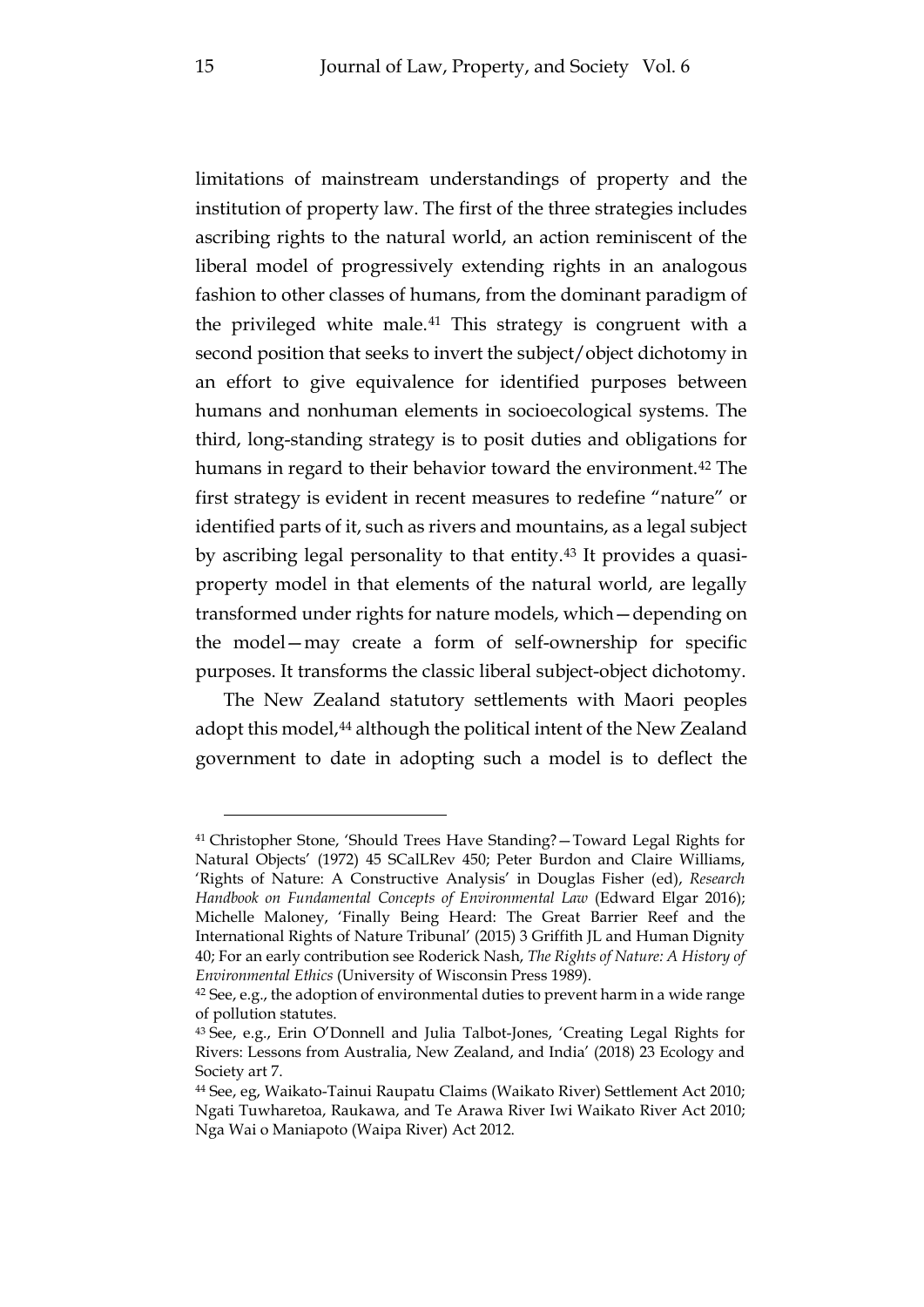ultimate issue of whether Maori Iwi groups "own" rivers. In a growing number of jurisdictions, rights for nature have parallels with human rights models, where courts declare natural entities to have fundamental or inalienable rights.

While these models often seek to give effect to Indigenous peoples' concepts of coexistence with the natural world and are instituted due to a deep concern about degradation of the environment, they have several limitations. The most obvious difficulty is that the reproduction and extension of rights discourse to individualized parts of the natural world may demote more comprehensive protection of entire habitats at the system level. Secondly, rights for nature tend to be adopted over public lands and waters, leaving private property as a model and practice intact. Any inversion of the subject/object dichotomy that is achieved in these models is similarly constrained and dependent on the willingness of the legal system to ascribe and enforce rights. The instigation of various duties and obligations that seek to prevent harm or to provide redress against harms to human and nonhuman elements of socioecological systems potentially may offer more expansive habitat protections but these measures encounter significant suspicion and resistance from propertied interests. Accordingly, a new vantage point is required for understanding property theory and property law.

## <span id="page-17-0"></span>III. Habitat and Property: Tensions and Alignment

Although property theory is a flourishing area of scholarship across the world, there remains much scope for loosening the conventional boundaries of property and reconnecting it to the materiality of places and things, as well as to human relationships. In particular, there is an increasingly urgent need for fundamental change in the way we understand property and to reformulate the dominant model to address both its negative social and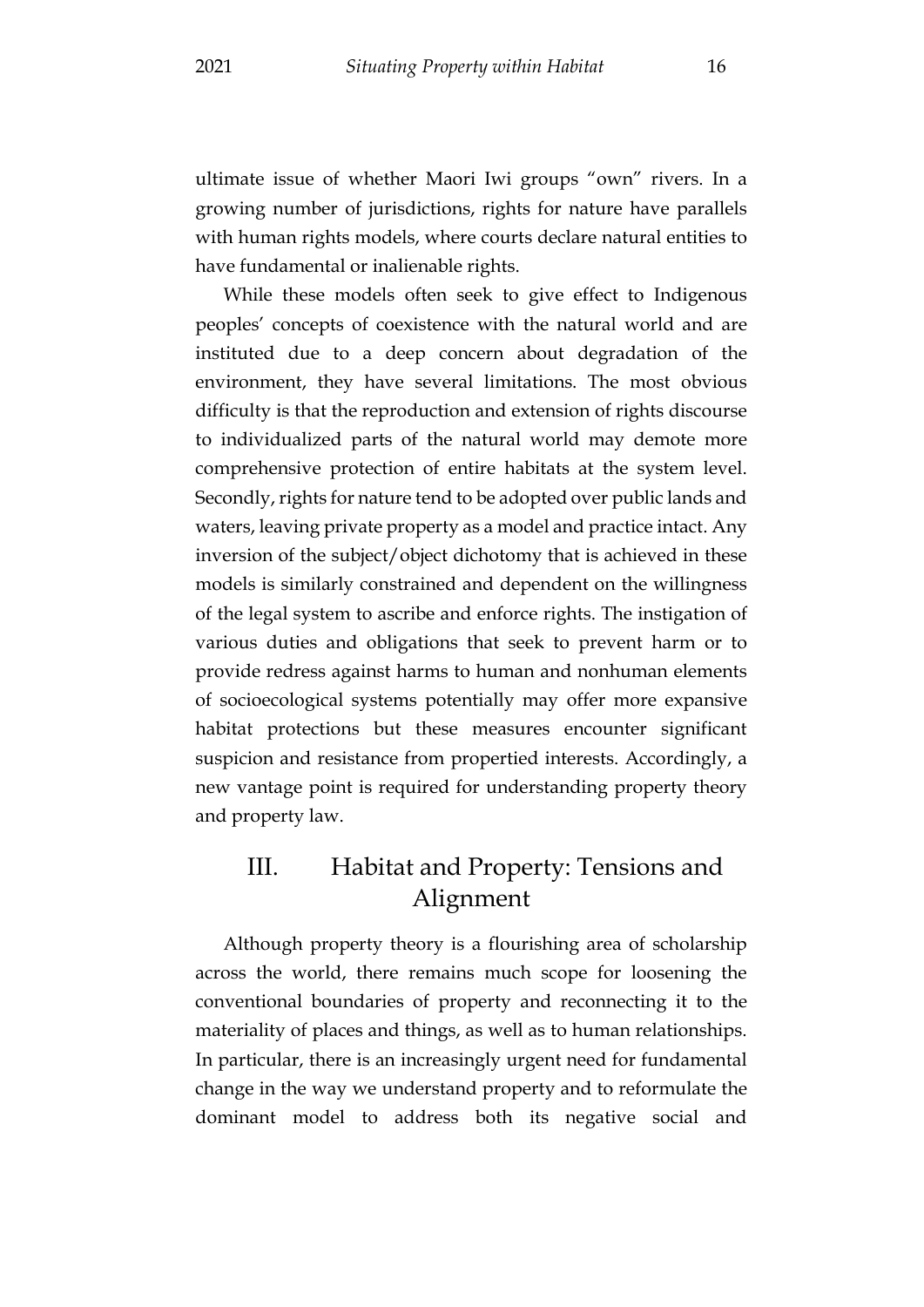environmental impacts. Aligning the idea of property with the habitat of human and nonhuman life has the potential to restore its decreasing functionality and re-establish property as both fundamental and relational, essential and dynamically connected to place and things. Situating property within habitat enhances the core function of property as a legal form and provides an imaginary to connect fields, such as environmental and property law, that are insufficiently conceptually or practically integrated. Most importantly, understanding property within habitat brings into a single socioecological frame both the human and nonhuman *oikos* or home.[45](#page-18-0) While today, human habitats are highly constructed, they remain reliant upon the habitats of nonhuman beings.

<span id="page-18-4"></span>Habitat is a complex concept with various resonances in different disciplines. The concept of habitat was used in early conservation law, which aligned habitat generally with nature. A more specific ecological meaning of habitat connects lifeforms to geographical places and their variability through time. Habitat has become fundamental to ecological research, although sometimes it is used interchangeably with closely related concepts of environment and niche.[46](#page-18-1) Habitat in scientific understandings is used to describe "the living place of an organism or community, characterized by"[47](#page-18-2) its biotic and abiotic properties, "which affords it relatively favorable conditions for existence."[48](#page-18-3) Because the concept of habitat is species-specific, ecologists have argued that conflating it with environment or native vegetation "can result in

<span id="page-18-0"></span><sup>45</sup> "The very etymology of Ecology, from the Greek 'Oikos', 'the household', implies that ecologists should devote some attention to the 'house' or habitat of the population or community they are studying." TRE Southwood, 'Habitat, the Templet for Ecological Strategies?' (1977) 46 J Animal Ecology 337; see also discussion of eco-centric approaches in environmental law that were informed by this derivation of ecology in Lee Godden et al., *Environmental Law* (OUP 2018) 13.

<span id="page-18-1"></span><sup>46</sup> M Kearney, 'Habitat, environment and niche: what are we modelling?' (2006) 115 Oikos 186.

<span id="page-18-2"></span><sup>47</sup> *A Dictionary of Ecology* (4th edn, OUP 2010).

<span id="page-18-3"></span><sup>&</sup>lt;sup>48</sup> A Dictionary of Geography (4<sup>th</sup> edn, OUP 2009).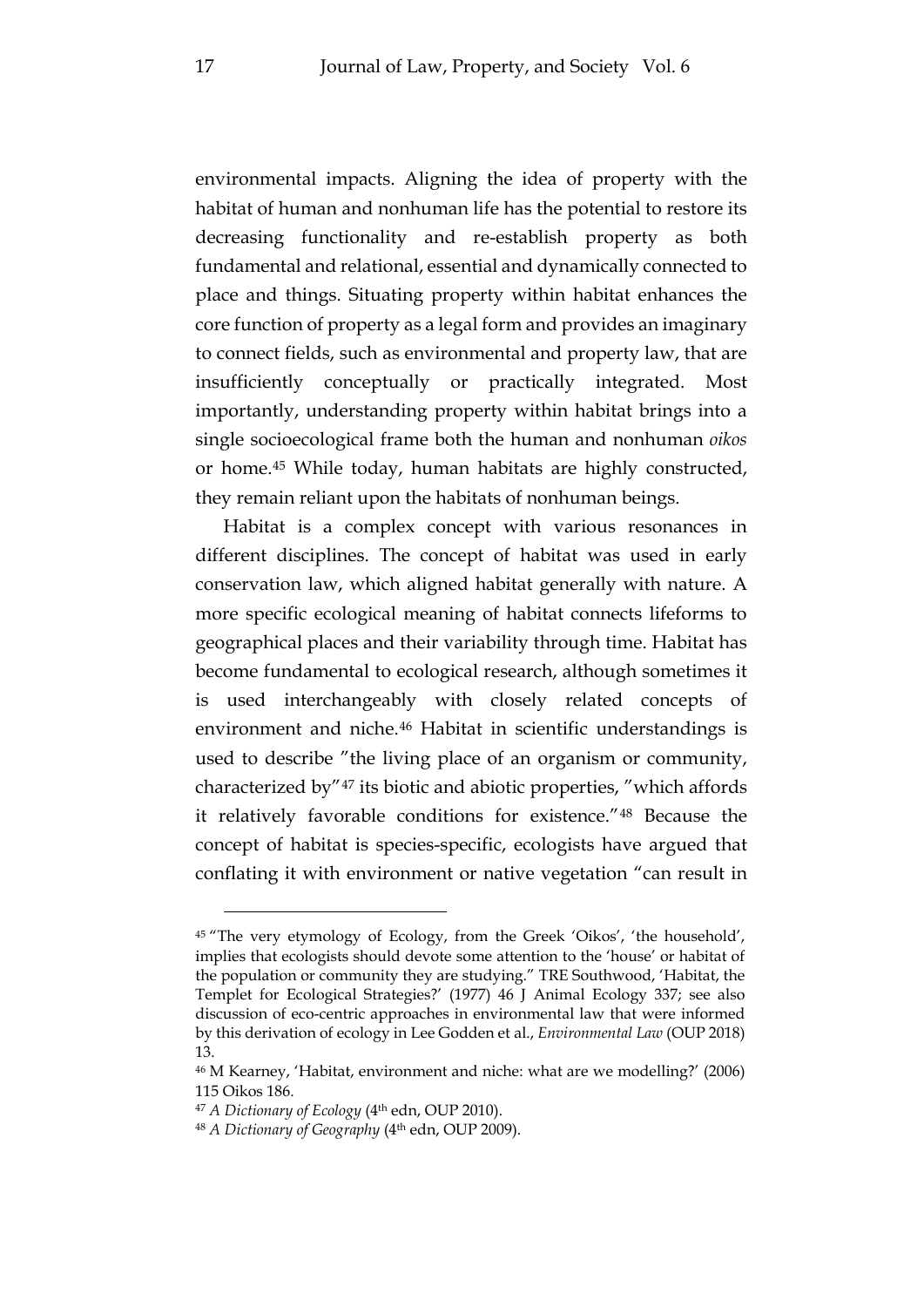the under-appreciation of differences between the unique habitat requirements of different species."[49](#page-19-0) The particularity and specificity of habitat as a concept in ecological research is antithetical to the abstractness and dephysicalization of property in mainstream legal scholarship.[50](#page-19-1)

The contrast between the conceptualization of lands and waters in ecological and much legal research highlights their ontological divergence. But the concept of habitat is not only at odds with conceptualizations of lands and waters in law—the discipline of economics is also dominated by a "powerful and abstracted" model that is "marked off from … the ecological."[51](#page-19-2)

<span id="page-19-6"></span>Mainstream economic discourse uncritically advances the notion of unlimited economic growth as an inherently possible, positive, and exclusively human activity "that appears to be independent from the living world upon which it depends."[52](#page-19-3) Against this model, ecological economists ask "what if we were to see economic activities not in terms of a separate sphere of human activity, but instead as thoroughly social and ecological?"[53](#page-19-4) The shared etymological root of the words "economy" and "ecology" in the Greek term *oikos,* translates as "household" or "habitat.["54](#page-19-5)

<span id="page-19-0"></span><sup>49</sup> J. Fischer and David B Lindenmayer, 'Landscape Modification and Habitat Fragmentation: A Synthesis' (2007) 16 Global Ecology and Biogeography 265, 268.

<span id="page-19-1"></span><sup>&</sup>lt;sup>50</sup> There are exceptions to mainstream property approaches to landowning. Pertinent examples can be found in Nicole Graham and Robyn Bartel, 'Farmscapes: Property, Ecological Restoration, and the Reconciliation of Human and Nature in Australian Agriculture' (2017) 26 GLR 221.

<span id="page-19-2"></span><sup>51</sup> J K Gibson-Graham and Ethan Miller, 'Economy as Ecological Livelihood' in Katherine Gibson, Deborah Bird Rose and Ruth Fincher (eds), *Manifesto for Living in the Anthropocene* (Punctum Books 2015) 7.

<span id="page-19-3"></span><sup>52</sup> ibid 8.

<span id="page-19-4"></span><sup>53</sup> ibid.

<span id="page-19-5"></span><sup>54</sup> J K Gibson-Graham, Ann Hill and Lisa Law, 'Re-embedding Economies in Ecologies: Resilience Building in More than Human Communities' (2016) 44 Building Research and Information 703, 706; Satish Kumar unpacks the economyecology connection more literally: "The words 'ecology' and 'economy' come from the same Greek root, oikos, meaning home. Logos means knowledge and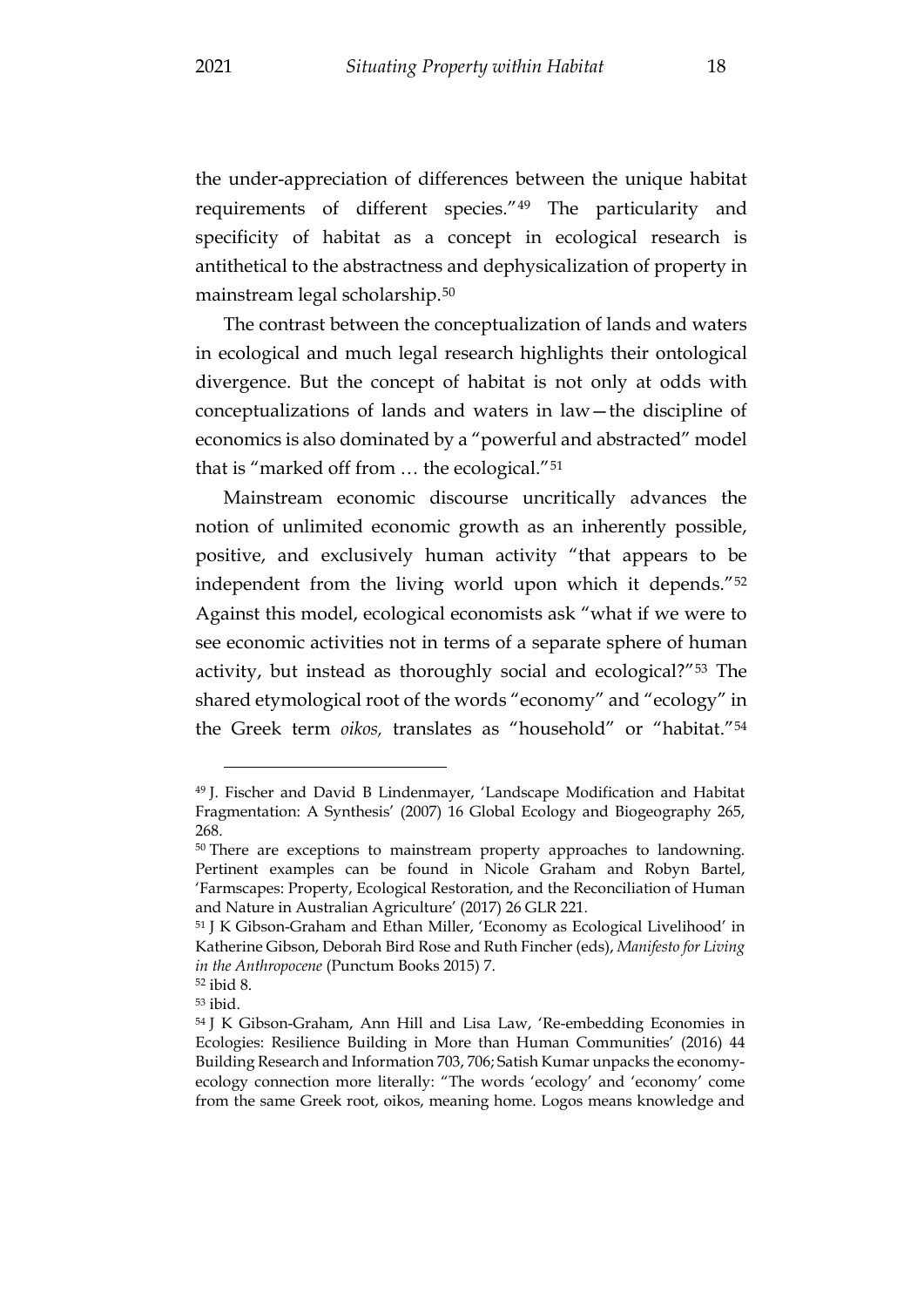Gibson-Graham and Miller use the concept of habitat to contend that "other species and living entities" have economies with which human economies are in a "continual interdependent relationship."[55](#page-20-1)

There is no more ground for the construction of a human "economy" separate from its ecological context than there would be for ecologists to consider the provisioning practices of bees as an independent "system" … wholly separate from their constitutive interrelationships with flowering plants, other pollinators, soil mycorrhizae, nitrogen fixing bacteria, seed dispersing birds and mammals.<sup>[56](#page-20-2)</sup>

Consequently, they advance the notion of a "community economy" in which habitat is maintained by transactions, encounters, and consumption that supports and sustains "humans and earth others.["57](#page-20-3)

<span id="page-20-0"></span>Habitat is a key concept in biodiversity conservation and threatened species law,[58](#page-20-4) and in common law jurisdictions is known for its tension with private property.[59](#page-20-5) "The status of habitat in American society represents a dramatic shift in political power over lands and natural resources."[60](#page-20-6) While this statement might

nomos means management. So ecology is knowledge of the home and economy is management of it. If we do not know our home we cannot manage it. If there is no healthy Earth community, there can be no healthy human community."; Satish Kumar, 'Cutting Carbon is a Rich Fool's Errand'(*The Guardian* 30 Aug 2007) <https://www.theguardian.com/society/2007/aug/29/guardiansocietysuppl ement.comment1> accessed 26 August 2020; see also Hannah Arendt, *The Human Condition* (University of Chicago Press 1958) 28.

<span id="page-20-1"></span><sup>55</sup> Gibson-Graham, Hill and Law 'Re-embedding economies in ecologies' (n 54) 703, 706.

<span id="page-20-2"></span><sup>56</sup> Gibson-Graham and Miller (n [51\)](#page-19-6) 10.

<span id="page-20-3"></span><sup>57</sup> Gibson-Graham, Hill and Law 'Re-embedding economies in ecologies' (n 54) 708.

<span id="page-20-4"></span><sup>58</sup> Peter S Alagona, 'What Is Habitat?' (2011) 16 Environmental History 433.

<span id="page-20-5"></span><sup>59</sup> Richard Epstein, 'Babbitt v Sweet Home Chapters of Oregon: The Law and Economics of Habitat Preservation' (1997) 5 SupCtEconRev 1; Karen Bradshaw, 'Expropriating Habitat' (2019) 43 HarvEnvtlLRev 77.

<span id="page-20-6"></span><sup>60</sup> Alagona ([n 58\)](#page-20-0) 436.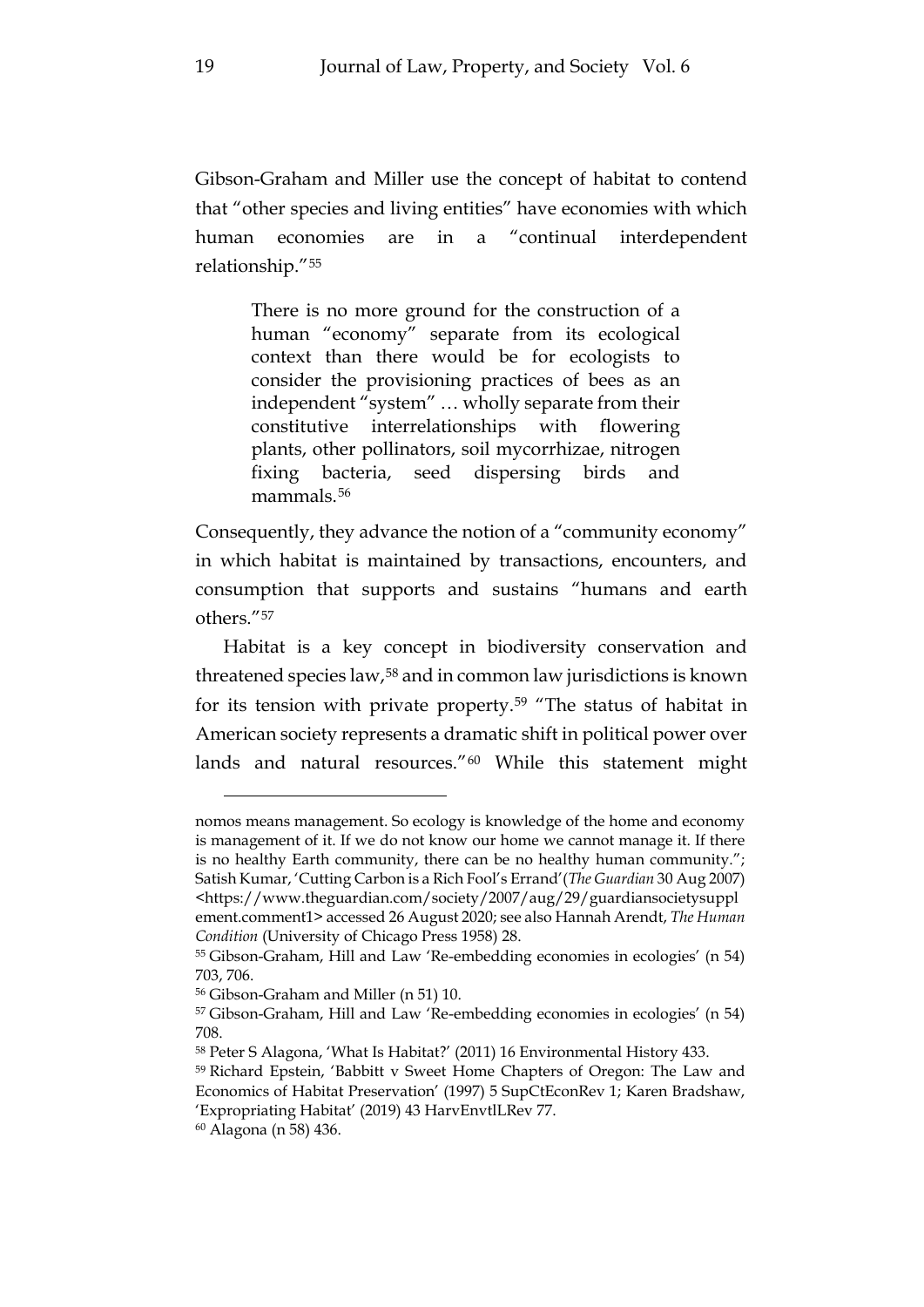overestimate the shift in political power associated with the recognition of habitat, it highlights the perceived dualism between nonhuman habitat and private property. Ecological research often considers the adverse impact of private property on habitat protection programs,<sup>[61](#page-21-0)</sup> and ways that private property might operate otherwise than as a barrier to ecological restoration and the protection of threatened species. The troubled relationship between private property and habitat accompanies the emergence of private property as an instrument of forced eviction, colonization, and accumulation. Enclosures, clearances, and the sovereign acquisitions and land grants to settlers that accompany colonization<sup>[62](#page-21-1)</sup> and large-scale commercial land acquisitions<sup>[63](#page-21-2)</sup> are not necessarily analyzed as a removal of human *habitat* as such, but are nonetheless clearly understood as forced and systematic removals of human communities from their homes and livelihoods.[64](#page-21-3) Scholarly analyses of these land appropriations commonly emphasize the attendant severance of long-established

<span id="page-21-4"></span><span id="page-21-0"></span><sup>61</sup> Leila Hatch, Mar´Ia Uriarte, Daniel Fink, Laura Aldrich-Wolfe, Richard G Allen, Colleen Webb, Kelly Zamudio, and Alison Power, 'Jurisdiction Over Endangered Species' Habitat: the Impacts of People and Property on Recovery Planning' 12 (2002) Ecological Applications 690; David Norton and Nick Reid, *Nature and Farming; Sustaining Native Biodiversity in Agricultural Landscapes*  (CSIRO Publishing 2013).

<span id="page-21-1"></span><sup>62</sup> Legally the process of British colonization involved first, acquisition by the state and then either a subsequent grant to British subjects or recognition of preexisting property rights in conquered or ceded territories. Even companies such as that involved in the establishment of Virginia were Royal Charter companies. Private property was not formally the instrument of colonization however it was often encouraged and in several colonies state acquisition was really a formalization of the fact that colonists had already taken land.

<span id="page-21-2"></span><sup>63</sup> Yorck Diegarten, 'Indigenous or Out of Scope? Large-scale Land Acquisitions in Developing Countries, International Human Rights Law and the Current Deficiencies in Land Rights Protection' (2019) 19 HRLRev 37.

<span id="page-21-3"></span><sup>64</sup> Marx ([n 11\)](#page-7-1) 874; E P Thompson, *The Making of the English Working Class*(Vintage Books 1968) especially 213; Polanyi (n 22); Jeanette Neeson, *Commoners: Common Right, Enclosure and Social Change in England, 1700-1820* (CUP 1993).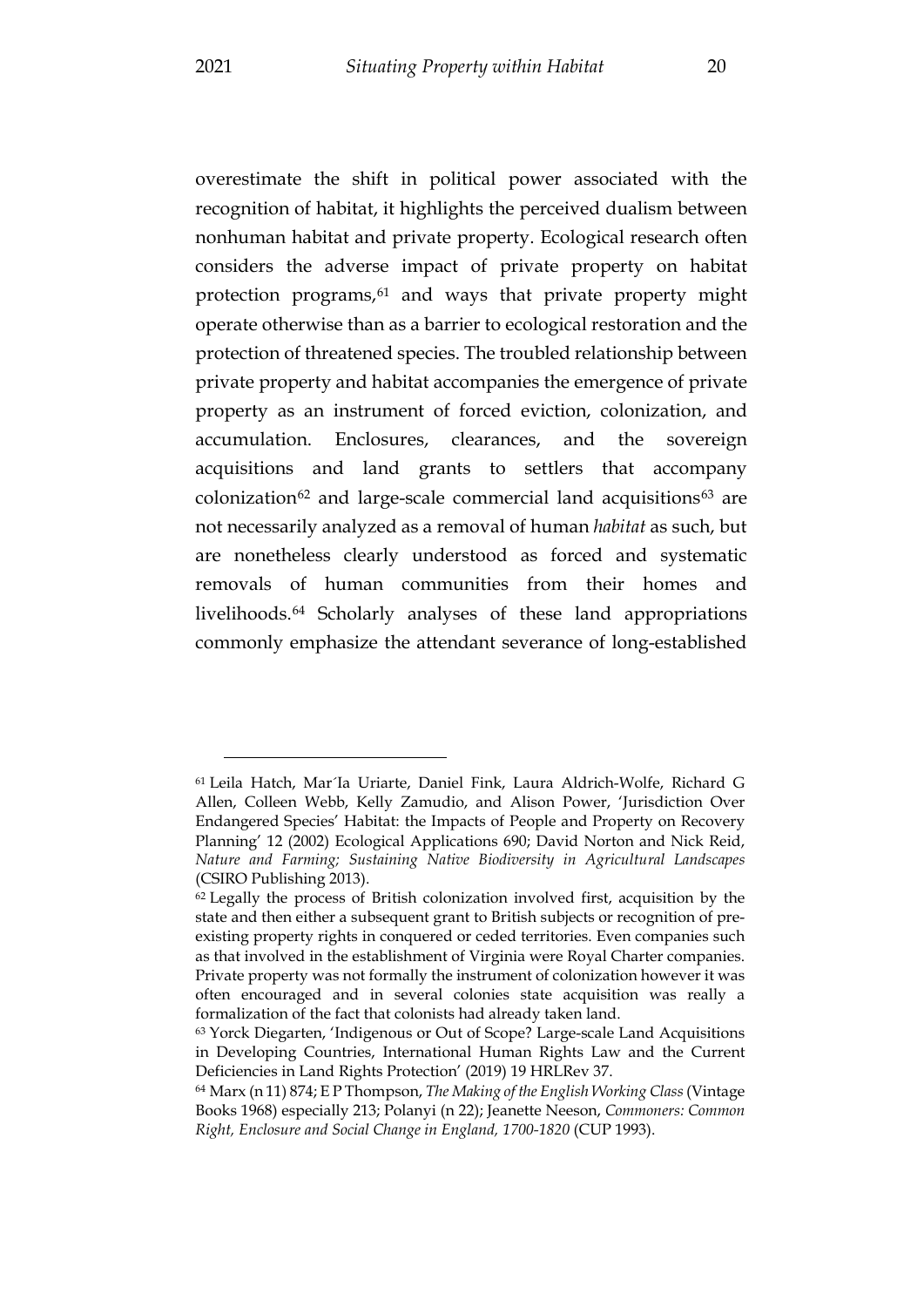<span id="page-22-4"></span>human connections to place.<sup>[65](#page-22-0)</sup> Land-clearing for agriculture, mining, transport, tourism, and other human activities, on the other hand has frequently been understood as a removal of nonhuman habitat, albeit in the service of human needs and desires.

The acquisition of private property has therefore been historically connected with the removal of human and nonhuman life support, and conceptually justified in the terms of the Enlightenment: human progress, improvement, and economic development.<sup>[66](#page-22-1)</sup> Practically, however, those able to draw comfort from the institution of private property have been constrained to a subset of humanity and an even smaller group of attendant domestic nonhuman species. Modern property law relied on the concept of improvement to rationalize the enclosure of common lands in Britain and the colonization of foreign lands.<sup>[67](#page-22-2)</sup> The classification of land as unimproved or improved was consistent with broader Enlightenment thought, particularly its dichotomous anthroparchic model of the world as human/nonhuman life. Habitat, however, situates humans within nonhuman life and thus collapses the artificial distinction between improved and unimproved lands which persists into the twenty-first century in relation to the regulation of many land-use practices.<sup>[68](#page-22-3)</sup>

<span id="page-22-0"></span><sup>65</sup> E P Thompson (n [64\)](#page-21-4); James Hunter, *The Making of the Crofting Community*  (Edinburgh Press 1976); Neeson, (n 64); Getie Gelaaye, 'Peasant Poetics and State Discourse in Ethiopia: Amharic Oral Poetry as a Response to the 1996-97 Land Redistribution Policy. (1999) 6 Northeast African Studies 171; Patrick Bresnihan, 'John Clare and the Manifold Commons' (2013) 3 Environmental Humanities 71; Galarrwuy Yunupingu (ed), *Our Land Is Our Life* (University of Queensland Press 1997); Kim TallBear, 'Caretaking Relations, Not American Dreaming' (2019) 6 Kalfou 24; Irene Watson, 'Buried Alive' (2002) 13 Law & Crit 253.

<span id="page-22-1"></span><sup>66</sup> Graham, *Lawscape: Property, Environment, Law* (n [5\)](#page-4-5) 56.

<span id="page-22-2"></span><sup>67</sup> See discussion above and as analysed in Graham, *Lawscape: Property, Environment, Law* (n [5\)](#page-4-5) 85.

<span id="page-22-3"></span><sup>68</sup> Nicole Graham, 'Sydney's Drinking Water Catchment: A Legal Geographical Analysis of Coal Mining and Water Security' in Tayanah O'Donnell, Daniel Robinson, and Josephine Gillespie (eds), *Legal Geography: Perspectives and Methods*  (Routledge 2020).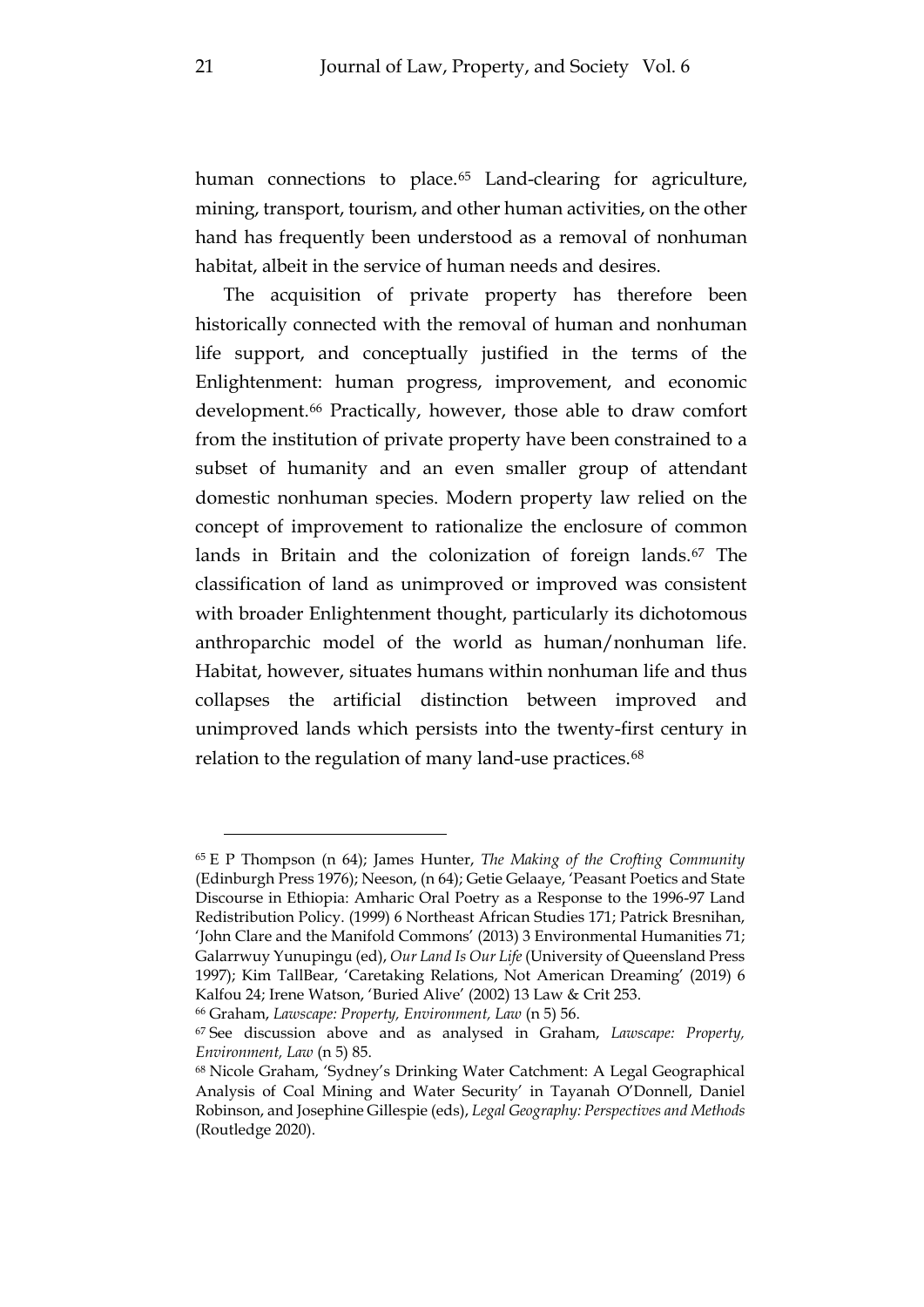Enclosure and colonization accompanied the rise of the possessive individual, whose claim to title was founded on the atomistic separation of an individual from their community, rather than by virtue of their membership in the community. The individuation of property forms has been ideologically associated with certain economic goals, as private property is regarded as a vehicle of market efficiency. The goal of economic growth is framed as more ambitious, more responsible, and more universal, than the goal of simple sustenance. Such framing works by displacing the benefits of acquisition to a different sphere, one which is allegedly spread across a much larger human population via the goods of work and economic growth:

There has been a profound, if little discussed, evolution by which the concepts originally devised for real property have been detached from their original object, only to survive and flourish as a means of handling abstract value. The feudal calculus lives and breeds, but its habitat is wealth not land.<sup>[69](#page-23-0)</sup>

A more positive association of property with nonhuman and, by comparison, human habitat can be found in the work of one of the most influential U.S. property commentators of the twentieth century, Charles Reich. In his celebrated work, "The New Property,"[70](#page-23-1) Reich argued that government assistance or "largesse" across the economic system (franchises, licenses, subsidies, benefits, jobs, services, and so forth) ought to be protected in the same way that conventional property is protected, essentially because (like property) it serves the purpose of providing security for individuals and organizations, and hence is the basis for social change and growth. Decades later, Reich supplemented this work with "The Individual Sector" and a lesser known but arguably equally

<span id="page-23-0"></span><sup>69</sup> Rudden (n 34) 81.

<span id="page-23-1"></span><sup>70</sup> Reich, 'The New Property' ([n 12\)](#page-8-4) 733.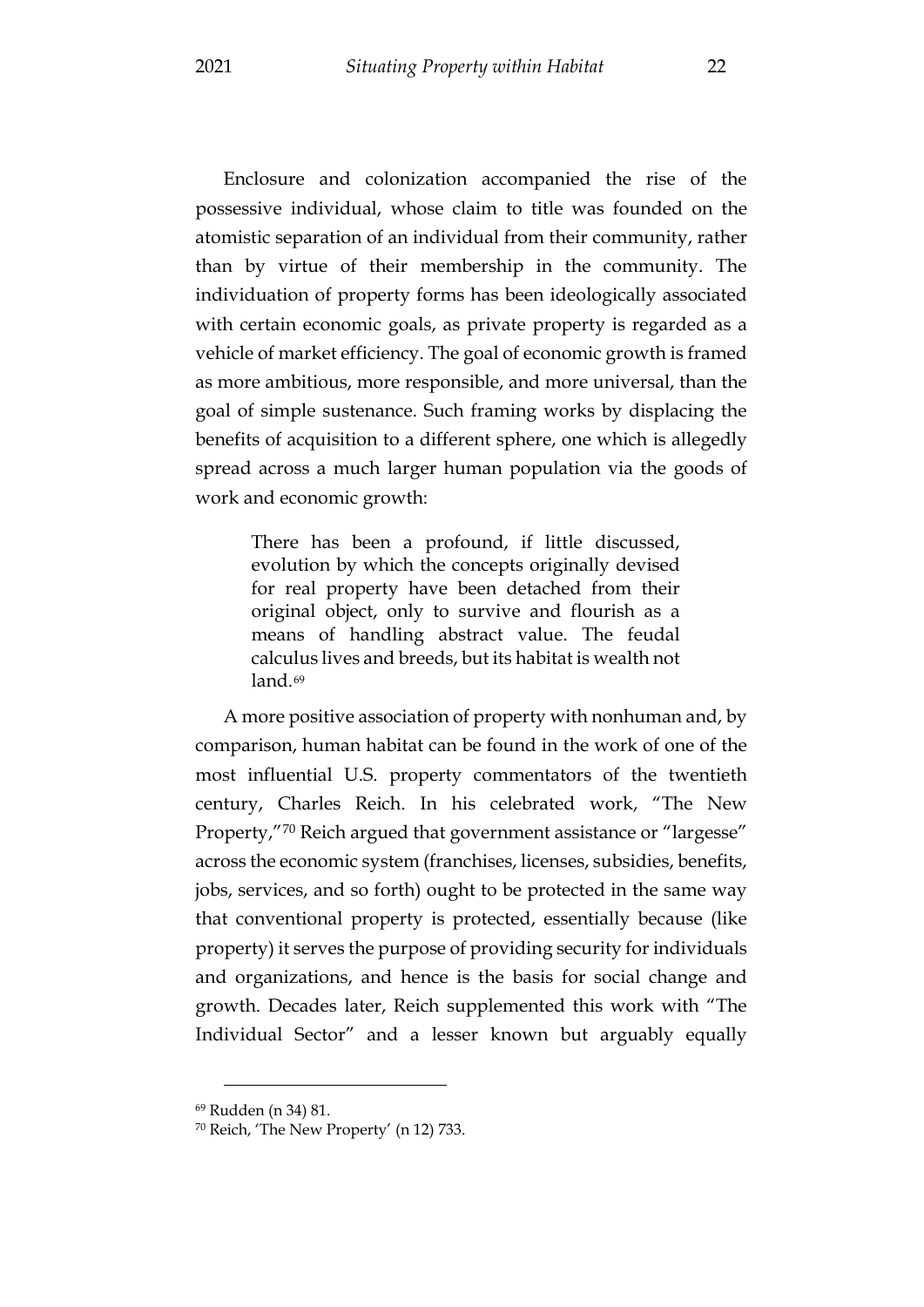<span id="page-24-0"></span>important article, "Beyond the New Property: An Ecological View of Due Process."[71](#page-24-1) It is worth looking closely at this work to help delineate our own argument about property as habitat. Writing in furtherance of his argument that the things that an individual requires to sustain their life must be regarded as their property, Reich argues that property rights need to be approached ecologically:

The crisis of the natural environment and the crisis of the unprotected individual are similar. Both crises derive from the destructive aspects of our modern economic system. The lakes, trees and wildlife dying from acid rain and the human beings dying on our city streets are alike in that they are victims of an economic system out of control in that it denies and displaces its costs. Protecting the natural environment and the social environment must go together …. We realize that the death of nature threatens our own survival, but continue to believe that the destruction of the more vulnerable members of a human community is not threatening to the community as a whole. It is time we took an ecological approach to the plight of human beings. An ecological approach to individual economic rights would begin with the question what kinds of habitat, nurture, and protection from harm are needed to produce a healthy individual. This is the starting point for plants or animals—why not for human beings?[72](#page-24-2)

<span id="page-24-1"></span><sup>71</sup> Charles Reich, 'The Individual Sector' (1991) 100 Yale LJ 1409; Charles Reich, 'Beyond the New Property: An Ecological View of Due Process' (1990) 56 BrookLRev 731; The "ecological" article may have had less impact for a number of reasons, including that it is more openly polemical than the other two and is published in a less prestigious law journal.

<span id="page-24-2"></span><sup>72</sup> Reich, 'Beyond the New Property' (n [71\)](#page-24-0) 734. We might quibble about whether Reich correctly describes the general level of consciousness about the environment in this passage, though it is entirely possible that, in some ways, this moved backwards for a time from 1990 with advancing neoliberalism.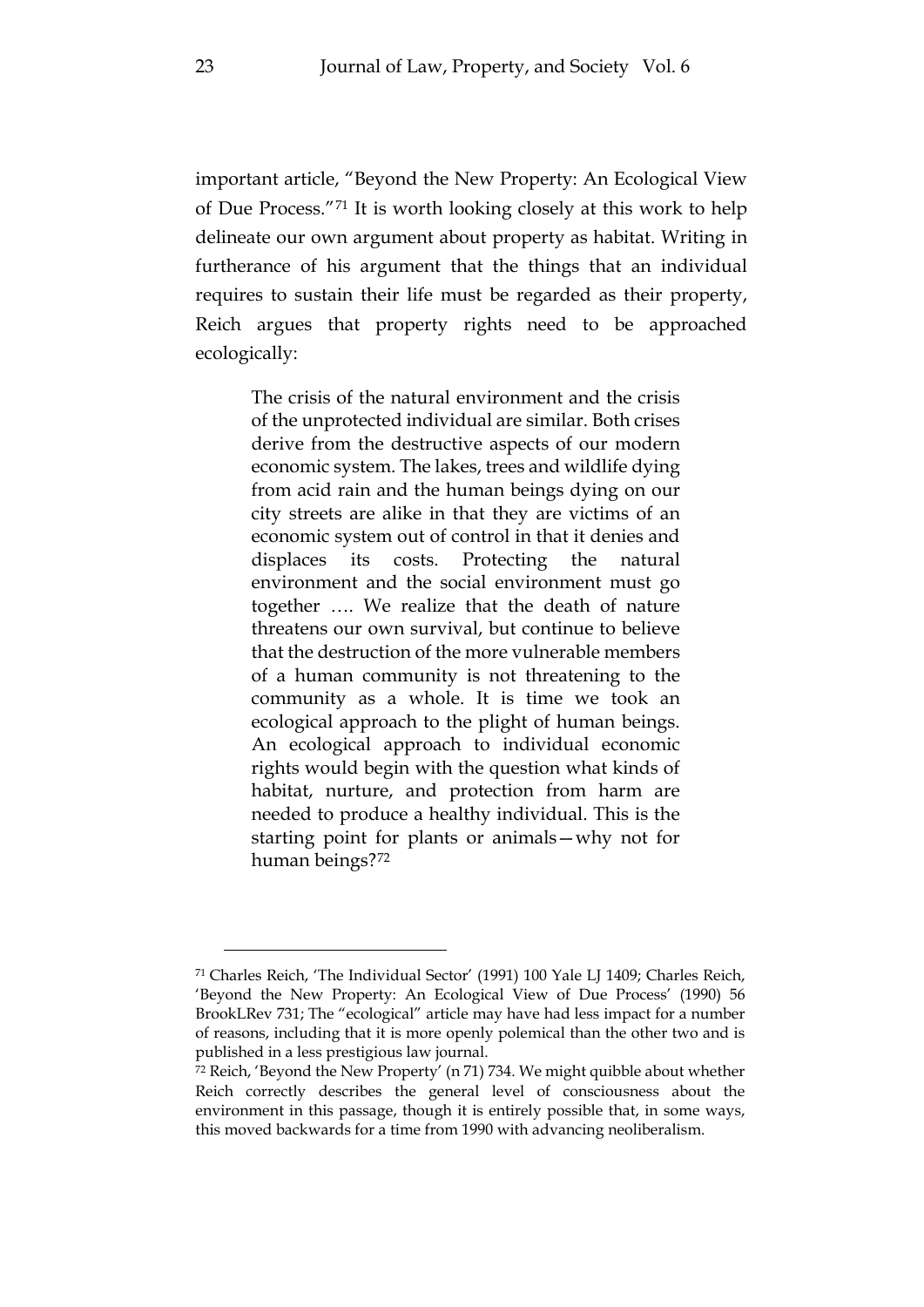The contemporary relevance of Reich's scholarship is highlighted by its accordance in many respects with legal developments that articulate a right to environment.<sup>[73](#page-25-0)</sup> He makes several significant points in the extract quoted above. First, social inequality and environmental destruction are alike because they are both the consequence of "an economic system … that denies and displaces its costs."[74](#page-25-1) Second, to address the vulnerability of the individual within a community, it is necessary to understand and protect the conditions for a healthy human existence. Later, he argues explicitly that property, as essential to human life, is like the habitat of an animal:[75](#page-25-2)

Like an animal's habitat, property represents the individual's means of survival. It is attached to the individual by a biological bond. Indeed, it is part of the definition of the individual. We would not define a fish in such a way as to exclude the water in which it swims, nor would we define a bird without its nesting site, nor an otter without its food supply. Life does not exist in artificial isolation.

In consequence, Reich argues that a "person" cannot be defined without their "life support system" — their property.<sup>[76](#page-25-3)</sup> "The bare or naked individual does not exist in nature."[77](#page-25-4) He explicitly connects the state of homeless and impoverished people with historically dispossessed people. Referring to the enclosures, he says, the "whole history of industrialization tells us that we are seeing forced loss of habitat, not a refusal to contribute to society."[78](#page-25-5)

In this way, Reich argues that property for individual humans performs the same function that habitat does for animals, and

<span id="page-25-0"></span><sup>73</sup> See for example the right to environment, Article 19(8) of the Constitution of Chile.

<span id="page-25-1"></span><sup>74</sup> Reich, 'Beyond the New Property' (n [71\)](#page-24-0) 734.

<span id="page-25-2"></span><sup>75</sup> ibid 737.

<span id="page-25-3"></span><sup>76</sup> ibid.

<span id="page-25-4"></span><sup>77</sup> ibid.

<span id="page-25-5"></span><sup>78</sup> ibid 742, citing also Polanyi (n [22\)](#page-10-4).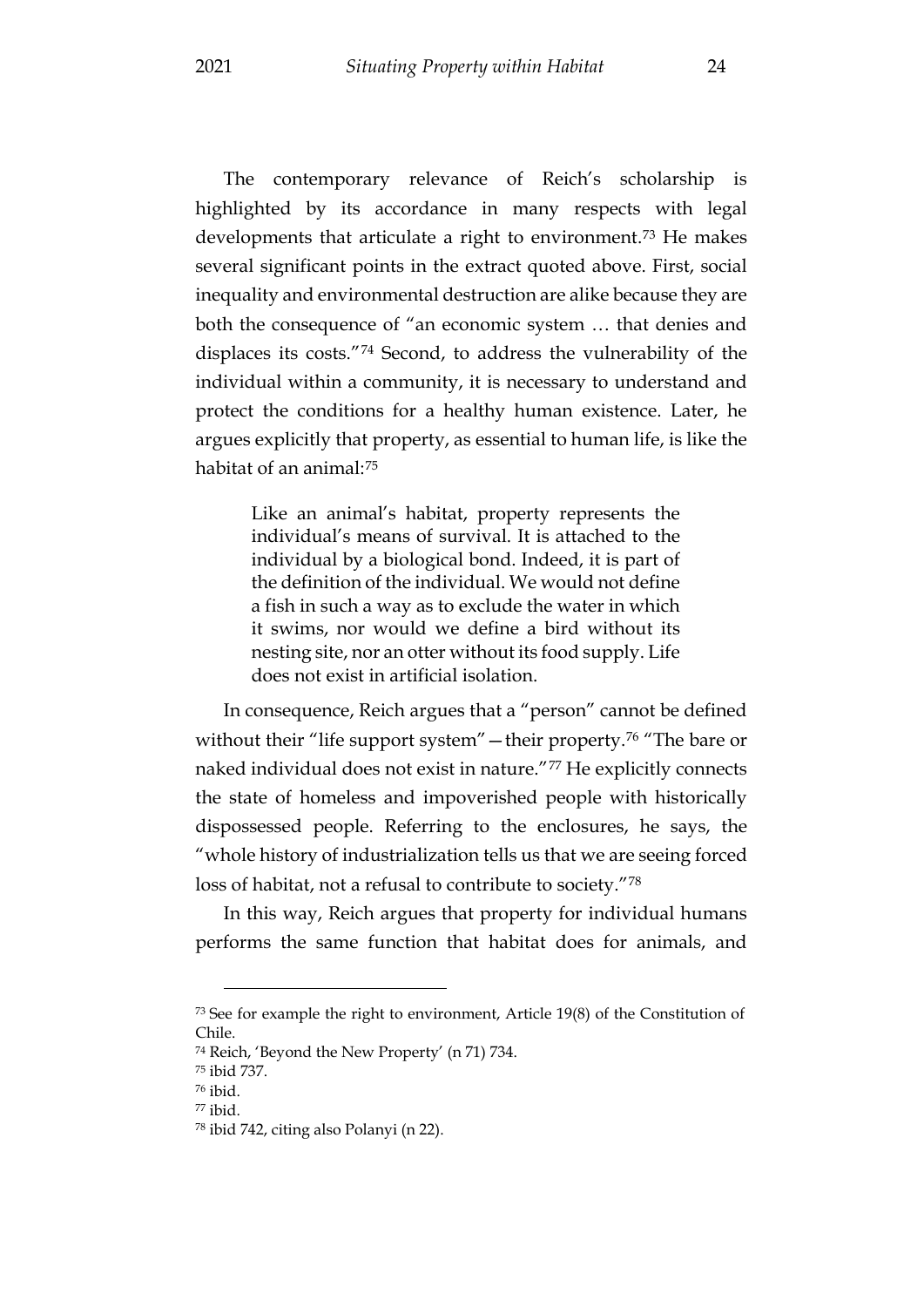clearly associates social inequalities and the dispossession of human beings with environmental destruction. The political rationale for Reich's solution to inequality seems reasonably clear. In an intensely liberal context where essentially only the individual and the state are visible to law, policy, and theory, one direct route to addressing vulnerability is to strengthen the individual. In Reich's argument, this means applying the due process clauses of the U.S. Constitution to government distributions in the same way as it applies to conventional property<sup>79</sup>—in fact to transform such distributions into property that cannot be removed without due process. Clearly welfare benefits and taxi licenses are not habitat, but they are the means of subsistence for some humans just as habitat is for nonhumans.

In sum, Reich connects the human sphere and natural habitat in two ways. First, he connects them by their relation to private property, that is, by a regulatory and economic framework based on dispossession and displacement. Today, the constant demand for growth and neoliberal policies that enforce an extremist version of individualism place the costs of economic improvement on the natural environment and the disempowered.<sup>[80](#page-26-1)</sup> The legal form of property is complicit in (indeed underpins) this system because it permits externalization of the social and environmental costs of owning. Second, Reich connects the human and nonhuman realms via a comparison: just as animals need habitat, humans need subsistence. He terms this perspective an ecological approach and his remedy is to shore up the individual, to enhance and protect

<span id="page-26-0"></span><sup>&</sup>lt;sup>79</sup> The fifth and fourteenth amendments state that a person should not be deprived of 'life, liberty, or property, without due process of law'.

<span id="page-26-1"></span><sup>80</sup> Marx's analysis of 'primitive accumulation' in *Capital*, Vol 1 has in recent decades been expanded to encompass the multitude of ways in which capitalist growth continues to dispossess and accumulate from sources outside itself. See e.g., David Harvey, 'The "New" Imperialism: Accumulation by Dispossession' (2004) 40 Socialist Register 63; Derek Hall, 'Primitive Accumulation, Accumulation by Dispossession, and the Global Land Grab' (2013) 34 TWQ 1582; Sassen, 'A Savage Sorting of Winners and Losers' (n [24\)](#page-11-2) 23.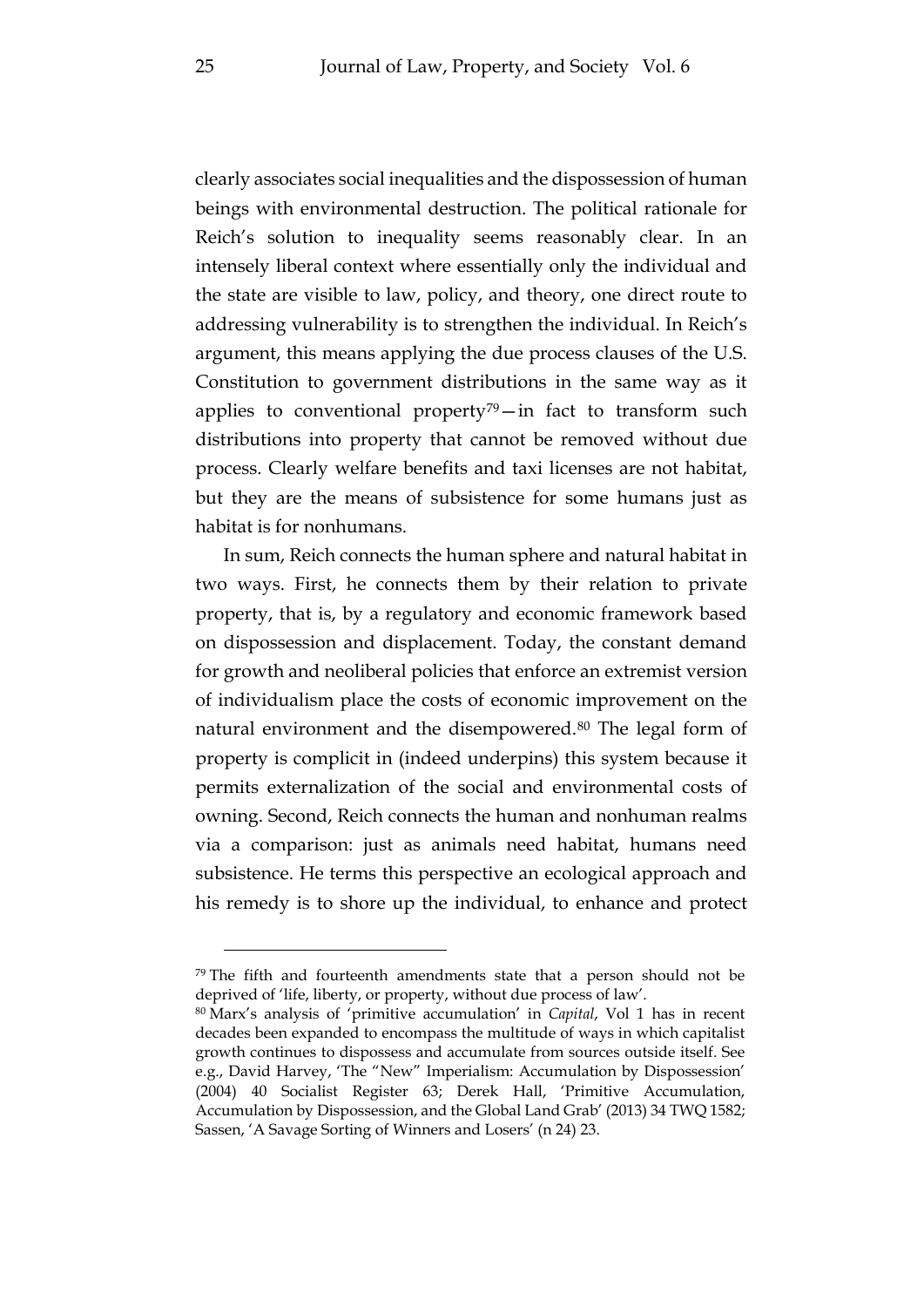human property by extending the concept of property to the material things that a human needs to sustain their life.

There are several tensions in Reich's argument. The most critical of these tensions is that he extends property without modifying its form as an excludable individualized space to address the crisis of human dispossession. Reich wishes to aggregate more power to property in its conventional private form, without addressing the role it plays in both the destruction of the environment and the creation of the social inequalities he wants to remedy. Moreover, there is tension between the recognition that "life does not exist in artificial isolation"[81](#page-27-0) and the idea that it is the *individual* sector that needs to be reinforced.

Reich's ecological approach is therefore limited by the ontology implied in his view that the human-social and the nonhumannatural spheres are *alike—*comparable but different. His argument maintains the separation of the human and the nonhuman and, within the human sphere, strengthens the individual in relation to their community and nation. It adopts an ecological analogy but arguably stops short of a socioecological approach, because it compares the human and the natural world without acknowledging their interdependence and the consequent need for integration of human and natural spheres. Reich's ecological approach is an ecological metaphor that retains the silos of human and nonhuman. Given the human origin and orientation of mainstream law, especially property law, his approach is understandable—his primary concern is, after all, human need. But it is not property that is essential to human survival—it is habitat. Only if property is situated *within* habitat, in the sense that it has the characteristics ascribed to habitat in supporting life, does Reich's argument work. The corollary is that property must take on the character of habitat

<span id="page-27-0"></span><sup>81</sup> Reich, 'Beyond the New Property' (n [71\)](#page-24-0) 737.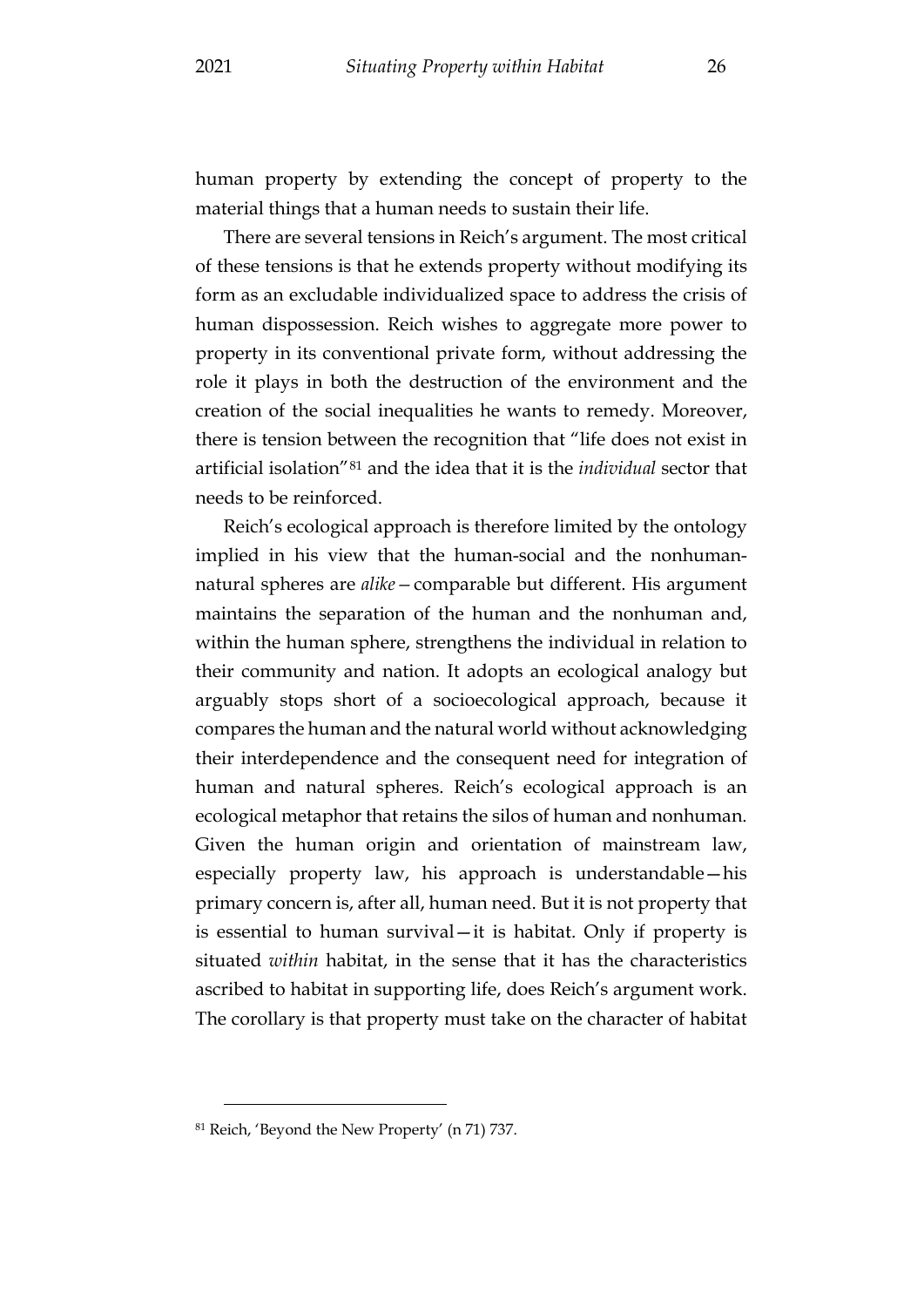as material interconnectedness, rather than being essentially of an enclosed and individualized character.

In the thirty years since Reich wrote of the need for an ecological approach to property, our consciousness and understanding of human reliance on and interconnection with ecological systems has become much more widespread, and better reflected in all academic disciplines. Extensive thinking outside the environmental sciences has promoted the reintegration of human beings with nonhuman life and Earth systems.[82](#page-28-0) By contrast to Reich, and with the benefit of several more decades of investigation in the scholarly and activist context, the more integrated approach that we adopt turns on the recognition that humans are part of, not separate from, the biosphere and that our habitats include the conditions of life itself. While ecology introduced the need to consider interrelationships between elements of an ecosystem, later socioecological thinking has extended those connections to expressly include social interactions as part of the ecological web of relationships—with obvious implications for law as defining and instituting relationships within societies.[83](#page-28-1) A fundamental material point requires re-emphasizing: humans *are* biological creatures necessarily embedded in habitat. Although our habitats tend to be highly modified, our existence remains reliant on the success of cycles and systems of life in the nonhuman sphere.

At the same time, some humans have created a world that relies on extreme disruptions to and conflicts between human lifestyle

<span id="page-28-0"></span><sup>&</sup>lt;sup>82</sup> Indeed, there was a good deal of literature already in existence by 1990, the date of Reich's article, including the early literature on bioregionalism. See, e.g., Paul Berg and Raymond F Dasman, 'Reinhabiting California' (1977) 7 The Ecologist 399.

<span id="page-28-1"></span><sup>83</sup> See, e.g., Paul R Ehrlich, Anne H Ehrlich and John P Holdren, *Human Ecology: Problems and Solutions* (WH Freeman 1973); Fikret Berkes and Carl Folke, 'A Systems Perspective on the Interrelations Between Natural, Human-made, and Cultural Capital' (1992) 5 Ecological Economics 1; Carl Folke and Fikret Berkes, 'Mechanisms that Link Property Rights to Ecological Systems' in Susan Hanna and Mohan Munasinghe (eds), *Property Rights and the Environment: Social and Ecological Issues* (World Bank 1995).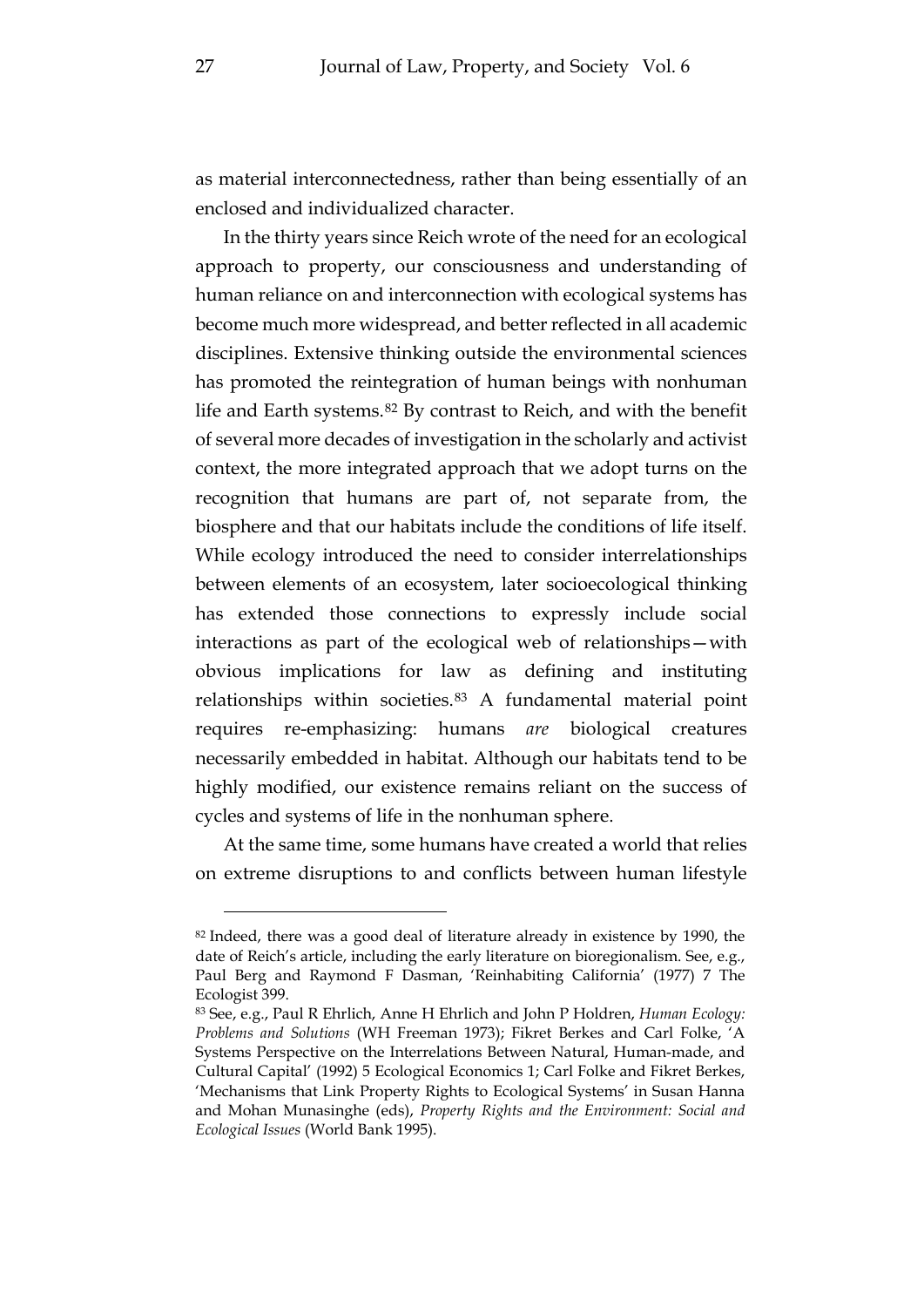and the biosphere. For instance, mass industrial agriculture has effected what has been termed a "metabolic rift" between human and nonhuman natures.[84](#page-29-0) Karl Marx discussed the separation or "rift" in the "metabolic interaction between man and the earth," drawing on contemporary soil science to point out that this rift arose from nutrients being removed from soil in large-scale agricultural production that could not be sufficiently returned to the soil.[85](#page-29-1) "Metabolism" in this context refers to the processes of material exchange between human activity/economy and environmental processes and cycles that are necessary for production and reproduction. "Metabolic rift" is produced by a matrix of factors: removal and inadequate replacement of nutrients, over-reliance on supplementary fertilizers, and the separation of agricultural production from food consumption.[86](#page-29-2) The problem is exacerbated by the acceleration of metabolic repetitions consequential upon industrialized processes: everything is produced faster by industry than it was using traditional agricultural techniques and in greater quantities, making the human-nature separation wider. As a result, our human habitat under capitalist industrial-scale agriculture is disconnected from its material conditions, and the "rift" is social and individual as well as biophysical,[87](#page-29-3) to the detriment of all life.

Analyses of processes such as the metabolic rift illustrate why simply extending the scope of property into a new domain of human need, as Reich would do, is insufficient. It is also insufficient

<span id="page-29-0"></span><sup>84</sup> Foster, 'Marx's Theory of Metabolic Rift' (n [11\)](#page-7-1) 375-380. Although the phrase "metabolic rift" is his own, Foster locates the concept in Marx who in turn was influenced by German scientist Justus von Liebig. See also John Bellamy Foster, '"Robbing the Earth of its Capital Stock" An Introduction to George Waring's Agricultural Features of the Census of the United States for 1850' (1999) 12 Organization and Environment 293; George Waring, 'Agricultural Features of the Census of the United States for 1850' [1855] (1999) 12 Organization and Environment' 298.

<span id="page-29-1"></span><sup>85</sup> Marx ([n 11\)](#page-7-1) 637.

<span id="page-29-2"></span><sup>86</sup> Foster, 'Marx's Theory of Metabolic Rift' (n [11\)](#page-7-1) 375.

<span id="page-29-3"></span><sup>87</sup> McClintock, 'Why Farm the City?' (n [11\)](#page-7-1).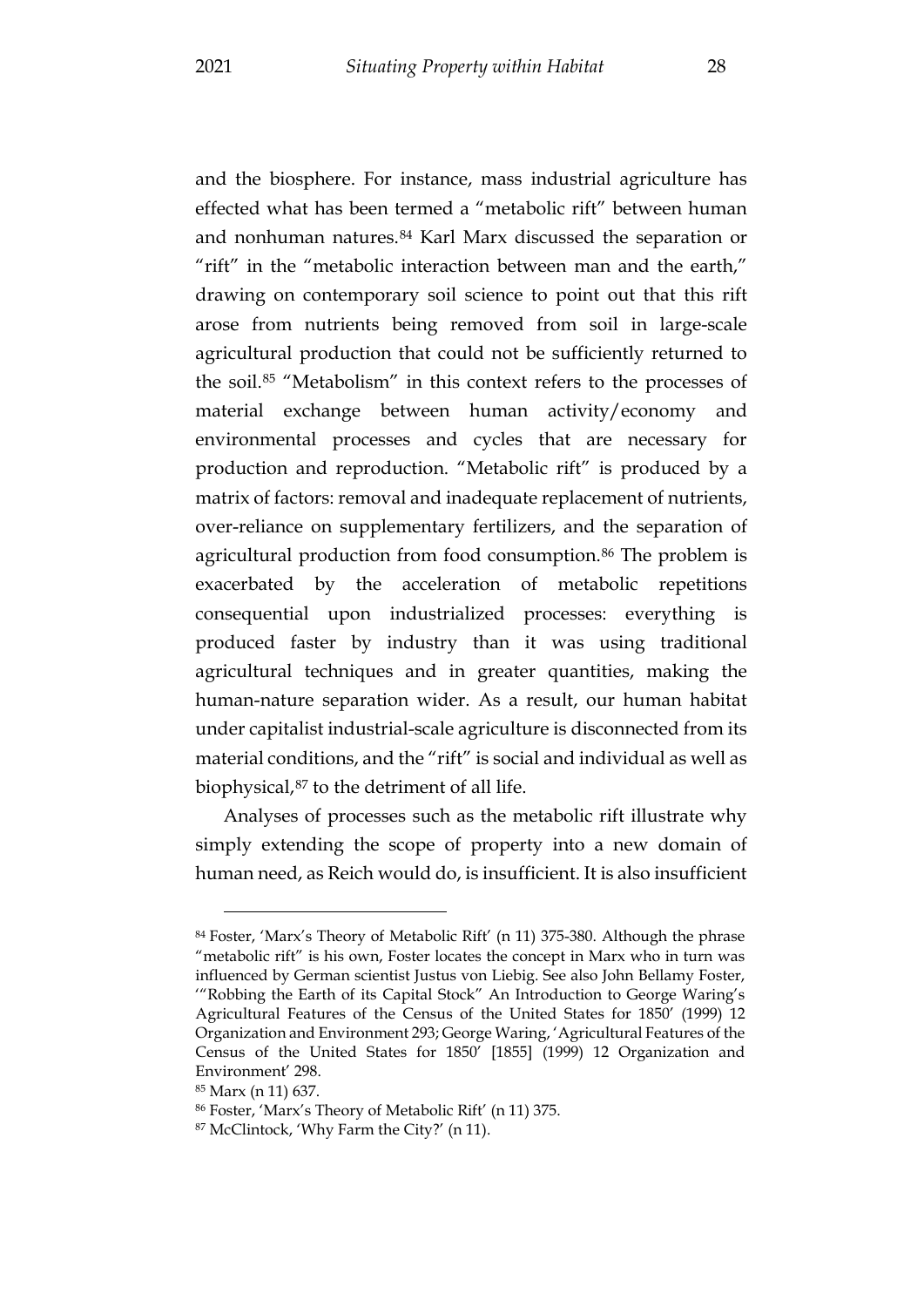to construct and then prioritize the human sphere as a separate entity. Property needs to be conceptually transformed in such a fundamental way that the rift between human and nonhuman materialities is narrowed, repaired, or more plausibly, mitigated by more sustainable exchanges.[88](#page-30-0) At the same time, the social problems that have arisen as a result of the extreme fungibility of real property, and the consequent inequitable distribution of property holdings, need to be addressed. These social problems include mass forced eviction and displacement of communities, appropriation of traditional and communal forms of ownership, and within otherwise affluent societies extensive homelessness and its criminalization,[89](#page-30-1) alongside other forms of marginalization[.90](#page-30-2) Marginalization of some people is occurring also from the perspective of interactions between human and nonhuman species, as the fragmentation of habitat escalates, particularly in areas of accelerating urbanization.<sup>[91](#page-30-3)</sup> The scale and rapidity of urbanization in many countries is limiting access to "nature." Such trends intensify the normativity of a property interest as essentially fungible and abstracted from its context.

This trend replicates earlier property transformations where the uncoupling of sites of production and consumption that accompanied the rise of industrial-scale agriculture replaced placebased knowledges and land-use decision-making in the contexts of habitats with a placeless model of property devoid of understanding and responsibility for its material effects.<sup>[92](#page-30-4)</sup> For over

<span id="page-30-0"></span><sup>88</sup> ibid; Schneider and McMichael, 'Deepening, and Repairing, the Metabolic Rift'  $(n 11)$  $(n 11)$ .

<span id="page-30-1"></span><sup>89</sup> James Petty, 'The London Spikes: Homelessness, Urban Securitisation and the Question of "Hostile Architecture"' (2016) 5 IJ Crime, Justice and Social Democracy 67.

<span id="page-30-2"></span><sup>90</sup> Eoin O'Sullivan, 'Responding to Homelessness' in *Reimagining Homelessness: A Blueprint for Policy and Practice* (Policy Press 2020) 21.

<span id="page-30-3"></span><sup>91</sup> See for example, Kirsten Parris, 'Urban Environments' in *Ecology of Urban Environments* (John Wiley & Sons 2016) 36, 56.

<span id="page-30-4"></span><sup>92</sup> Graham, *Lawscape: Property, Environment, Law* (n [5\)](#page-4-5) 124, 190.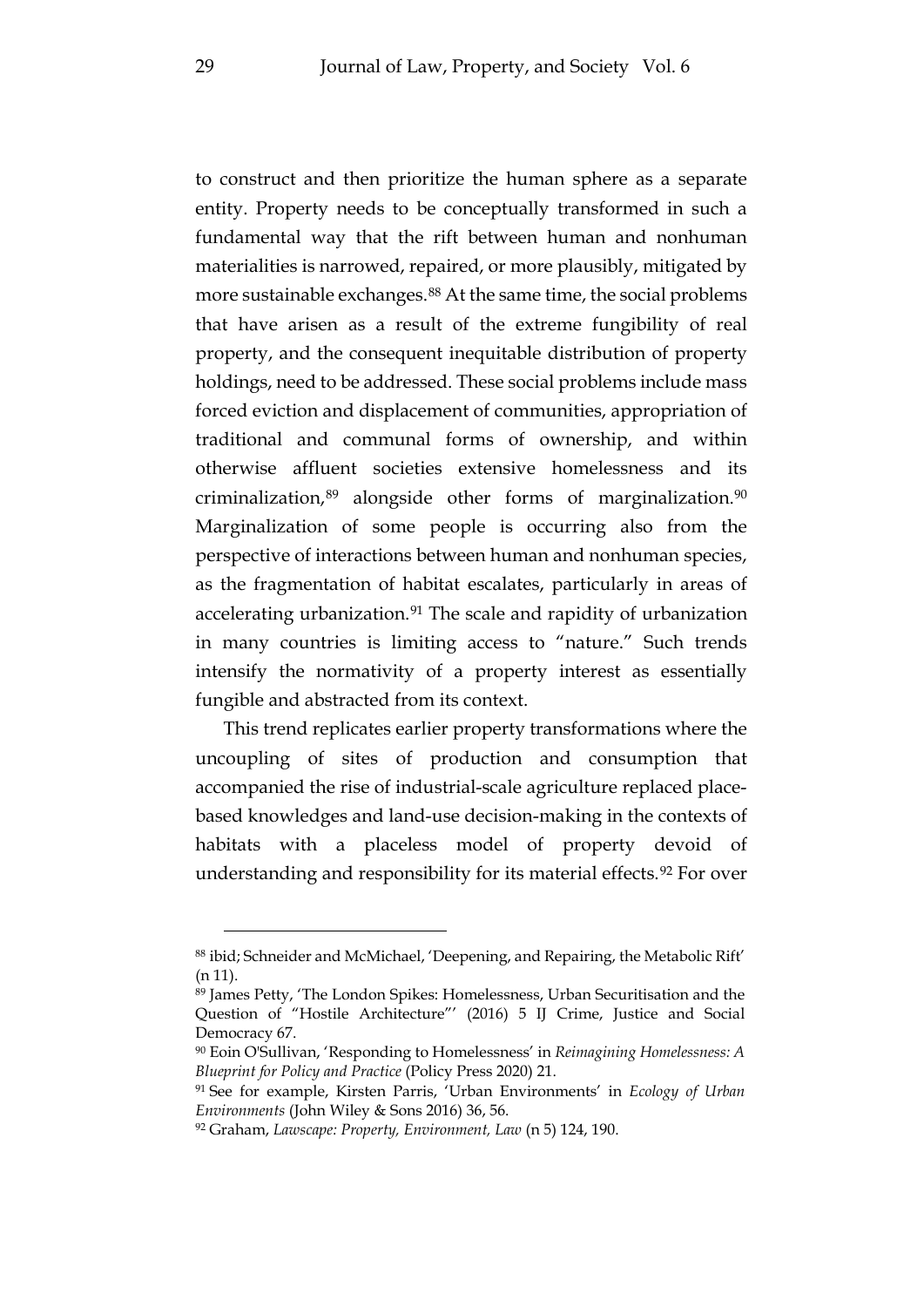a century, the violation of the apparent "balance" of the human and nonhuman worlds caused by the alienation of people from their habitat<sup>[93](#page-31-0)</sup> has been the subject of sustained scholarly enquiry outside the discipline of law. The notions of metabolic rift,  $94$  "ghost acres,"  $95$ " "phantom lands,"[96](#page-31-3) "shadow ecologies,"[97](#page-31-4) and "ecological footprints"[98](#page-31-5) contributed from the disciplines of chemistry, economics, ecology, sociology, and geography have considered the fragmentation of human and nonhuman habitat and its attendant process of global social stratification. The rupture of integrated ecological and social systems into separate worlds of human and nonhuman domains, and into "nice places" and "shadow places"[99](#page-31-6) underpins many forms of environmental degradation such as the vast changes in habitat that are unfolding due to the conditions of climate change, which may well impact nice and shadow places alike.[100](#page-31-7)

Property-based displacement thus is not confined to humans; displacement is rapidly displacing nonhuman communities. Large areas of habitat continue to be degraded or destroyed, directly by land clearance and various forms of overexploitation<sup>101</sup> or indirectly

<span id="page-31-0"></span><sup>93</sup> George Marsh, *Man and Nature; or, Physical Geography as Modified by Human Action,* (Scribner & Co. 1864).

<span id="page-31-1"></span><sup>94</sup> George E Waring [1857] and Justus von Liebig (1862) and Karl Marx (1863) are discussed in relation to the concept of metabolic rift in Foster, Bellamy, 'Marx's theory of metabolic rift' ([n 11\)](#page-7-1).

<span id="page-31-2"></span><sup>95</sup> Georg Borgstrom, *The Hungry Planet: The Modern World at the Edge of Famine*  (Macmillan 1965).

<span id="page-31-3"></span><sup>96</sup> William Catton, *Overshoot: The Ecological Basis of Revolutionary Change,*  (University of Illinois Press 1980).

<span id="page-31-4"></span><sup>97</sup> Jim MacNeill, Pieter Winsemius and Taizo Yakushiji, *Beyond Interdependence: The Meshing of the World's Economy and the Earth's Ecology* (OUP 1991).

<span id="page-31-5"></span><sup>98</sup> Mathis Wackernagel and William Rees, *Our Ecological Footprint: Reducing Human Impact on the Earth* (New Society Publishers 1996).

<span id="page-31-6"></span><sup>99</sup> Val Plumwood, 'Shadow Places and the Politics of Dwelling' (2008) 44 Australian Humanities Rev 139.

<span id="page-31-7"></span><sup>100</sup> Jan McDonald et al., 'Adaptation pathways for conservation law and policy' (2019) 10 WIREs Climate Change 555.

<span id="page-31-8"></span><sup>101</sup> See discussion of land degradation in United Nations Environment Program, 'Summary for Policymakers' Global Environmental Outlook 6 (CUP 2019) 12.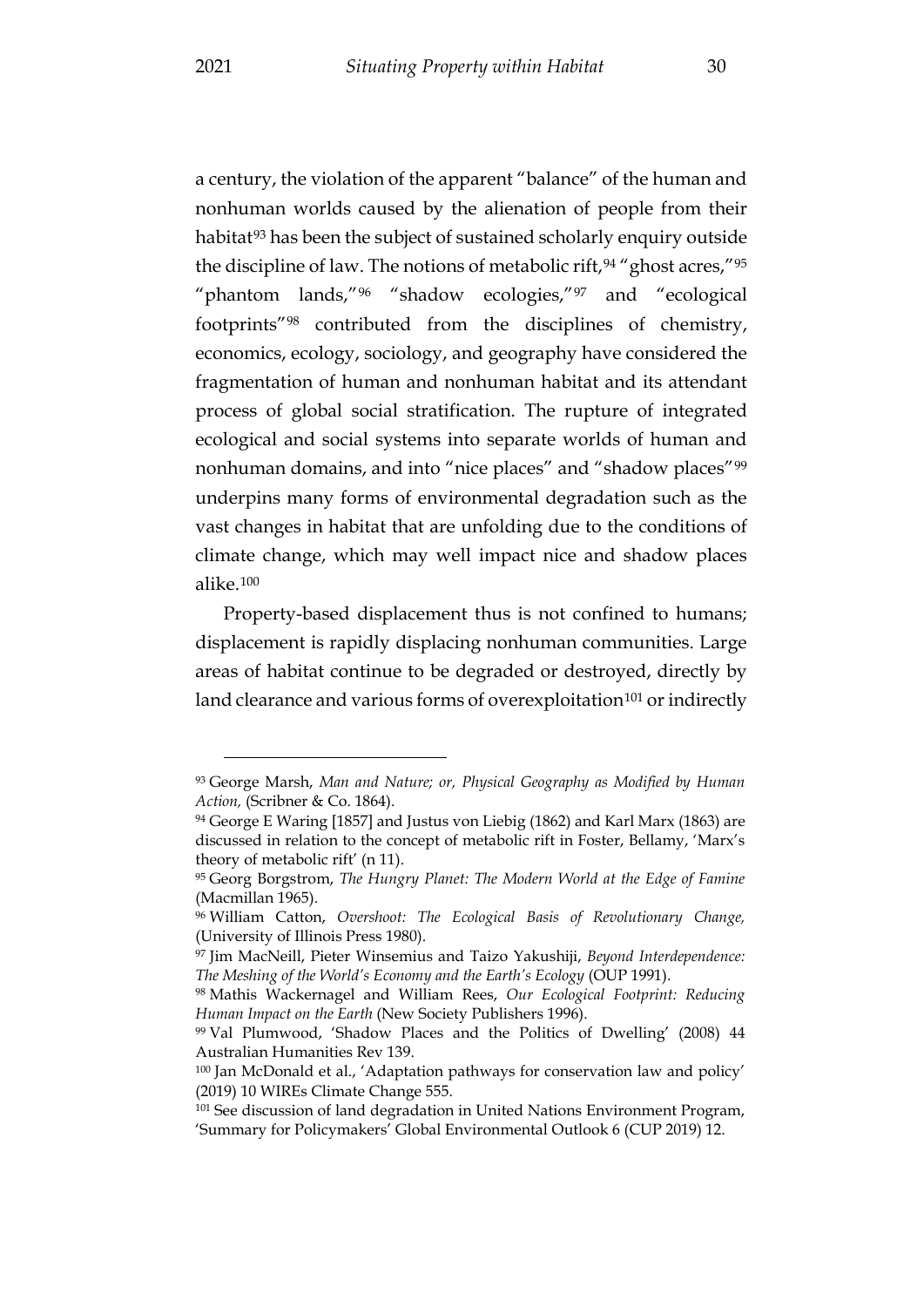by globally instigated problems such as environmental change and water scarcity leading to inadequate river flows due to water extraction for commercial agriculture and food production.[102](#page-32-1) The resulting fragmentation of habitat has resulted in widespread extinction or near-extinction of large numbers of species.<sup>[103](#page-32-2)</sup>

## <span id="page-32-0"></span>IV. Re-Imagining Property as Habitat

In this final Part, we outline a general framework for imagining change, and identify three pathways to promote transition to a conception of property that is reintegrated with habitat.

In colonized nations, the project of reimagining property within a framework of habitat is aligned with the project of decolonization. Reimagining property involves engaging deeply with Indigenous property systems as well as shifting both consciousness and practice of Western property thought towards an ecologically situated future. The spiritual materiality of Indigenous peoples' connection to traditional land and waters and their careful management of habitat over millennia is belatedly being acknowledged in many settler post-colonial countries. Mainstream Anglophone property has largely remained impervious to these movements—and to an ongoing, open and grounded performative of reconciliation[.104](#page-32-3) Embracing the mutuality of co-existence between human and nonhuman species is central to the knowledge and practices of many Indigenous nations.[105](#page-32-4) Even so, overlaying Indigenous

<span id="page-32-5"></span><span id="page-32-1"></span><sup>102</sup> 'Investigation of the causes of mass fish kills in the Menindee Region NSW over the summer of 2018–2019' (*Academy of Science*) <https://www.science.org.au/files/userfiles/support/reports-and-

plans/2019/academy-science-report-mass-fish-kills-digital.pdf > accessed 26 August 2020.

<span id="page-32-2"></span><sup>103</sup> United Nations Environment Program (n 101) 8.

<span id="page-32-3"></span><sup>104</sup> Mark McMillan and Sophie Rigney, 'Race, Reconciliation, and Justice in Australia: From Denial to Acknowledgment', (2018) 41 *Ethnic and Racial Studies*, 759.

<span id="page-32-4"></span><sup>105</sup> See, eg, Emma Woodward et al (eds), *Our Knowledge, Our Way in Caring for Country: Indigenous-led Approaches to Strengthening and Sharing our Knowledge for Land and Sea Management*, (NAILSMA and CSIRO 2020).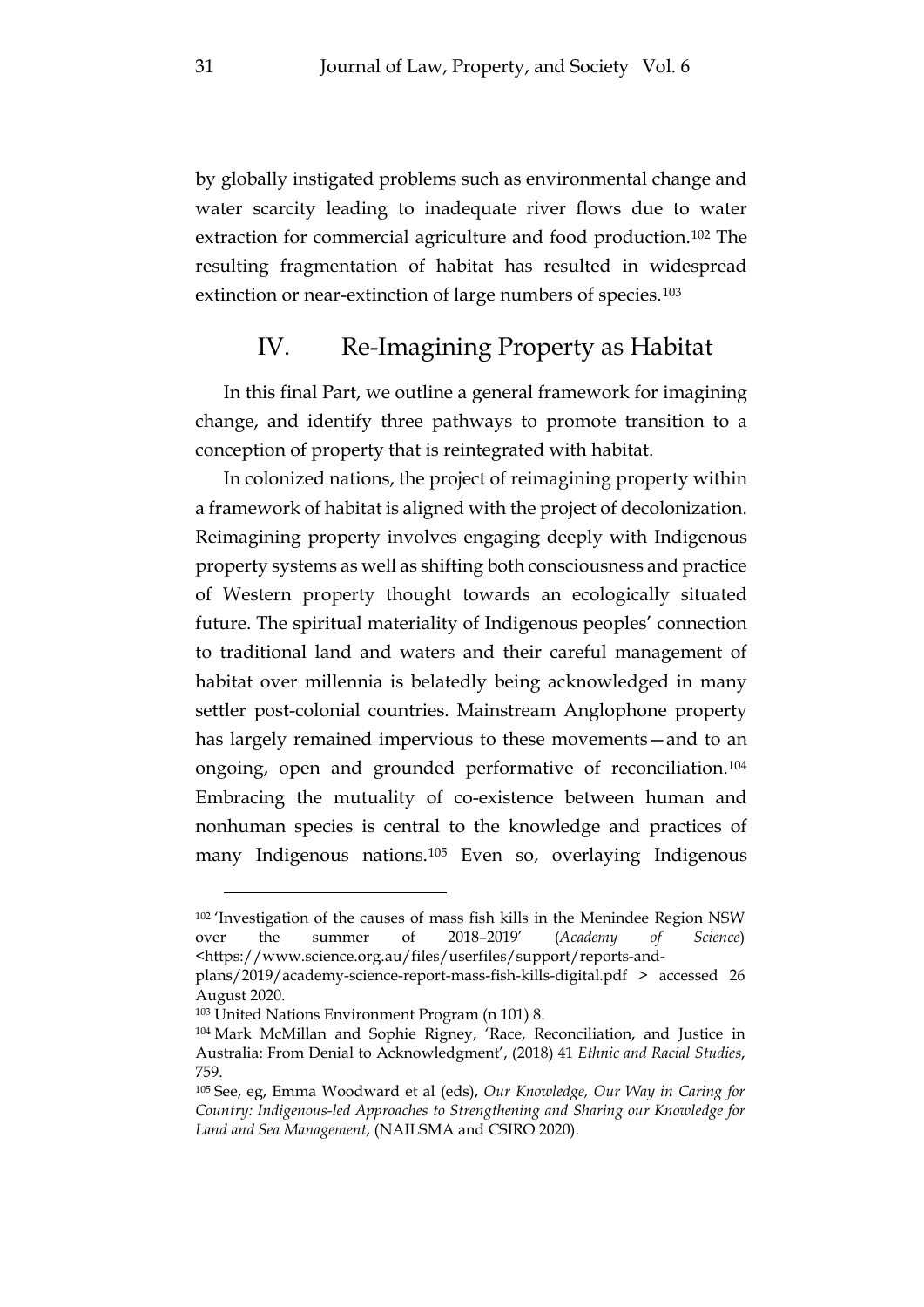<span id="page-33-5"></span>cultures with Western environmental and property law objectives should be treated carefully as it represents a simplification of complex cosmologies in which land exists simultaneously as habitat, economy, obligation, and as the source of law.<sup>[106](#page-33-0)</sup> Indigenous laws and relationships to country offer viable placebased counterpoints to mainstream property laws but these laws are inadequately acknowledged and rarely integrated into the dominant property frameworks of colonized jurisdictions. The opportunities for aligning Indigenous knowledge and associated protections for habitat, with Western property have been constrained in most settler nations as Indigenous peoples' laws typically are classified as customary or merely normative[.107](#page-33-1) Therefore, Indigenous relationships to the nonhuman world are rarely seen as equivalent in status and effect to mainstream proprietary interests. More recently, the slow but growing accommodation of Indigenous laws beside or within Anglophonic legal systems, have foregrounded the long and successful duration and diversity of Indigenous peoples' relationships to nonhuman species, land, and waters.[108](#page-33-2) This situation provides a platform for cultural and legal learning to initiate more meaningful engagement with Indigenous laws.<sup>[109](#page-33-3)</sup> Traditional Indigenous ecologies provide important ontologies through which to reimagine property as habitat.[110](#page-33-4)

<span id="page-33-0"></span><sup>106</sup> Shepard Krech III, *The Ecological Indian: Myth and History* (Norton 1999); Christine Black, *The Land is the Source of the Law* (Routledge 2011) 3.

<span id="page-33-1"></span><sup>107</sup> Peter Karsten, *Between Law and Custom: 'High' and 'Low' Legal Cultures in the Lands of the British Diaspora—The United States, Canada, Australia and New Zealand, 1600–1900* (CUP 2002).

<span id="page-33-2"></span><sup>108</sup> Cristy Clark et al, 'Can You Hear the Rivers Sing? Legal Personhood, Ontology, and the Nitty-Gritty of Governance (2018) 45 Ecology LQ 787.

<span id="page-33-3"></span><sup>109</sup> For discussion of the association between Indigenous peoples' law and mainstream legal education see for example, Darcy Lindberg, 'Miyo Nehiyawiwin (Beautiful Creeness): Ceremonial Aesthetics and Nehiyaw Legal Pedagogy' (2018) 16 Indigenous LJ 51.

<span id="page-33-4"></span><sup>110</sup> See generally, Woodward (n [105\)](#page-32-5).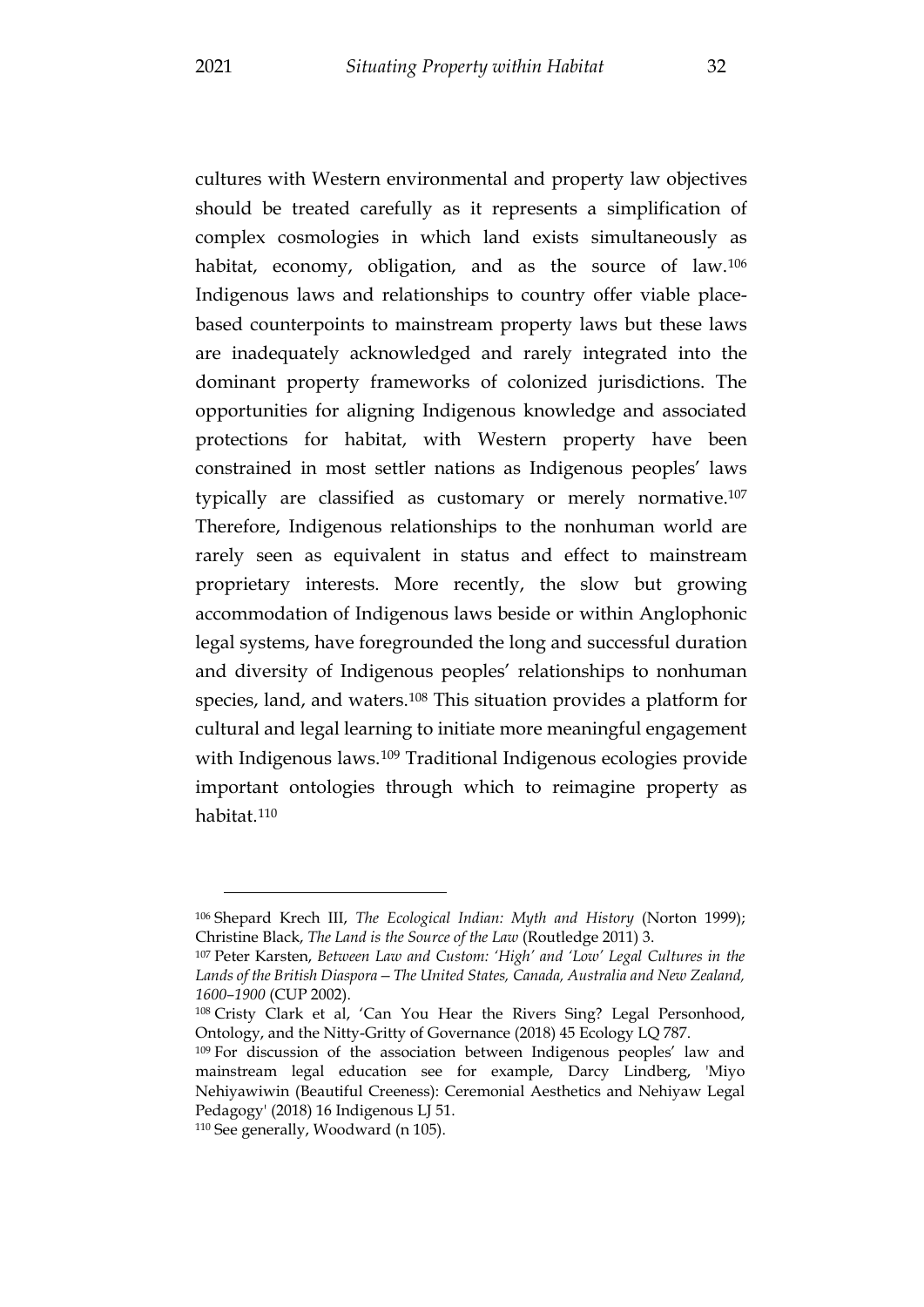According to the narrow anthropocentric indicia of property in Anglophonic regimes, many Indigenous practices are not regarded as legally proprietary in character. Breaking down the dominant colonial construct of property/not property is important to the project of learning from alternative property regimes in advancing property as situated within habitat.[111](#page-34-0) Significantly, it allows us to contest the centrality of excludability and displacement in many Anglophone understandings of property. The difficulty of course is that the mainstream conceptual structure of property is reinforced in a variety of property law doctrines and rules and is manifested in everyday practices.[112](#page-34-1) Nonetheless, we propose that a reconceptualization of property as situated within habitat is both possible and vital. Such reconceptualization has already commenced in various ad hoc forms. The question that now arises is how to harness incipient changes so that they evolve into a more thorough transformation of property. In this Part, we consider the potential for using the insight that property is embedded within human and nonhuman habitats as a narrative that can guide and prefigure property alternatives that will better serve future generations.

Our approach to legal transformation draws on the idea of prefigurative practice and its theoretical correlates.[113](#page-34-2) The notion of prefigurative politics has been used by activists over many decades as a practice of imagining or prefiguring the future. Starting with the recognition that short-term revolutionary change is both conceptually flawed and unlikely in practice, prefigurative politics promotes the idea that it is possible to "be the change" by

<span id="page-34-0"></span><sup>111</sup> Gordon Christie, 'Obligations, Decolonization and Indigenous Rights to Governance' (2014) 27 CJLJ 259.

<span id="page-34-1"></span><sup>112</sup> Henri Lefebvre, *Critique of Everyday Life II: Foundations for a Sociology of the Everyday* (Verso 2002).

<span id="page-34-2"></span><sup>113</sup> See Davina Cooper, 'Prefiguring the State' (2017) 49 Antipode 335; Davies *Law Unlimited* (n [6\)](#page-5-1); Davina Cooper, 'Towards an Adventurous Institutional Politics: The Prefigurative "As If" and the Reposing of What's Real' (2020) 68 The Sociological Rev 893.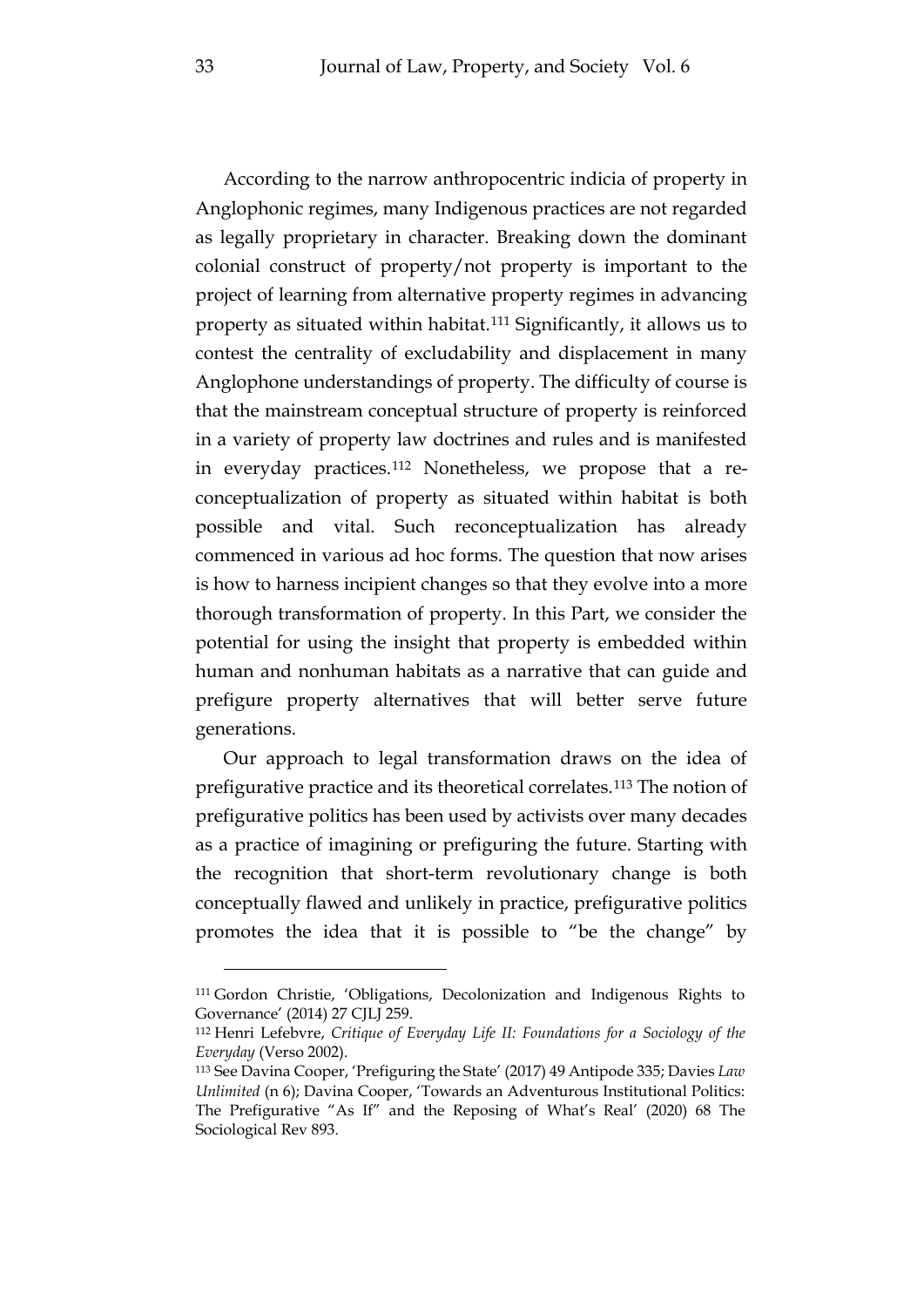performing alternative practices that both challenge mainstream politics and model an improved world. Prefigurative politics is an acknowledgement that fundamental change accumulates incrementally—through repeated behavioral change, piecemeal reforms, and the development of narratives to guide larger transformations.

Translated into scholarly research, prefigurative thought may also merge descriptive and normative approaches to research. Such a coming together of a factually described present and a prescriptive future is possible because, as John Law and John Urry have compellingly argued, so-called descriptive accounts of complex phenomena also enact the realities they describe[.114](#page-35-0) Methods constructed to describe reality also perform or produce it and, if different methods can produce different results, this is not necessarily indicative of varying perspectives on a single underlying reality, but rather of the production of different realities. The researcher or theorist is engaged in the production of reality and therefore, necessarily, engaged in an ethics and a politics that pertain to that reality. We have choices about how we produce the world:

The issue is not simply how what is out there can be uncovered and brought to light, though this remains an important issue. It is also what might be made in the relations of investigation, what might be brought

<span id="page-35-0"></span><sup>114</sup> Law and Urry, 'Enacting the Social' (2004) (n [6\)](#page-5-1) 390. Law and Urry illustrate the point with examples from the history of the social sciences, such as the production of class inequality, public opinion, and suicide rates, as social realities by social sciences. Blomley has made a related argument regarding the 'performative' nature of property (n [6\)](#page-5-1). Similar arguments about the nonseparation of "is" and "ought" have also been made in other disciplines. See, eg, Carolyn Merchant, *The Death of Nature: Women, Ecology, and the Scientific Revolution* (Harper and Row, 1980) 4.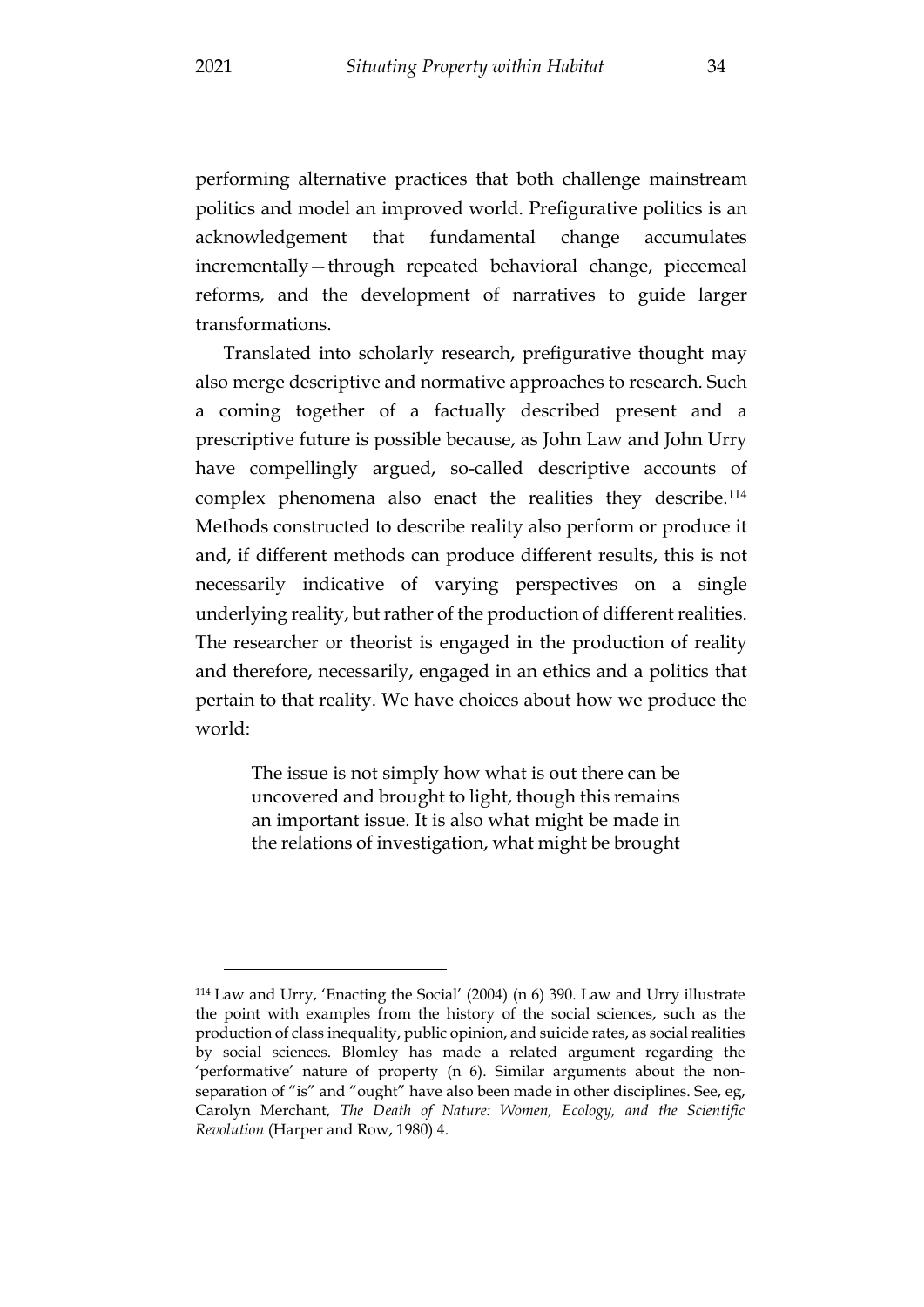into being. And indeed, it is about what should be brought into being.[115](#page-36-0)

This is not to say that anything at all can "be brought into being." Far from it. The critical point is that in the process of constructing narratives, scholars are faced with choices about which aspects of the complex and often contradictory present and past "we want to make more real, and which less real."[116](#page-36-1) Translating this approach into property means conceptualizing property in a way that is commensurable with its past and present, but extracting and affirming aspects that might provide a guiding narrative or direction for the future.

Indeed, property is an eminently suitable topic for such a project because of its multi-faceted nature and because of the pressure for reform that is being applied to it from many directions. As we have suggested above, property is a composite sociolegal concept, everyday practice and legal form with no single foundation or rationale. As a legal institution in the Anglosphere, property crystallized from centuries of custom and statutory innovations and from colonial impositions of English law onto different First Nations, using a myriad of legal strategies.[117](#page-36-2) But these historically and jurisdictionally complex legal forms of property are difficult to disentangle from sociopolitical narratives, where property is defined in relation to everyday practices, cultural values, and ideologies, such as individualism, and longstanding philosophical justifications. As property is a multi-faceted institution, its reconceptualization and transformation must be similarly multi-

<span id="page-36-0"></span><sup>115</sup> Law and Urry, 'Enacting the Social' (n [6\)](#page-5-1) 396. As Law and Urry clarify, it is still possible to say that some methods might be better than others for finding what is being sought, that some are more useful for specific purposes, and that some do produce "perspectives," such as Marxist or feminist perspectives, 396- 97. However, they argue that fundamentally method "is *performative*: it helps to produce the realities that it describes."

<span id="page-36-1"></span><sup>116</sup> ibid 404; see also Blomley (n [6\)](#page-5-1), 35.

<span id="page-36-2"></span><sup>117</sup> That is, subsequently legitimized in some way from the point of view of the colonizers.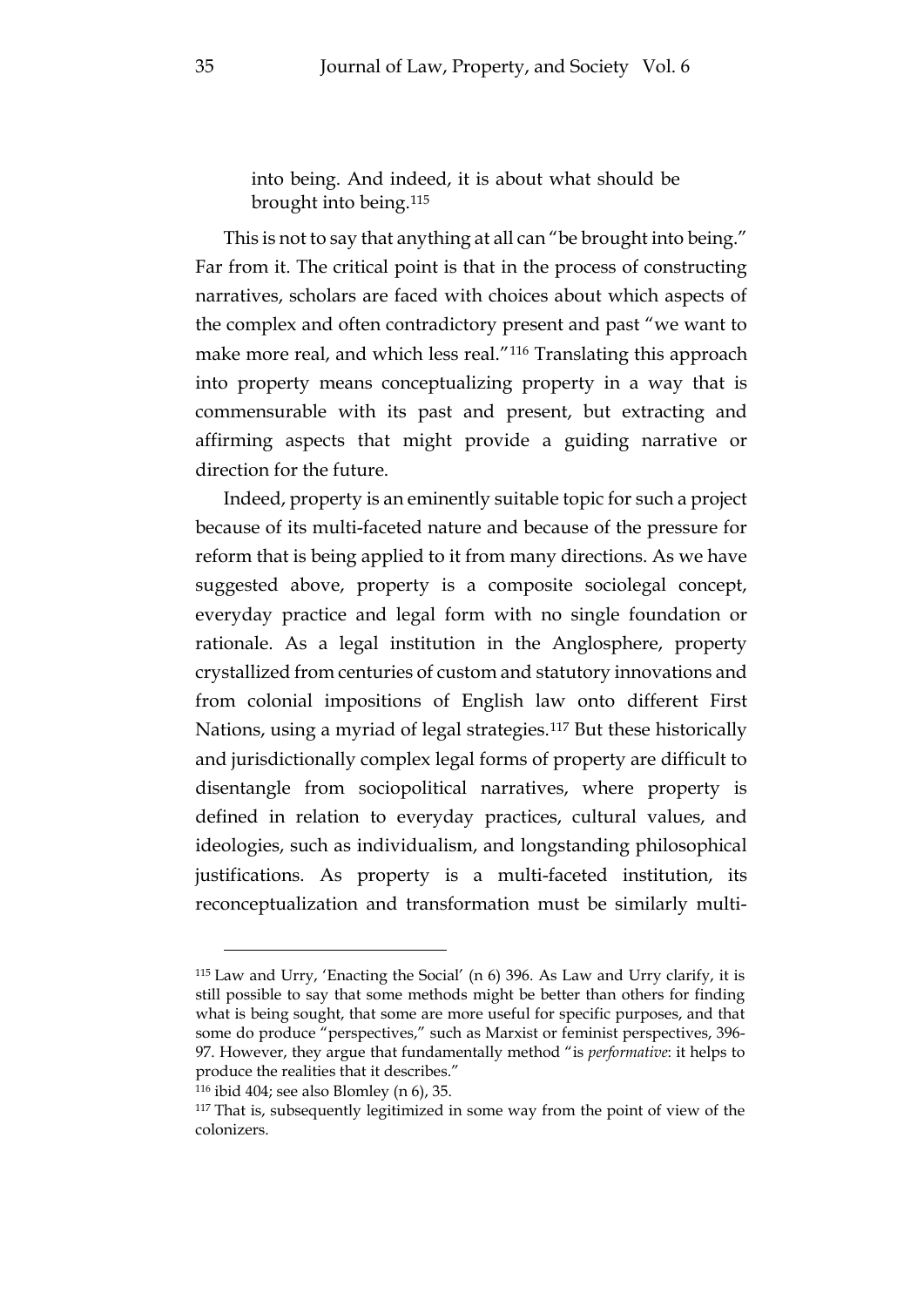faceted. In proposing that habitat provides a narrative within which property can be understood in the future, and mindful of the difficulties of transforming entrenched property views, the following sketches out three key pathways for potential changes to property and law that might better recognize the integration of ideas of property with habitat. These pathways are: (1) change in the conceptual and sociocultural narratives associated with property; (2), continuing reform to the regulation of resource use (specifically land use) that affect the legal form of property; and (3), educative strategies for the transmission of future-oriented knowledge. In addition to promoting a more interconnective socioecological account of property, each of these pathways also makes possible a movement away from the colonial property imaginary and therefore may assist in the process of decolonizing property.

#### <span id="page-37-0"></span>*A. Conceptual and Socio-cultural Pathways to Change*

The first pathway to change consists of developing a conceptual basis for understanding property as part of habitat while harnessing existing sociocultural and scholarly developments that support such a view. Anthropocentric notions of property assume that human law and regulation affects or impinges upon "nature" but is separate from it conceptually and socially. The less humancentered, socioecological, approach that we take is based on a different starting point: because all human activities are reliant on the Earth, property is necessarily situated within ecological systems. Therefore, human and nonhuman habitats need to be reintegrated conceptually, socially, and economically, with that merging reflected in law. This task involves thinking together physical ecologies, social existence, and legal discourse. As Gilles Deleuze and Felix Guattari put it, "[e]very territory, every habitat, joins up not only its spatiotemporal but its qualitative planes or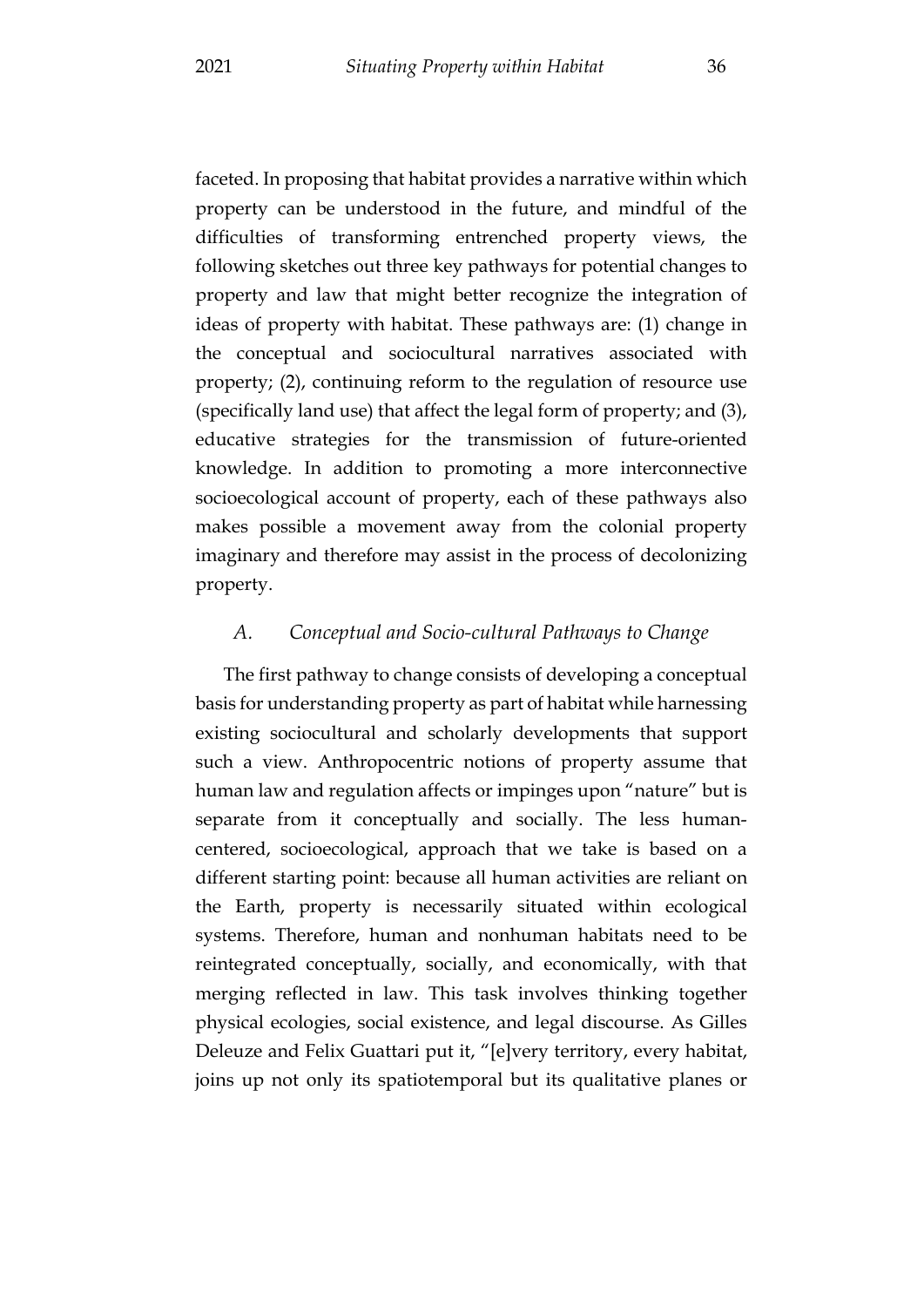sections."[118](#page-38-0) The "planes" of ecological existence are relational in the most extensive sense—as humans, we can readily understand that our social and physical beings are constituted by relations with other human and nonhuman life, with present and future generations, and also with locations that are comprised of complex living and nonliving systems. Habitat is not only the external physical context surrounding lifeforms, but is a "complex network of locations and relations, whether social, historical, material, geographical, cultural, racial, sexual, institutional, or other, where organisms—human and nonhuman—try to live well, singly and collectively."[119](#page-38-1) All organisms are agents in these relations, participating in habitat construction, at the same time as it is our "context." It is in the nature of ecological relationality that any stability that exists is constantly being produced by dynamic systems. Taking this as a conceptual beginning, the challenge is to see property as a regulatory system that sits within these larger processes and is answerable to them.

Developing a worldview in which people, proprietary interests, and habitat are conceptually and socially integrated seems a long way from our present anthropocentric and liberal individualism. But there already exist longstanding examples of such thinking. At the lifeworld scale, Indigenous peoples' property systems offer a compelling model from which to draw inspiration for the reintegration of people and habitat—not least as such obligations conjoin responsibilities for place and nature. Aboriginal proprietary interests are a spiritual bequest and as such are subsumed within the social relationships with the sacred ancestral past from which that bequest emanates. The bequest bestows not simply rights but, "a social world and for particular people arduous duties and

<span id="page-38-0"></span><sup>118</sup> Gilles Deleuze and Felix Guattari, *What is Philosophy?* (Verso 1994) 185.

<span id="page-38-1"></span><sup>119</sup> Lorraine Code, *Ecological Thinking: The Politics of Epistemic Location* (OUP 2006) 91.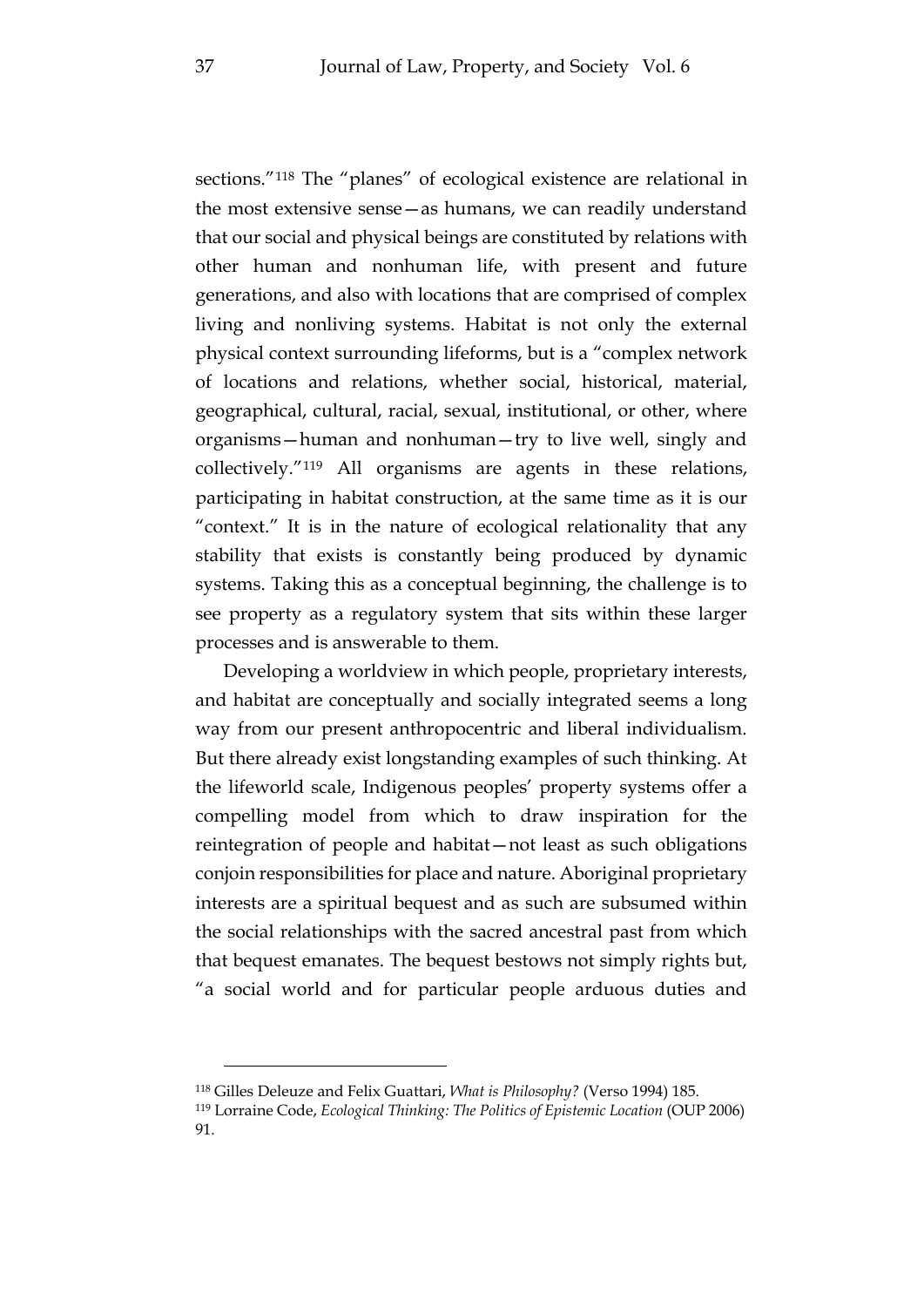responsibilities that are transmissible across generations.["120](#page-39-0) Similarly, for Aboriginal peoples the law *is* the land, and thus the two elements are inseverable.[121](#page-39-1) The distinctions between the concepts of people, nature, and place embedded in Western knowledge systems that underpin property regimes and the contrast with Aboriginal approaches have been explored in property/jurisprudential literature,[122](#page-39-2) and in Indigenous peoples' law.[123](#page-39-3) The challenge is to move beyond the recognition of difference between two laws to explore in substantive terms how Indigenous peoples' ontologies could inform and reshape property systems to offer more integrative approaches.

Thinking prefiguratively from Western knowledge involves collecting and intensifying the elements of Eurocentric property thought that challenge its colonial character, its individualism, and its anthropocentrism. Property scholarship already contains many proposed reconstructions centered on issues of human justice and obligation to the nonhuman world that, taken together, form the beginnings of an integrated account of property within ecological systems. These reconstructions are often prefigurative in the manner we suggest, that is, they excavate law, history, and philosophy for countertraditions and forgotten laws that speak to the relationships that produce persons and property and the obligations inherent within these relationships.[124](#page-39-4)

To begin with, there are reconstructions of the autonomous individual who is the typical proprietor of Western property

<span id="page-39-0"></span><sup>120</sup> Marcia Langton, 'The Estate as Duration: "Being in place" and Aboriginal Property Relations in Areas of Cape York Peninsula in North Australia' in Lee Godden & Maureen Tehan (eds), *Comparative Perspectives on Communal Lands and Individual Ownership: Sustainable Futures* (Routledge 2010) 75, 76.

<span id="page-39-2"></span><span id="page-39-1"></span><sup>121</sup> Black (n [106\)](#page-33-5) ch 1. <sup>122</sup> Bryan (n [40\)](#page-15-4) 3.

<span id="page-39-3"></span><sup>123</sup> See, eg, John Borrows, 'Seven Gifts: Revitalizing Living Laws Through Indigenous Legal Practices' (2016) 2 Lakehead ULRev 1.

<span id="page-39-4"></span><sup>124</sup> See, eg, Cristy Clark and John Page, 'Of Protest, the Commons, and Customary Public Rights: An Ancient Tale of the Lawful Forest' (2019) 42 UNSW LJ 26.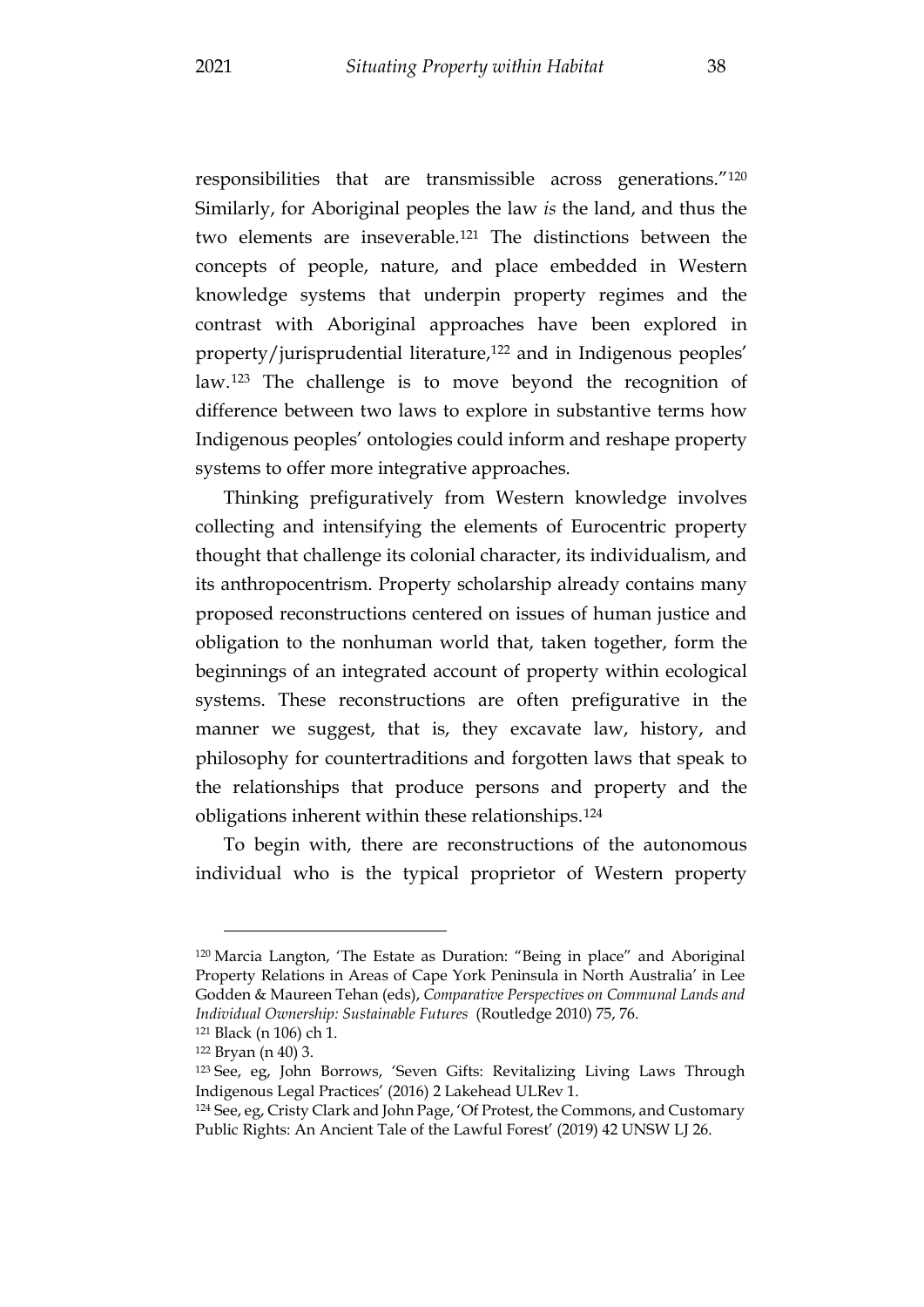<span id="page-40-0"></span>systems. As Jennifer Nedelsky says, "what actually makes human autonomy possible is not isolation but relationship."[125](#page-40-1) There is no pre-social natural person who unilaterally "owns" something. Rather, all legal designations of persons and all property arise from and hence are consequential to social relationships.[126](#page-40-2) The role of property in the capacity of people to flourish therefore must be situated within an extended set of community relationships, as Gregory Alexander has argued.[127](#page-40-3) It is a short step from understanding that autonomy and flourishing are the result of relationships with human others to seeing them as based on crossspecies and intergenerational human and nonhuman relationships, as we have indicated above. To give just one relevant example, property is often justified by reference to John Locke's notion that we own ourselves and therefore own things that we produce.[128](#page-40-4) The formula presupposes unidirectional production of property objects by human subjects, a human worker producing things out of an entirely passive Earth. It erases both the mutualistic practices of Indigenous societies and also the agency of the Earth in the processes of production.[129](#page-40-5) Acknowledging that production is coproduction within the many relations that constitute habitat might permit a new and more nuanced iteration of this property

<span id="page-40-1"></span><sup>125</sup> Nedelsky, 'Law, Boundaries, and the Bounded Self' (n [18\)](#page-9-5) 169. The relational view of autonomy as it applies to law is developed in depth by Nedelsky in *Law's Relations: A Relational Theory of Self, Autonomy, and Law* (OUP 2011).

<span id="page-40-2"></span><sup>126</sup> ibid; see also Gregory Alexander, 'Property as Fundamental Constitutional Right? The German Example' (2003) 88 Cornell LRev 733; Underkuffler, 'On Property: An Essay' (n [31\)](#page-13-4).

<span id="page-40-3"></span><sup>127</sup> Alexander ([n 126\)](#page-40-0).

<span id="page-40-4"></span><sup>128</sup> John Locke, *Two Treatises of Government*, (Peter Laslett ed, first published 1690, CUP 1988) 287-288.

<span id="page-40-5"></span><sup>129</sup> Bruce Pascoe, *Dark Emu* (Magbala Books 2014); Deborah Bird Rose, *Nourishing Terrains: Australian Aboriginal Views of Landscape and Wilderness* (Australian Heritage Commission 1996); Bawaka Country et al, 'Co-becoming Bawaka: Towards a Relational Understanding of Place/Space' (2016) 40 Progress in Human Geography 455; on reconfiguring the Lockean justification see Margaret Davies, 'Distributed Cognition, Distributed Being, and the Foundations of Law' in Marc de Leeuw and Sonja van Wichelen eds, *Personhood in the Age of Biolegality: Brave New Law* (Palgrave Macmillan 2020) 215-218.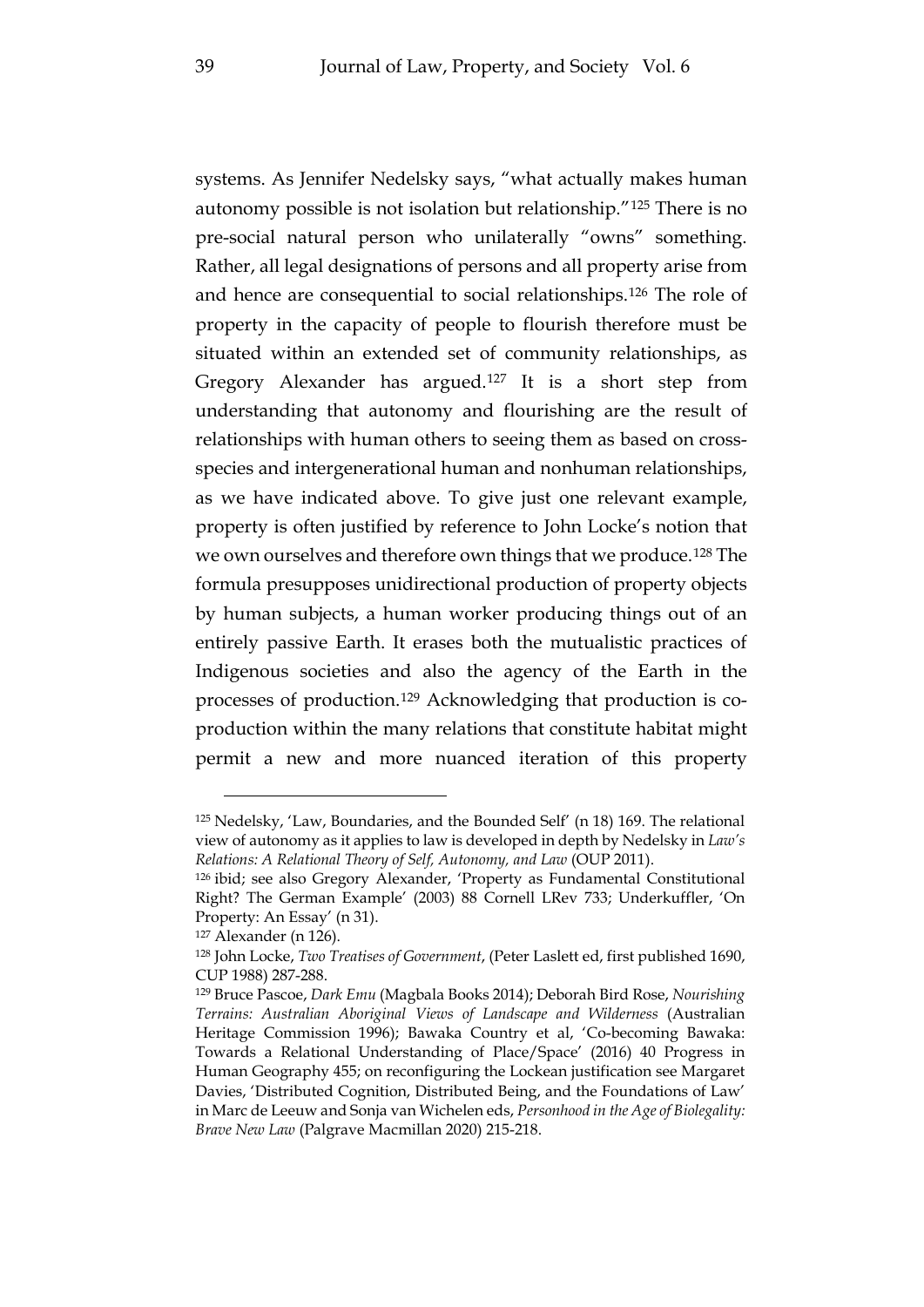justification. Locke's often-forgotten qualification, that "as much and as good" be preserved for others, might also be read to refer to the imperative to preserve and restore the abundance of the Earth for nonhumans and for future generations.

Accordingly, as land is habitat for both humans and nonhumans and, therefore rather than seeing these spheres as separate or in conflict, a situation that leads to habitat degradation across the board, it is necessary to develop ecological models of property ownership that prioritize human-nonhuman relationality. Changes are also needed to companion legal rules and institutional requirements,[130](#page-41-0) that facilitate the transfer and fungibility of property such as tenure and registration systems.[131](#page-41-1) Conventional templates for property registration systems for example that have their origins in scientific modes of using space that do not consider habitat and ecological context need to be reformulated to account for habitat conservation and restoration agendas. Potentially such platforms could enhance practical measures for habitat-property integrations such as conservation easements.[132](#page-41-2)

Social and conceptual pathways to change are also promoted by bringing to light alternatives to the models of property extant in the Anglosphere. The development of a human right to property in European law provides a less individualistic and more universal approach insofar as it is based on a right extended to citizens in general. In the case of Germany, the constitutionally protected right to property is framed around a collective sense of public interest, and is responsive to the "fundamental values of human dignity and

<span id="page-41-0"></span><sup>130</sup> Justine Bell, 'Greening the Land Title Register: How Can the Land Title Register Assist with Sustainable Decision-Making' (2010) 18 APLJ 10.

<span id="page-41-1"></span><sup>131</sup> Sarah Keenan, 'Making Land Liquid: On Time and Title Registration' in Sian Beynon-Jones and Emily Grabham (eds), *Law and Time* (Routledge 2018) 145; Sarah Blandy, Susan Bright and Sarah Nield, 'The Dynamics of Enduring Property Relationships in Land' (2018) 81 MLR 85.

<span id="page-41-2"></span><sup>132</sup> Kelly Kay, 'Breaking the Bundle of Rights: Conservation Easements and the Legal Geographies of Individuating Nature' (2015) 48 Environment and Planning A 504.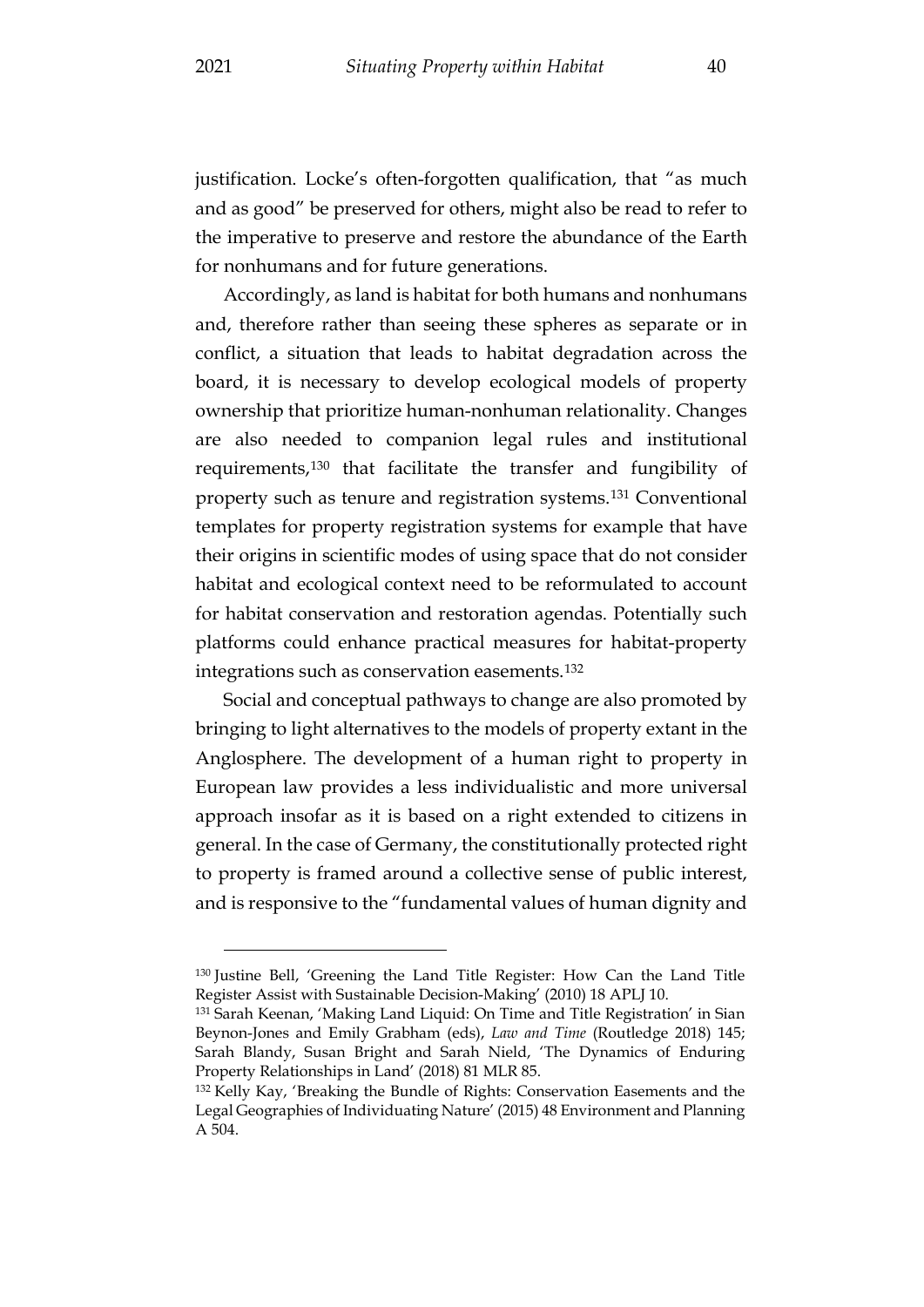self-realization."[133](#page-42-0) In itself, such a human right does little to challenge anthropocentric and individuated interests in land. It does allow consideration of property interests that support human dignity and community interests to be differentiated from property that is held for purely commercial purposes. This strategy is a potential pathway towards locating property within humannonhuman communities. Moreover, given that privatization and individuation of property interests have been implicated in the fragmentation of habitat and the rift between human and nonhuman natures,[134](#page-42-1) a reorientation to communal ownership and the commons as a platform for reintegrating property as habitat seems overdue. A substantial body of scholarship is re-engaging with the concept of a "commonwealth," in part triggered by the climate change crisis, which will have severe habitat impacts.[135](#page-42-2) Habitat loss, particularly through land clearance, also occurs on state owned i.e. public lands as well as lands regulated by the state such as through planning law controls,<sup>[136](#page-42-3)</sup> despite efforts to establish various reserves and protected areas in many Anglophone jurisdictions since the middle of the nineteenth century. Therefore, addressing the drivers of fragmentation of habitat through reconceptualizing property will thus necessarily affect both private and state property, particularly if landscape ecology models are contemplated as the basis for re-imagining property.

<span id="page-42-0"></span><sup>133</sup> Alexander, 'Property as Fundamental Constitutional Right?' (n [126\)](#page-40-0) 740.

<span id="page-42-1"></span><sup>&</sup>lt;sup>134</sup> See the now largely debunked narrative, that associates overuse tragedies with communal ownership, Garrett Hardin, 'The Tragedy of the Commons' (1968) 162 (3859) Science 1243; and for contrast, Elinor Ostrom, *Governing the Commons: The Evolution of Institutions for Collective Action* (CUP 1990).

<span id="page-42-2"></span><sup>135</sup> Jedediah Purdy, *This Land Is Our Land: The Struggle for a New Commonwealth* (Princeton UP 2019); Silvia Federici, *Re-Enchanting the World: Feminism and the Politics of the Commons* (PM Press, 2019); Peter Brown, *The Commonwealth of Life: Economics for a Flourishing Earth* (2nd edn, Black Rose Books 2008).

<span id="page-42-3"></span><sup>136</sup> See, eg, John G Reid and Thomas Peace, 'Colonies of Settlement and Settler Colonialism in Northeastern North America, 1450–1850' in Edward Cavanagh and Lorenzo Veracini (eds), *The Routledge Handbook of the History of Settler Colonialism* (Taylor & Francis 2016).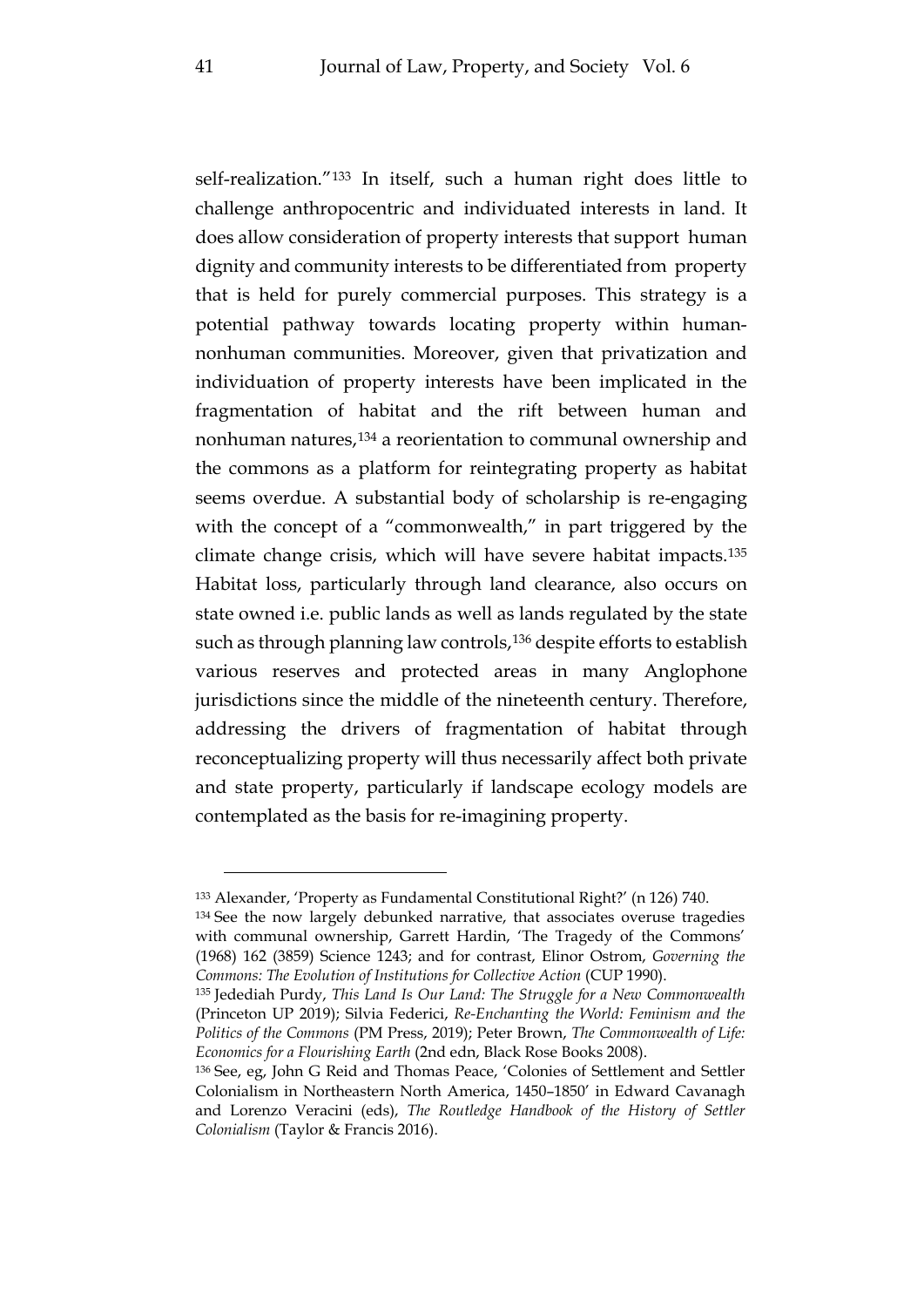#### <span id="page-43-0"></span>*B. Stronger Alignment of Environmental Law and Ecology with Property*

Re-imagining property to address habitat loss and fragmentation will require a stronger engagement between property law and environmental law, where the latter gives effect to ecological priorities such as biodiversity protection and the prevention of environmental harm. Environmental law at times can be ambivalent in its aims and functions; and depending on jurisdiction and political context, it may not offer robust protection for habitat. Yet, where environmental law is able to provide measures to constrain "development" and highly exploitative uses of land and resources, it must be more seamlessly integrated with the conceptual structure and substantive measures that give effect to real property law. In other words, instead of regarding environmental law and regulation as an interference with property rights,[137](#page-43-1) we need to be able to conceptualize property *ab initio* as based on ecological dependence.[138](#page-43-2) Therefore, instead of accepting human dominance and improvement as the fundamental hallmarks of property, greater attention needs to be paid to the contributions of ecosystems, including as human and nonhuman habitats, to many forms of production that constitute "property;" including the common goods of cultural and aesthetic values.[139](#page-43-3) Research and scholarship have advanced some models for integration of environmental law, ecological systems, and property. Ecological economics, for example, posits degrowth models in which property is conceptually separated from, and practically detached from,

<span id="page-43-1"></span><sup>137</sup> Graham *Lawscape: Property, Environment, Law* (n 5) 161; Nicole Graham, 'The ALRC Freedoms Inquiry, Real Property and Environmental Law' (2017) 31 AER 364.

<span id="page-43-2"></span><sup>138</sup> Graham 'This is not a Thing: Land' (n [38\)](#page-15-5).

<span id="page-43-3"></span><sup>139</sup> Alice Palmer, 'Legal Dimensions to Valuing Aesthetics in World Heritage Decisions' (2017) 26 Social and L Studies 581.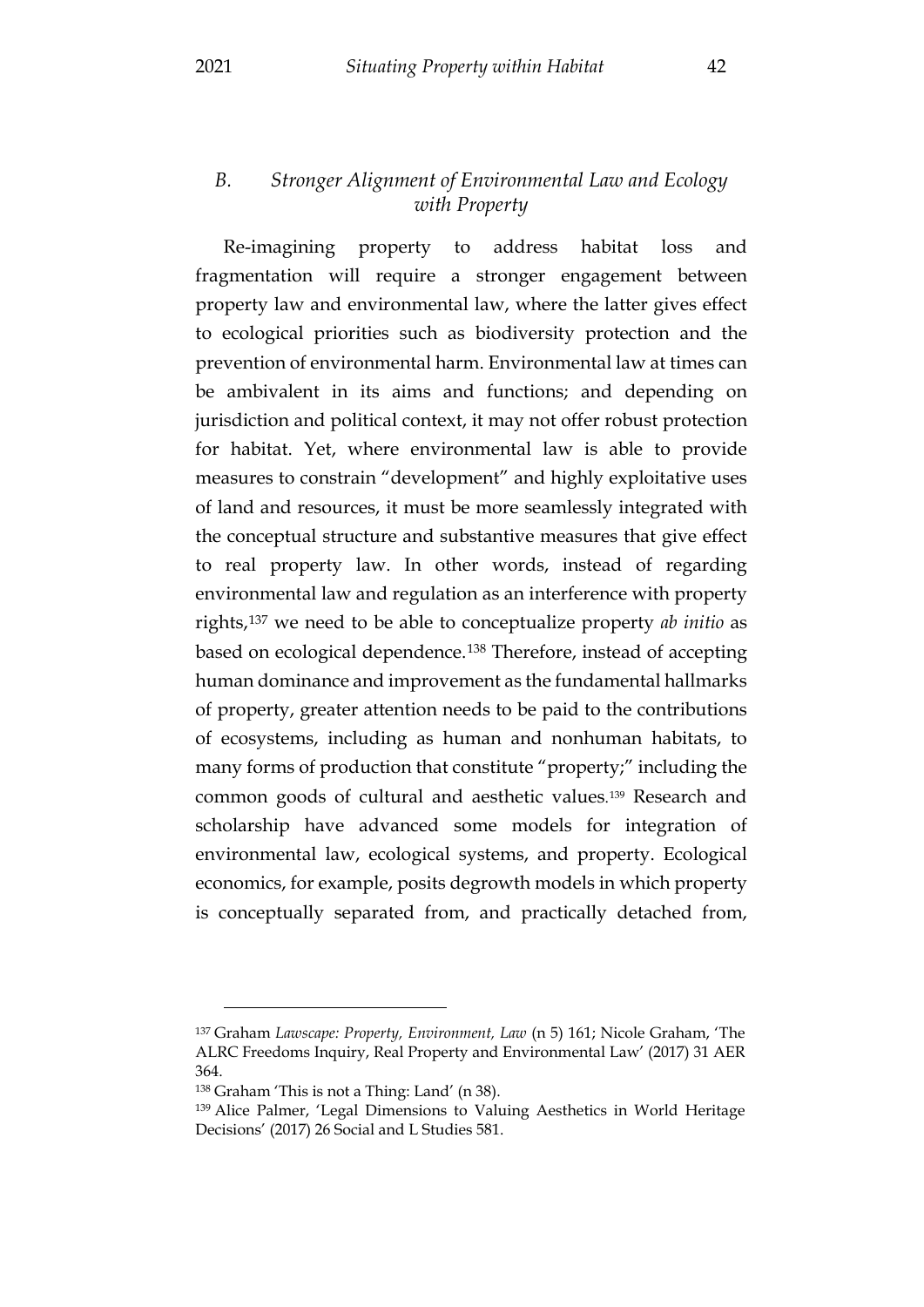growth economies.[140](#page-44-0) Despite the potential appeal of market disengagement, however, little practical progress has been made in disassociating property from market fungibility—leaving the dominant notion of property as commodity largely intact.

From a prefigurative perspective, the efforts to advance some practical integration of environmental law, ecology, and property have taken two main directions. First, a cross fertilization of property and ecosystems has taken tangible shape, in terms of conceiving of ecological inputs to social and economic systems as natural capital or as ecosystem services.[141](#page-44-1) Such approaches, which are based on complex, instrumental methods of accounting for ecological values, seek to attach positive proprietary value to nonhuman elements of ecosystems. The underlying rationale is that if ecosystems are regarded as equivalent to proprietary market values then, theoretically, the protections property enjoys ought to be extended to the parts of nature that have such value. Natural capital approaches also are designed in part to address the perceived lack of quantitative indicia for measuring nonhuman contributions in the cost-benefit analyses that inform decisions about development project approvals. Ecosystem services models aim to integrate (some) environmental costs into resource use and land-use development decision-making[142](#page-44-2) by providing a proprietary or market valuation of the services provided by the environment to humanity such as clean air and clean water.

<span id="page-44-0"></span><sup>140</sup> For degrowth theories see Julien-François Gerber et al, 'Degrowth and Environmental Justice: An Alliance Between Two Movements?' in Brendan Coolsaet (ed), *Environmental Justice: Key Issues* (Routledge 2020).

<span id="page-44-1"></span><sup>141</sup> The seminal articulation is Robert Costanza et al, 'The Value of the World's Ecosystem Services and Natural Capital' (1997) 387 Nature 253.

<span id="page-44-2"></span><sup>142</sup> See Becca Madsen, Nathaniel Carroll and Kelly Moore Brands, 'State of Biodiversity Markets Report: Offset and Compensation Programs Worldwide' (*Ecosystem Marketplace*, 1 September 2010) <http://www.ecosystemmarketplace.com/wp-content/uploads/2015/09/ sbdmr.pdf> accessed 20 December 2016.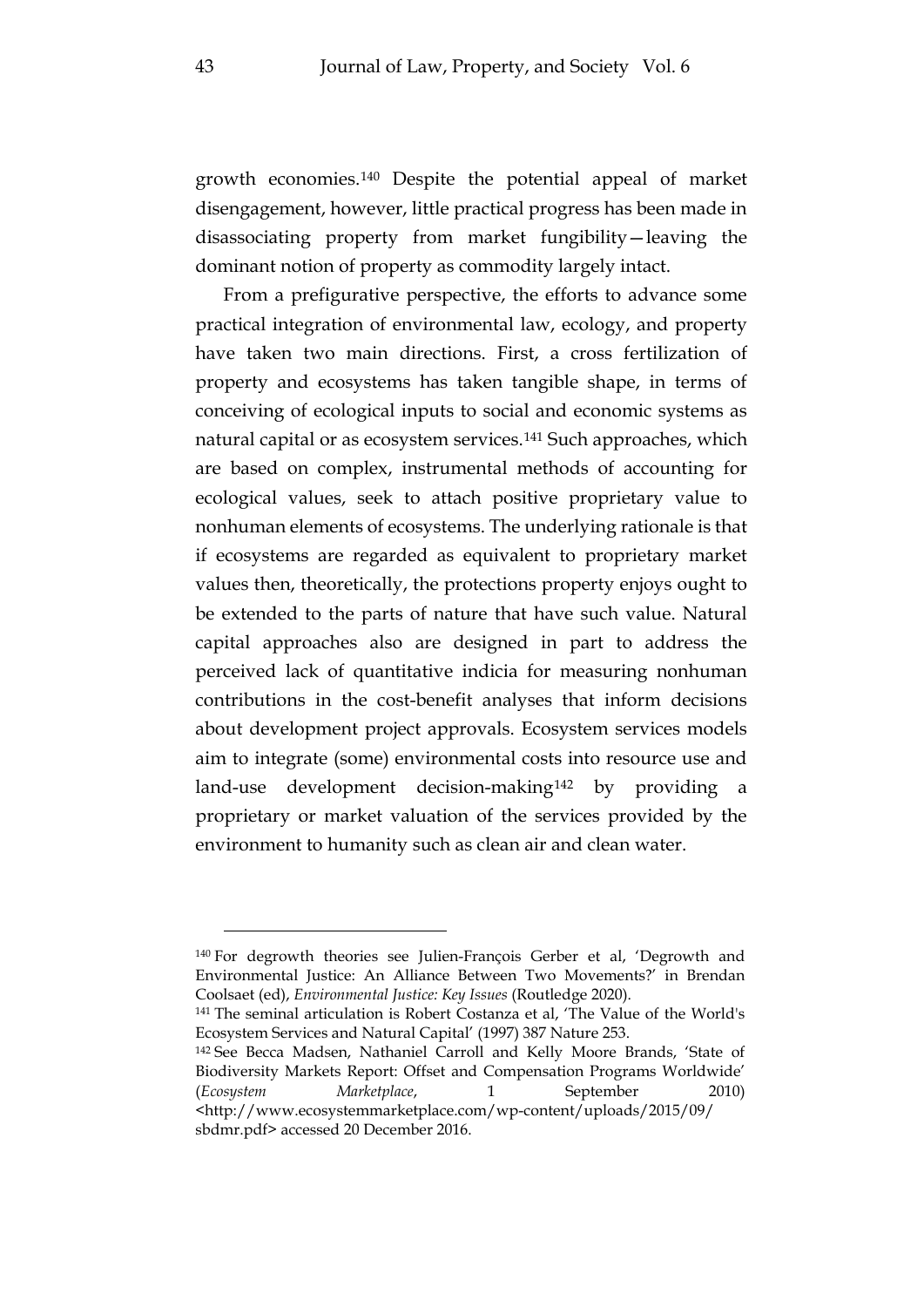While natural capital and ecosystems services have become embedded in several forms of environmental law and development approvals systems, there has been strong critique of these measures. The quantification of ecological benefits in these quasi-property measures while exhibiting some prefigurative transformations can reinforce an anthropocentric paradigm by valuing nonhuman ecology largely in terms of the extent to which it serves human needs. Moreover, many of the contingent qualities associated with habitat continue to be undervalued in ecosystem-services models.[143](#page-45-0) The limitations inherent to these measures highlights that there remains a pressing need to demonstrate how it is possible to reconfigure property more fundamentally by reference to ecological criteria. The association of property with natural capital and ecosystem services, therefore while a first step toward realigning property with habitat, still entrenches assumptions of human systems of capital as ecosystems that comprise habitat, even if human uses of ecosystems are more attenuated. By contrast, a reconceptualization of property as habitat could bring together scholarship that broadens environmental law to include ecological framings, melding concepts such as ecosystem services, resilience, and environmental justice[.144](#page-45-1)

Parallel to the development of models that combine ecology with economy, legal scholars working from a prefigurative stance have sought to blend property with sustainability approaches. Sustainability has evolved into a flexible, yet contested term since its inception in *Our Common Future* over thirty years ago[.145](#page-45-2) Sustainability at its core seeks to place ecological concepts and

<span id="page-45-0"></span><sup>143</sup> See analysis of contingent valuation in Matt Curnock et al, 'Shifts in tourists' sentiments and climate risk perceptions following mass coral bleaching of the Great Barrier Reef' (2019) 9 Nature Climate Change 535.

<span id="page-45-1"></span><sup>144</sup> Adrian Martin, 'Biodiversity: Crisis, conflict and justice' in Brendan Coolsaet (ed), *Environmental Justice: Key Issues* (Routledge 2020) 137-9.

<span id="page-45-2"></span><sup>145</sup> See, eg, Grinlinton and Taylor (n 33); Brad Jessup and Kim Rubenstein (eds), *Environmental Discourses in Public and International Law* (CUP 2012).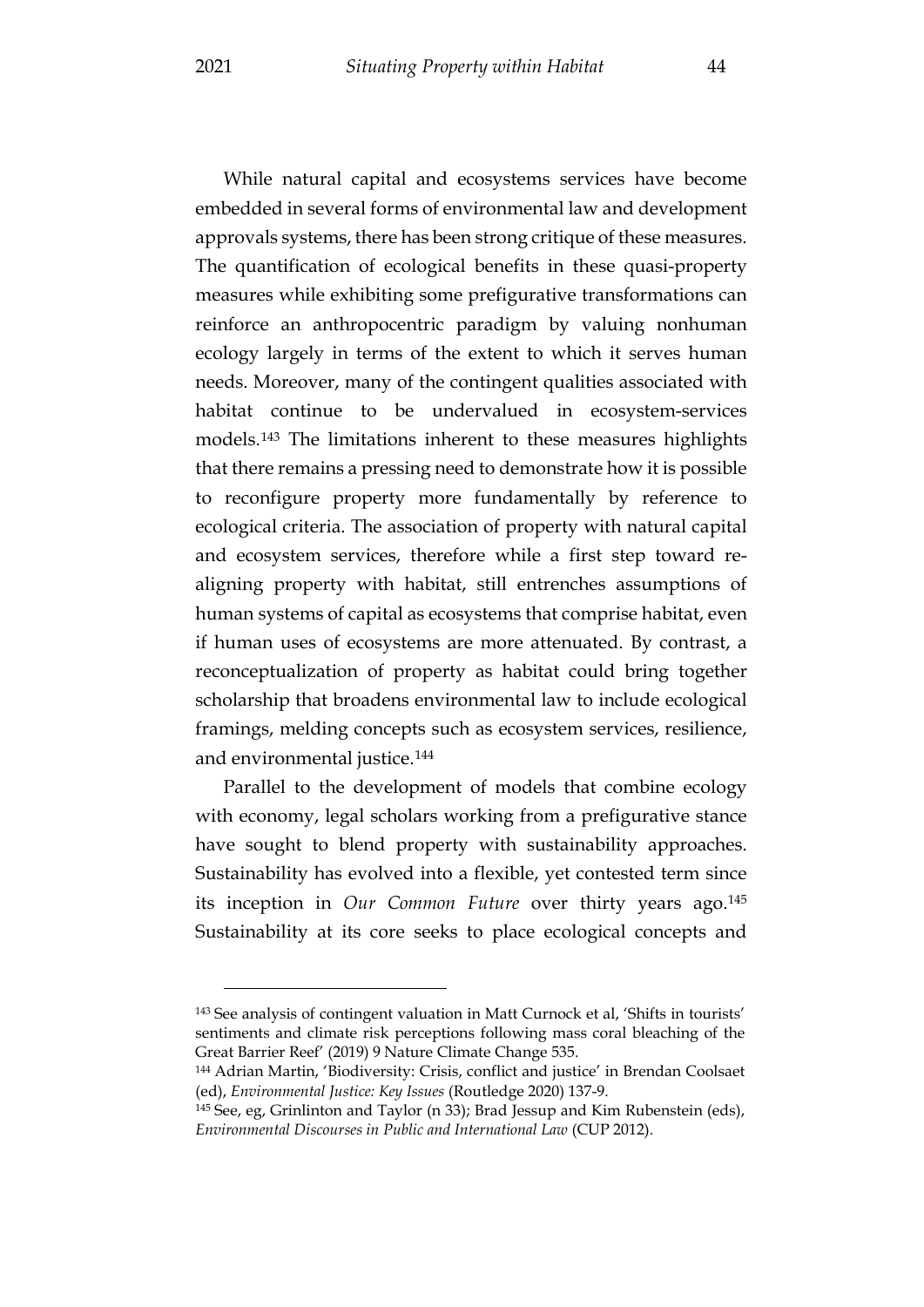processes and human social phenomena in a specific relationship of balance and mutual interdependency.[146](#page-46-0) The three pillars of sustainability typically comprise human health and well-being, ecological integrity, and social and cultural equity[.147](#page-46-1) Integrating strong sustainability principles into the conceptualization of property requires less exploitative modes of human life and production premised on the requirement to balance the needs of human and nonhuman species, including habitat protections.<sup>[148](#page-46-2)</sup> Alternatively, sustainability in its weaker formulations remains conceptually committed to anthropocentric outcomes, privileging human development over environmental protection but emphasizing the efficient use of land and resources to achieve such outcomes. Thus, depending on the formulation adopted, sustainability endorses a spectrum of property relationships between humans and the nonhuman world, from constrained stewardship to the mutuality of coexistence, care, and obligation between human and nonhuman species. A blended property and sustainability legal model clearly could provide a broadly accepted platform to reformulate property as habitat—and indeed there have been many efforts directed to that goal. Yet without a more fundamental restructuring of property concepts, sustainability remains predominantly a contested "add on" to property law.

In turn, there are calls to reframe property through instituting greater reuse of property "things" and for the more effective recycling of resources between human and nonhumans to minimize

<span id="page-46-0"></span><sup>146</sup> World Commission on Environment and Development, *Our Common Future* (OUP 1987); Julie Sze, 'Sustainability and Environmental Justice: Parallel Tracks or at the Crossroads?' in Brendan Coolsaet (ed), *Environmental Justice: Key Issues* (Routledge 2020) 110.

<span id="page-46-1"></span><sup>147</sup> See, eg, *Transforming Our World: the 2030 Agenda for Sustainable Development*, UN GAOR, 70th sess, 4 mtg. Agenda items 15 and 16, UN DOC A/RES/70/1 (21 October 2015).

<span id="page-46-2"></span><sup>148</sup> The concept of sustainable development (sustainability) is often conceived as a limit on development and therefore qualifies rather than fundamentally changes the priority accorded to development. See discussion of the limitations of sustainability as guiding principle in Godden (n [45\)](#page-18-4) 67.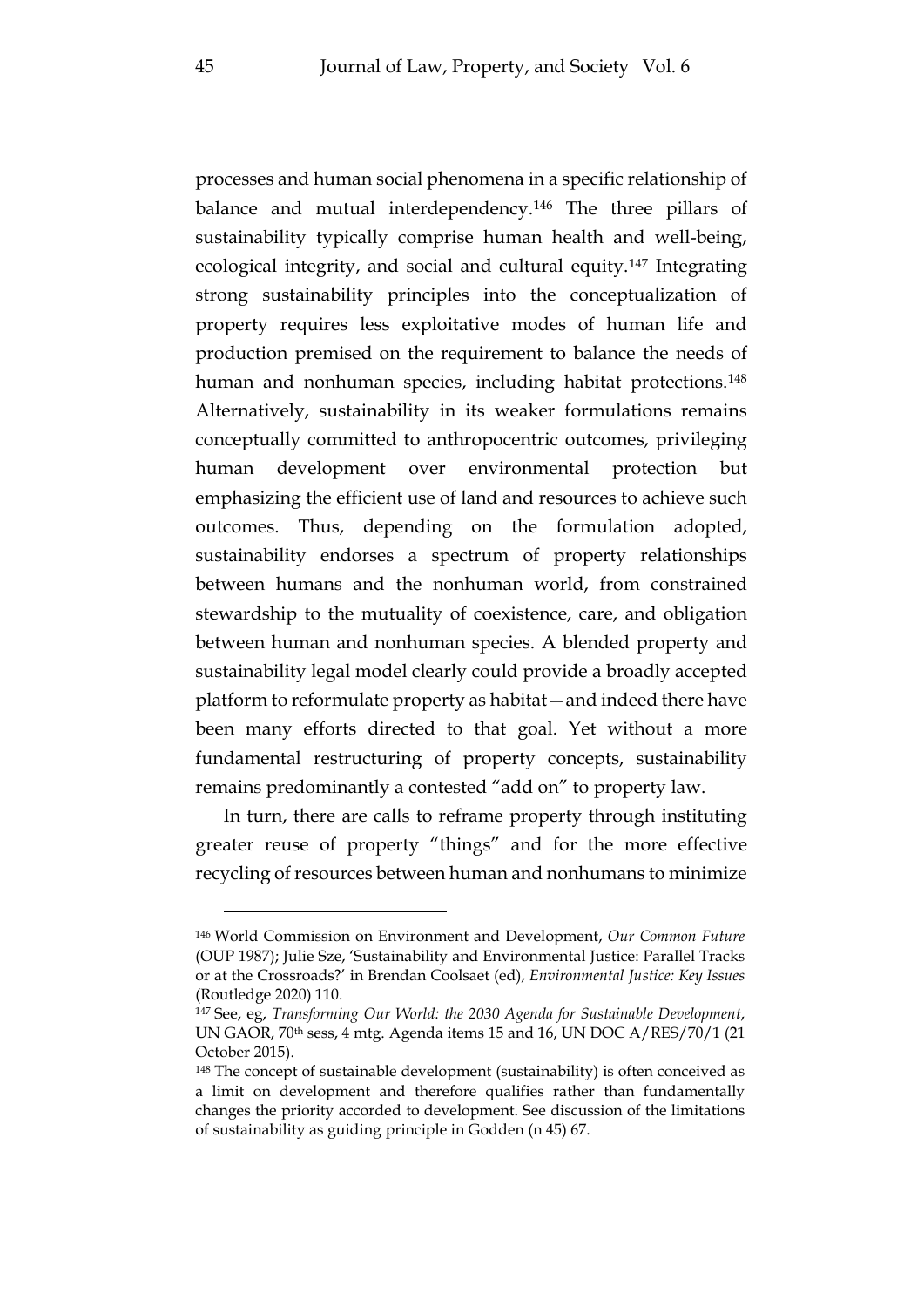habitat destruction. Such calls have become more insistent with the mounting residue of discarded property things, such as plastic waste, that degrade habitat. Programs promoting resource efficiency or product stewardship increasingly to be found in national legislation are designed to ameliorate the current capitalist patterns of production and consumption of property that have such devastating impacts on global habitat. Yet few of these programs for reducing property things exist at a scale sufficiently large to reduce the metabolic disjunctures between human economic activities and broader ecological processes that are facilitated by modern property law and discourse. Upscaling and extending such programs, challenging the logics of such production, and integrating these concepts into property law are necessary to prevent the accelerating habitat loss.

#### *C. Educative Pathways*

<span id="page-47-0"></span>Education is foundational to legal knowledge and praxis, and therefore central to any law reform strategy. An important pathway for situating property within habitat is therefore to enable students to develop a critical understanding of the role of legal education in both the historical development and reform of property law. "Traditional legal education is characterized by pedagogies [that] arose in response to the industrial revolution"[149](#page-47-1) and "by the long absence and late incorporation' of the histories of conquest and slavery."[150](#page-47-2) Learning what property is now, how it became thus, what it could and should become, and learning how to regulate and practice property are prerequisites for change. Changing the conceptualization and discursive constructs of property and

<span id="page-47-1"></span><sup>149</sup> Brad Jessup and Claire Carroll, 'The Sustainability Business Clinic— Australian Clinical Legal Education for a "New Environmentalism" and New Environmental Law' (2017) 34 EPLJ 542.

<span id="page-47-2"></span><sup>150</sup> K-Sue Park, 'Conquest and Slavery as Foundational to Property Law' (2021) Georgetown University Law Center available on SSRN [https://papers.ssrn.com/sol3/papers.cfm?abstract\\_id=3793972](https://papers.ssrn.com/sol3/papers.cfm?abstract_id=3793972)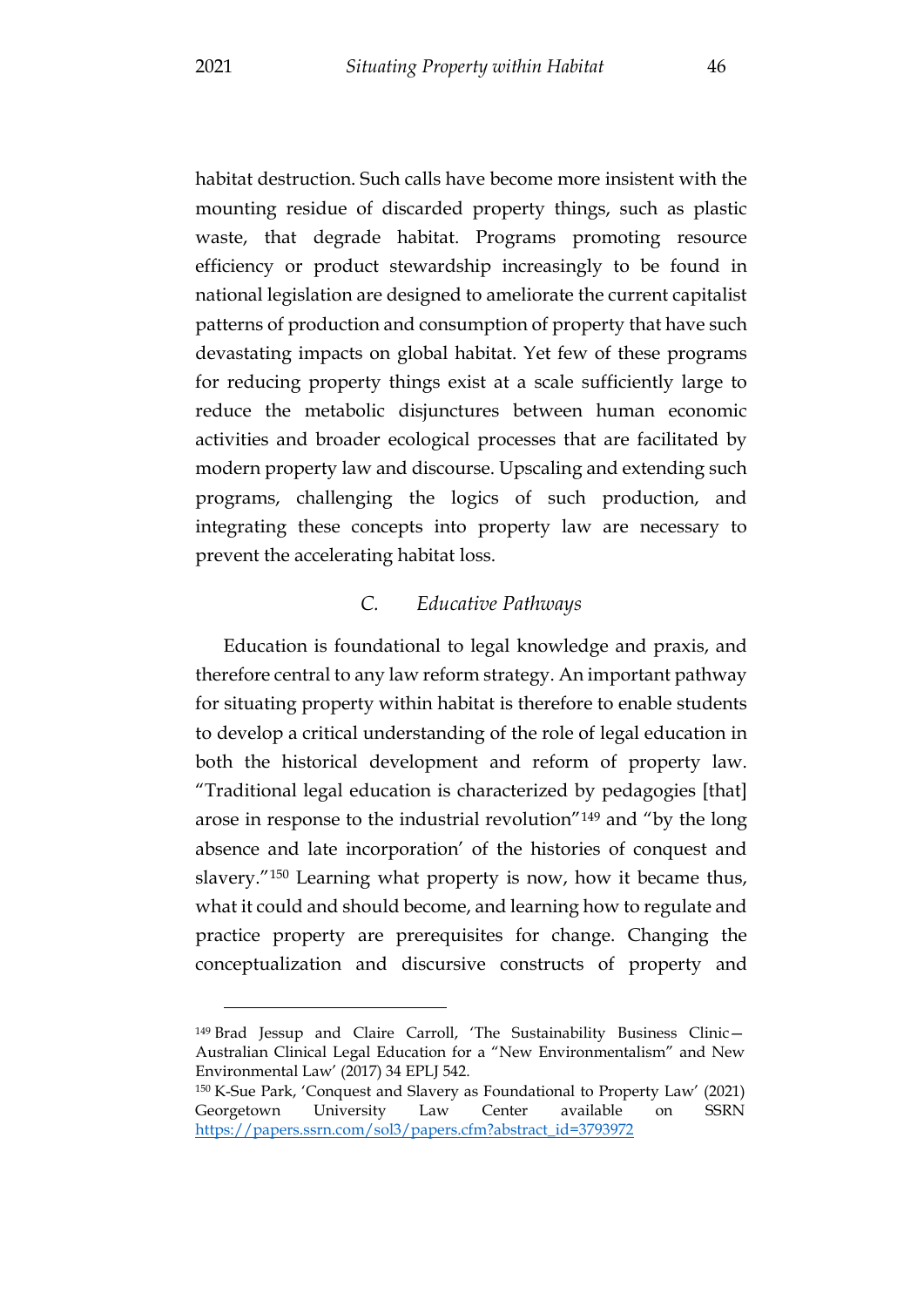aligning the laws of landownership with the laws regulating the use of land and natural resources involve different ways of knowing and practicing property. Enabling law students to connect diverse place-based First Nations land laws,[151](#page-48-0) and Western scientific knowledge[152](#page-48-1) about the particularity and diversity of habitats, to the Western property regime could help to overcome institutional "barriers to adaptation."[153](#page-48-2)

Foregrounding the cultural specificity of the dominant model of property in the context of its dependency and impact on habitats would enable "embryonic lawyers"[154](#page-48-3) to situate property within its material function. The pressure on the climate-striking generation to rapidly reform dominant regulatory models of land use and ownership to overcome their accelerating and ubiquitous adverse socioecological impacts is substantial.[155](#page-48-4) Reformulating a property regime that "sustain[s] good relations among all the beings that

<span id="page-48-0"></span><sup>151</sup> Irene Watson and Marcelle Burns, 'Indigenous Knowledges: A Strategy for Indigenous Peoples Engagement in Higher Education' in Sally Varnham, Patricia Kamvounias, and Joan Squelch (eds), *Higher Education and the Law* (Federation Press 2015); Nicole Graham 'Indigenous Property Matters: Embedding Indigenous Content and Perspectives in Real Property' (2009) 19 Legal EducRev 289; Annette Gainsford, 'Connection to Country: Place-Based Learning Initiatives Embedded in the Charles Sturt University Bachelor of Laws' (2018) 28 Legal EducRev 1; Marcelle Burns, 'Are We There Yet? Indigenous Cultural Competency in Legal Education.' (2018) 28 Legal EducRev 215; Teresa Lloro-Bidart, 'A Political Ecology of Education in/for the Anthropocene' (2015) 6 Environment and Society: Advances in Research 128; Clinton Beckford, Clint Jacobs, Naomi Williams and Russell Nahdee, 'Aboriginal Environmental Wisdom, Stewardship and Sustainability: Lessons from the Walpole Island First Nations, Ontario, Canada.' (2010) 41 J Environmental Education 239.

<span id="page-48-1"></span><sup>152</sup> Lee Godden and Pat Dale, 'Interdisciplinary Teaching in Law and Environmental Science: Jurisprudence and Environment.' (2010) 11 Legal EducRev 239; Graham 'This Is Not a Thing: Land' (n 38).

<span id="page-48-2"></span><sup>153</sup> Jan McDonald, 'Mapping the Legal Landscape of Climate Change Adaptation' in Tim Bonyhady, Andrew Macintosh and Jan McDonald (eds), *Adaptation to Climate Change: Law and Policy* (Federation Press 2010) 8.

<span id="page-48-3"></span><sup>154</sup> Leon Thomas David, 'The Clinical Lawyer-School: the Clinic' (1934) 83 UPaLRev 1.

<span id="page-48-4"></span><sup>155</sup> Nicole Graham, 'Learning Sacrifice: Legal Education in the Anthropocene' in Kirsten Anker, Peter Burdon, Geoffrey Garver, Michelle Maloney and Carla Sbert Carlsson (eds), *From Environmental to Ecological Law* (Routledge 2021) 209-222.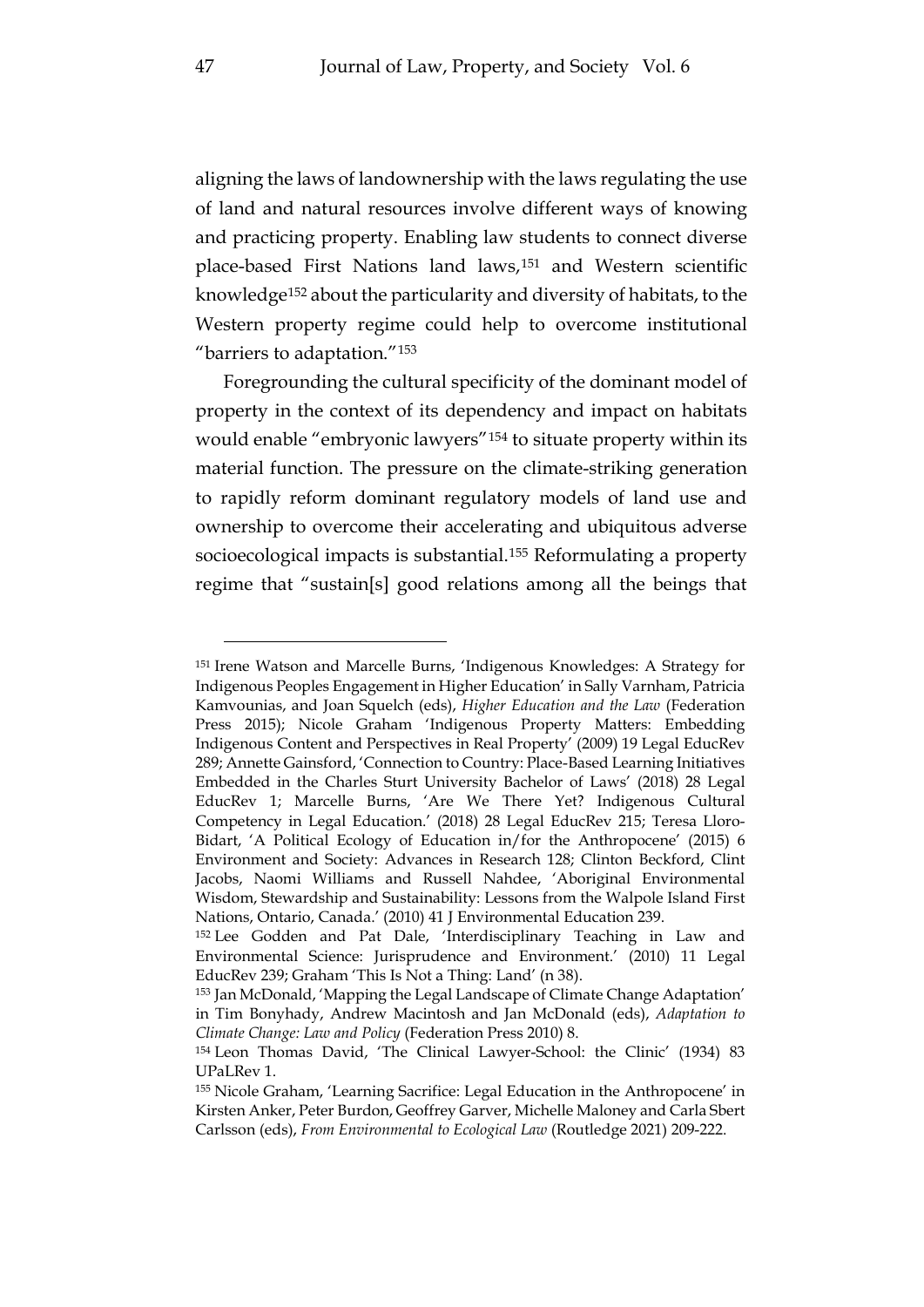inhabit these lands"[156](#page-49-1) will depend on a differently educated generation of legal scholars and practitioners who are ecologically literate and capable of "integrative thinking"[157](#page-49-2) so that they can situate and adapt property within habitats. This will be necessary to subvert the abstract and anthropocentric logic of the dominant property model appurtenant to infinite-growth economies "beyond their colonialist foundation" that framed "the natural world as property that is divided up for sale, profit and exploitation."[158](#page-49-3)

## <span id="page-49-0"></span>V. Conclusion: Property, Habitat, and Legal Change

Fundamental to the tentative strategies for situating property within habitat and any consequent reforms to property law is the commitment to shift from understanding property as power, sovereignty, and individual dominion, toward understanding property as located always and already in socioecological relationships in and across time and place.[159](#page-49-4) Property is a dialectical relationship between time, space, and ecology that is materially manifest as habitat. Deconstructing existing relationships of excludability and control and the instrumental use of habitats as objects of property rights to enable the rebuilding of mutual relationships of community for human and nonhuman life is a formidable but necessary task requiring legal change. In this task, property holders can be neither the subject nor object of property, rather, they are dependent on their habitat, giving rise both to obligation and to connection with all living others. A

<span id="page-49-1"></span><sup>156</sup> TallBear (n [65](#page-22-4) ).

<span id="page-49-2"></span><sup>157</sup> Stephen Dovers, 'Clarifying the Imperative of Integration Research for Sustainable Environmental Management' (2005)1 J Research Practice art M1.

<span id="page-49-4"></span><span id="page-49-3"></span><sup>158</sup> Irene Watson, 'Aboriginal Relationships to the Natural World: Colonial "Protection" of Human Rights and the Environment.' (2018) 9 JHRE 119, 138, 126. <sup>159</sup> Vivien Holmes and Simon Rice, 'Our Common Future: The Imperative for Contextual Ethics in a Connected World' in Reid Mortensen, Francesca Bartlett and Kieran Tranter (eds), *Alternative Perspectives on Lawyers and Legal Ethics*  (Routledge 2011) 56.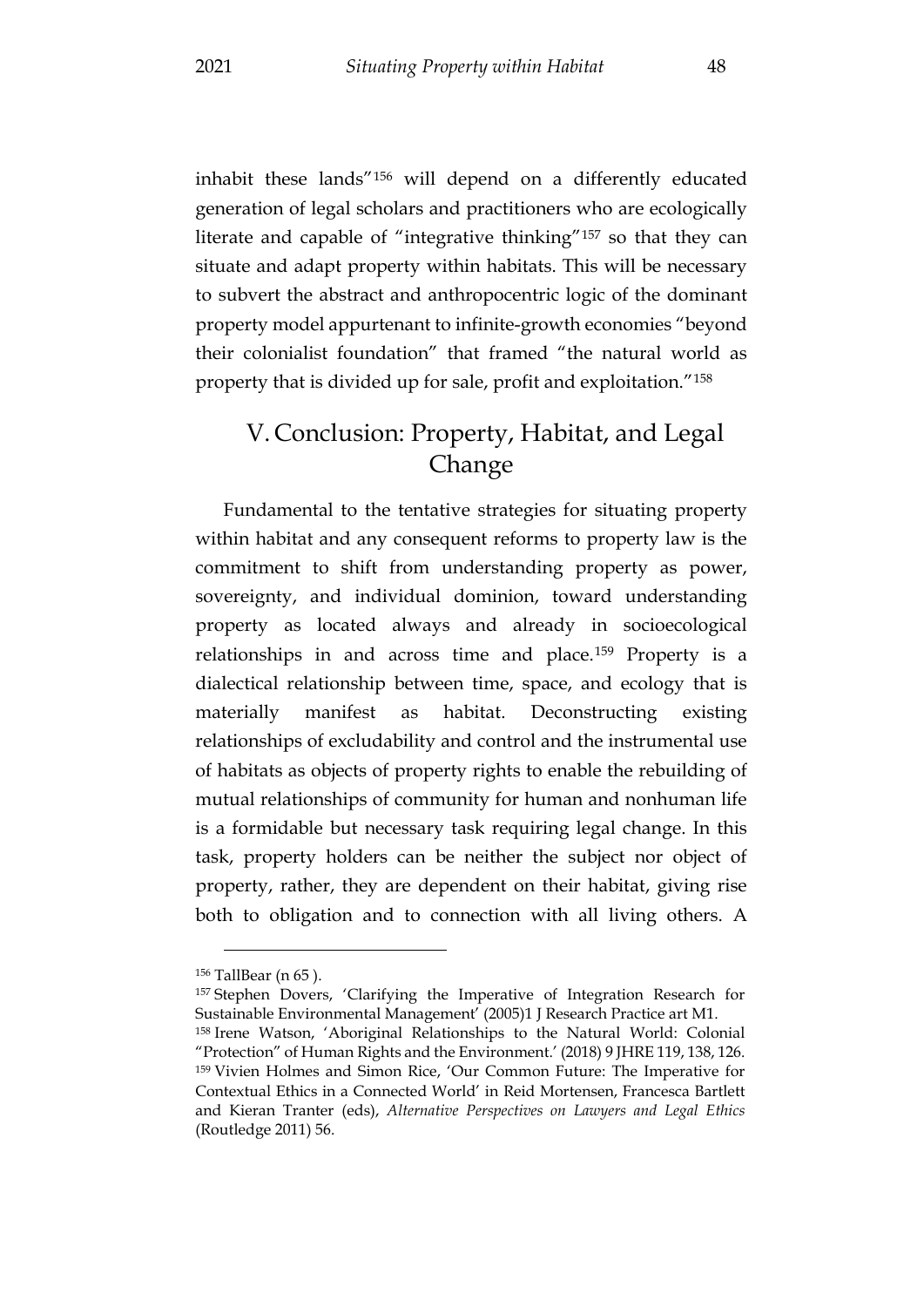socioecological understanding of property as habitat therefore involves adopting a relational view of human subjectivity emerging from and constrained by material connections with both the human and nonhuman spheres. Neither separate from nor in absolute control of our world: the formalized identities of humans, as persons and owners hinge upon ties across many registers: between individuals and human society, between the human biological characteristics as organisms and habitats, and between the meanings inspired by and imposed upon these socioecological convergences. Recognizing these socioecological convergences commits us to reworking relationships across cultural and species divides and temporalities, acknowledging the pivotal role that law and property play in intergenerational transmission. That element of transmission inherent to property law must move beyond shortterm fungibility that is centered on a mono-species model, to one of ecological intergenerational transmission that embraces habitat.

None of this reimagining of property as habitat necessarily involves returning human-nonhuman relatedness to some idealized preindustrial state of nature. Nor does it mean that there will be a single and simple pattern for a new understanding of property. If property is to be place-based and ecologically integrated, it must be released from the fixed notions that define and limit it. Approaches that situate property in a timeless and context-free world, that reify, then elevate its logic, characteristics, and composition defy property's historical trajectory and its manifest, material presence in the world.

It is time to reconsider the mainstream conceptualization of property in legal and cultural discourses. We contend that concepts of property would benefit from conscious engagement and alignment with habitat and ecological imperatives. Social obligation models of property that resonate with relational concepts offer promising platforms for envisioning property as habitat but even these progenitors must engage other legal ontologies and